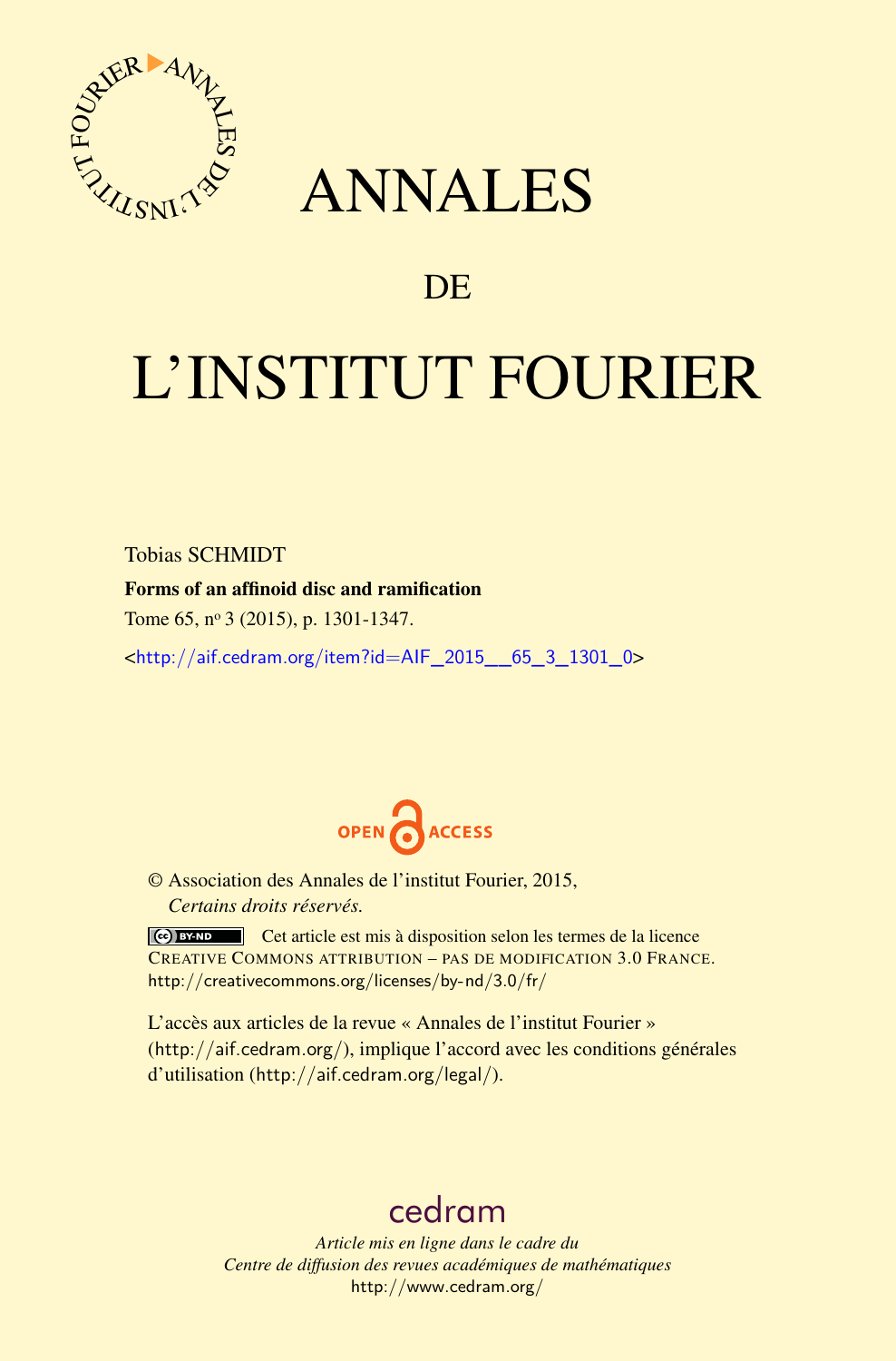#### FORMS OF AN AFFINOID DISC AND RAMIFICATION

#### **by Tobias SCHMIDT (\*)**

Abstract. — Let *k* be a complete nonarchimedean field and let *X* be an affinoid closed disc over *k*. We classify the tamely ramified twisted forms of *X*. Generalizing classical work of P. Russell on inseparable forms of the affine line we construct explicit families of wildly ramified forms of *X*. We finally compute the class group and the Grothendieck group of forms of *X* in certain cases.

Résumé. — Soit *k* un corps non archimédien complet et soit *X* un disque *k*-affinoïde fermé. Nous classifions les formes modérément ramifiées de *X*. Nous généralisons quelques résultats classiques de P. Russell sur les formes inséparables d'une droite affine et nous construisons des familles explicites des formes sauvagement ramifiées de *X*. Finalement, nous déterminons le groupe des classes et le groupe de Grothendieck de quelques formes de *X*.

#### **1. Introduction**

Let *k* be a field complete with respect to a nontrivial nonarchimedean absolute value and let  $X = X(r)$  be an affinoid closed disc over k of some real radius  $r > 0$ . A form of X is an isomorphism class of a  $k$ -affinoid space that becomes isomorphic to *X* over some complete field extension  $k \subset \ell$ . In this paper we prove some classification results for such forms. Let  $A$  be the automorphism functor of *X*.

Let  $k \subseteq \ell$  be an extension and let  $H^1(\ell/k, \mathcal{A})$  be the corresponding pointed set of forms of *X*. The behavior of the latter set depends crucially on the ramification properties of the extension  $k \subseteq \ell$ . To simplify things in this introduction, let us assume for a moment that this extension is

Math. classification: 14G22, 13B02, 16W70.

Keywords: twisted form, affinoid disc, ramification.

<sup>(\*)</sup> I thank Michael Temkin and Brian Conrad for explaining to me some points in analytic geometry.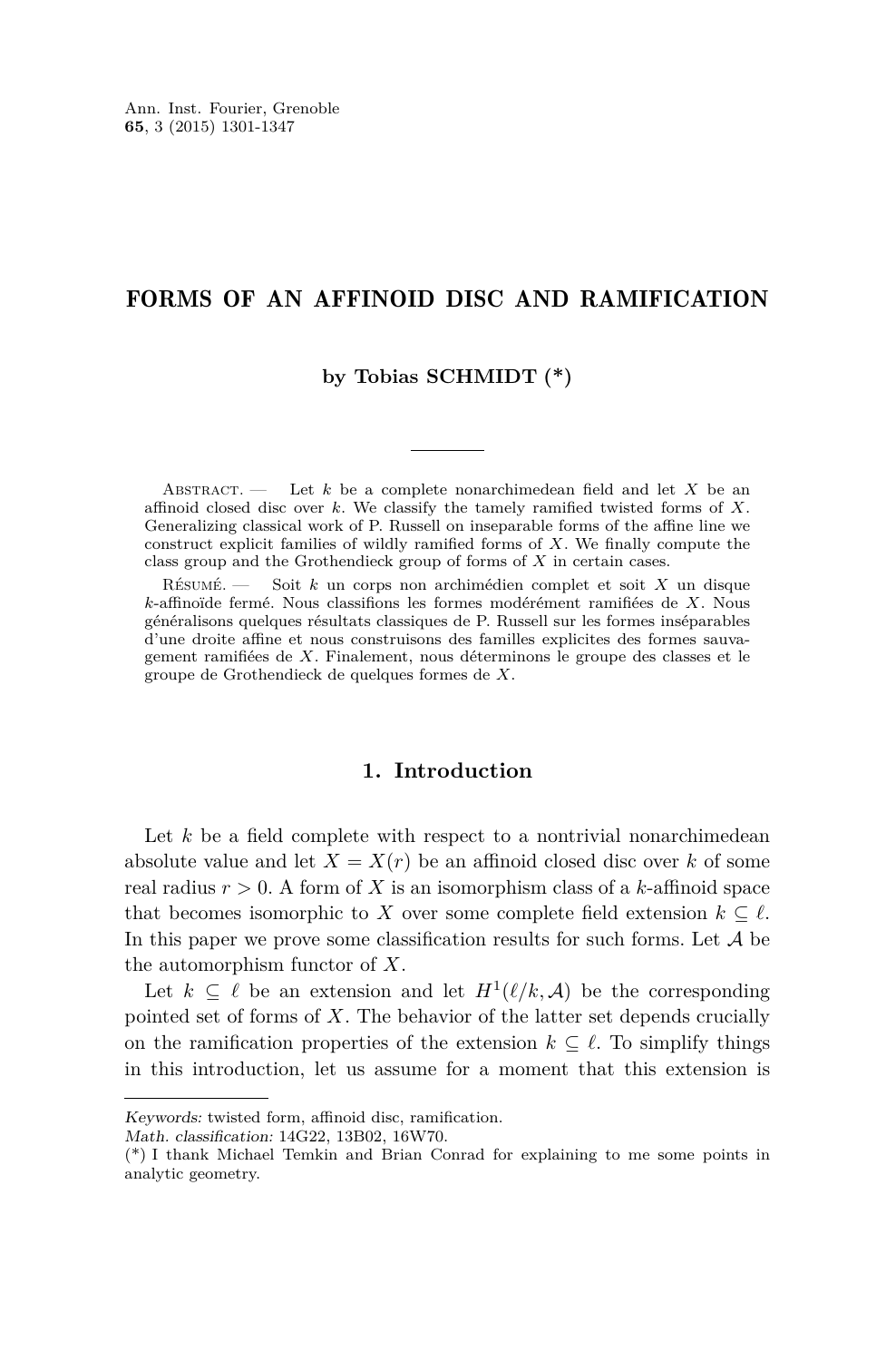finite and Galois. If  $k \subseteq k^{\text{tr}} \subseteq \ell$  denotes the maximal tamely ramified subextension we have a short exact sequence

$$
1 \longrightarrow H^{1}(k^{\text{tr}}/k, \mathcal{A}) \longrightarrow H^{1}(\ell/k, \mathcal{A}) \longrightarrow H^{1}(\ell/k^{\text{tr}}, \mathcal{A}_{k^{\text{tr}}}).
$$

Here  $A_{k^{tr}}$  denotes the automorphism functor of the base change  $X \otimes k^{tr}$ . We propose to study the two outer terms in the sequence. So suppose that  $k \subset \ell$  is tamely ramified. We establish a canonical bijection of pointed sets

 $|\ell^{\times}|/|k^{\times}| \stackrel{\cong}{\longrightarrow} H^1(\ell/k, \mathcal{A}),$  class of  $|\mathbf{a}| \mapsto \text{class of } X(r|\mathbf{a}|)$ 

where  $X(r|a|)$  denotes the closed disc over *k* of radius  $r|a|$ . In particular, there are no unramified forms of *X*. These results are in accordance with the corresponding results for the open (poly-)disc obtained by A. Ducros [\[10\]](#page-46-0). As in loc.cit. our proof depends on the theory of graded reduction as introduced into analytic geometry by M. Temkin [\[30\]](#page-47-0). For example, any affinoid *k*-algebra *A* leads, in a functorial way, to a  $\mathbb{R}^\times_+$ -graded algebra  $\tilde{A}_\bullet$ over the graded field  $\tilde{k}_{\bullet}$  (a graded field is a graded ring in which any nonzero homogeneous element is invertible). It is induced by the spectral semi norm filtration on  $A$ . In particular, the homogeneous degree 1 part  $\tilde{A}_1$  equals the usual reduction of *A*. These graded rings are not local and so the local arguments of [\[10\]](#page-46-0) do not apply in our affinoid situation. In turn, we only deal with 1-dimensional spaces which makes the functor  $A$  more accessible to computation. Since  $k \subseteq \ell$  is tamely ramified, the extension between graded fields  $\tilde{k}_\bullet \subseteq \tilde{\ell}_\bullet$  is Galois with Galois group isomorphic to  $Gal(\ell/k)$ . We then use Galois descent properties of the automorphism functors of *X* and its graded reduction to establish the result. For more information we refer to the main body of the text.

We turn to the case of wild ramification. Here, we do not obtain a complete picture. As a starting point, if  $k \subseteq \ell$  is a wildly ramified extension, its graded reduction  $\tilde{k}_\bullet \subseteq \tilde{\ell}_\bullet$  is purely inseparable. We show that the classical construction of purely inseparable forms of the additive group by P. Russell [\[25\]](#page-46-0) has a version over graded fields. Each of these graded forms can then be lifted to a form of the additive group on the analytic space *X*. This provides an abundance of forms of *X*. Following [\[12\]](#page-46-0) we tentatively call these forms of Russell type. Let us give more details in the simplest case where *X* is actually the unit disc. Let  $p = \text{char } \tilde{k}_1 > 0$  and  $\tilde{k}_\bullet^{\text{alg}}$  denote a graded algebraic closure of the graded field  $\tilde{k}_\bullet$ . Let  $k \subseteq \ell$  be an extension such that  $(\tilde{k}_\bullet)^{p^{-n}} \subseteq \tilde{\ell}_\bullet$  for some  $n \geq 1$ . Let  $\tilde{k}_1[F]$  be the endomorphism ring of the additive group over  $\tilde{k}_1$  where F is the Frobenius morphism. The image  $U_n$  in the quotient  $\tilde{k}_1[F]/(F^n)$  of the multiplicative monoid of separable endomorphisms is a group. Let  $G_n = U_n \times \tilde{k}_1^{\times}$  be the direct product. In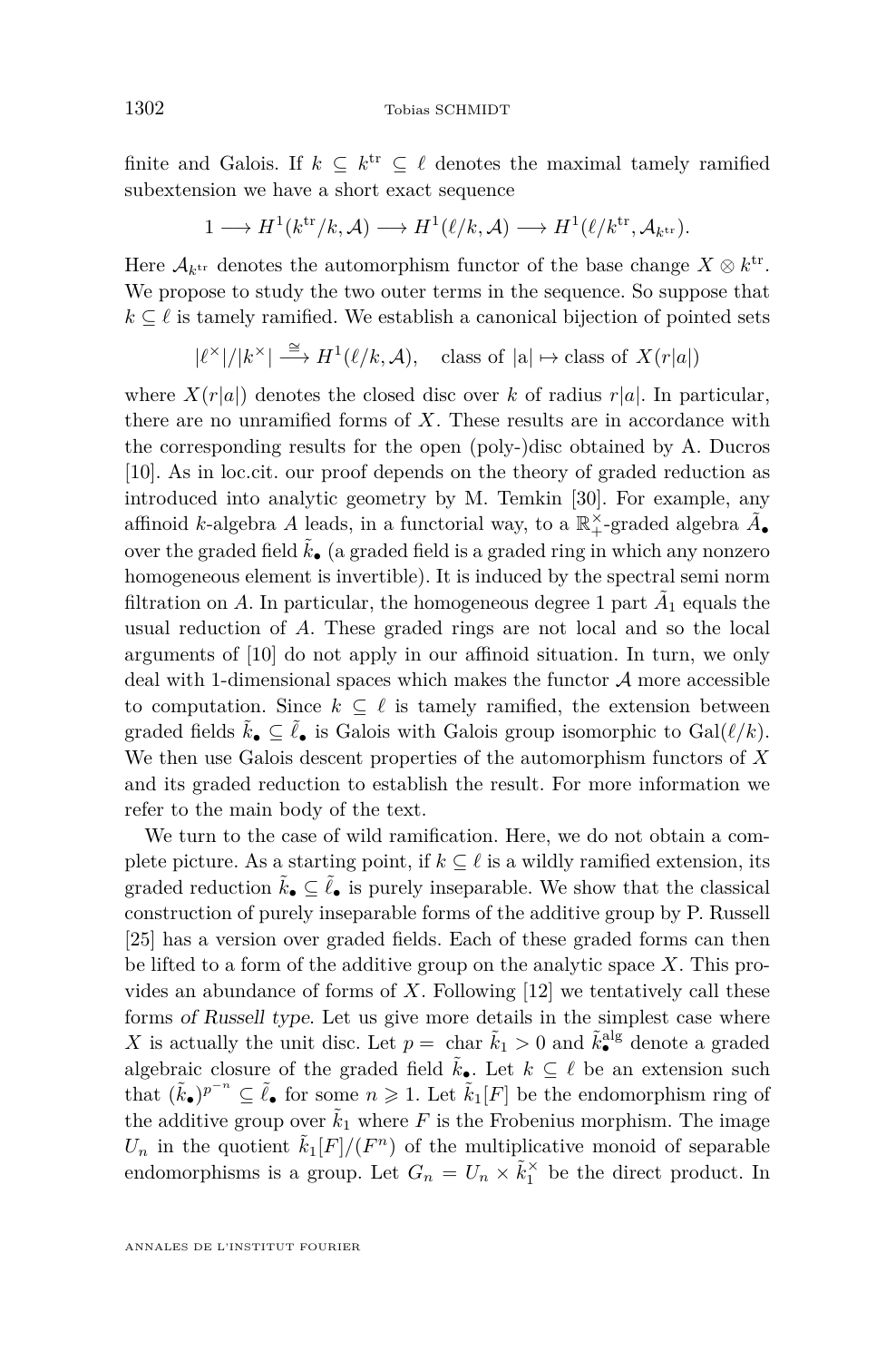[\[25\]](#page-46-0) the author constructs an explicit action of  $G_n$  on the pointed set  $U_n$ . We deduce a canonical injection of pointed sets

$$
U_n/G_n \hookrightarrow H^1(\ell/k, \mathcal{A})
$$

given by mapping the residue class mod  $(F<sup>n</sup>)$  of a separable endomorphism  $\sum_{i=1,\dots,m} a_i F^i$  to the isomorphism class of the closed subgroup of the two dimensional additive group *X*<sup>2</sup> cut out by the equation

$$
T_2^{p^n} = a_0 T_1 + a_1 T_1^p + \cdots + a_m T_1^{p^m}.
$$

Here,  $T_i$  are two parameters on  $X^2$ . For example,  $U_1/G_1$  equals the quotient of a certain  $\tilde{k}_1^{\times}$ -action on an infinite direct sum of copies of the space  $\tilde{k}_1/\tilde{k}_1^p$ . For more details we refer to loc.cit. and the main body of our text.

The forms of the additive group on *X* of Russell type have geometrically reduced graded reduction, i.e.  $\tilde{A}_{\bullet} \otimes \tilde{k}_{\bullet}^{\text{alg}}$  is reduced where *A* denotes the affinoid algebra of the form. In loc.cit. it is shown that there are many inseparable forms of the affine line that fail to have a group structure. In this light it is likely that, dropping the group structure, there are many more wildly ramified forms of the space *X* with geometrically reduced graded reduction. In the final part of our article we are concerned with basic invariants of such forms such as the Picard group and the Grothendieck group. We work under the assumptions that *k* is discretely valued and that all affinoid spaces are strict. These restrictions are technicalities and should not be essential in the end. Let *Y* be a wildly ramified form of *X* with geometrically reduced graded reduction. Let *A* be its affinoid algebra. Serre's theorem from algebraic *K*-theory [\[4\]](#page-46-0) implies  $K_0(A) = \mathbb{Z} \oplus Pic(A)$ (and this holds for any form of *X* regardless of ramification and reduction properties). We then use a version of the  $K_0$ -part of Quillen's theorem [\[17\]](#page-46-0) to obtain a canonical isomorphism  $Pic(A) \simeq Pic(\tilde{A}_{\bullet})$ . Here,  $\tilde{A}_{\bullet}$  is viewed as an abstract ring, i.e. we forget the gradation here and in the following. Since  $\tilde{A}_\bullet$  is geometrically reduced, it equals a form of the affine line relative to the ring extension  $\tilde{k}_{\bullet} \subseteq \tilde{\ell}_{\bullet}$ . Let  $p^n$  be the degree of the latter (finite free) extension. A choice of uniformizer  $\varpi \in \ell$  induces identifications

$$
\tilde{k}_{\bullet} = \tilde{k}_{1}[t^{\pm p^{n}}] \quad \subseteq \quad \tilde{\ell}_{\bullet} = \tilde{k}_{1}[t^{\pm 1}]
$$

with rings of Laurent polynomials. We then have the classical standard higher derivation associated with this *p*-radical extension [\[11\]](#page-46-0). To allow for  $n > 1$  we build on K. Baba's generalization to higher exponents [\[3\]](#page-46-0) of P. Samuel's classical *p*-radical descent theory [\[26\]](#page-47-0) and give a fairly explicit description of  $Pic(\tilde{A}_{\bullet})$  in terms of logarithmic derivatives. We deduce that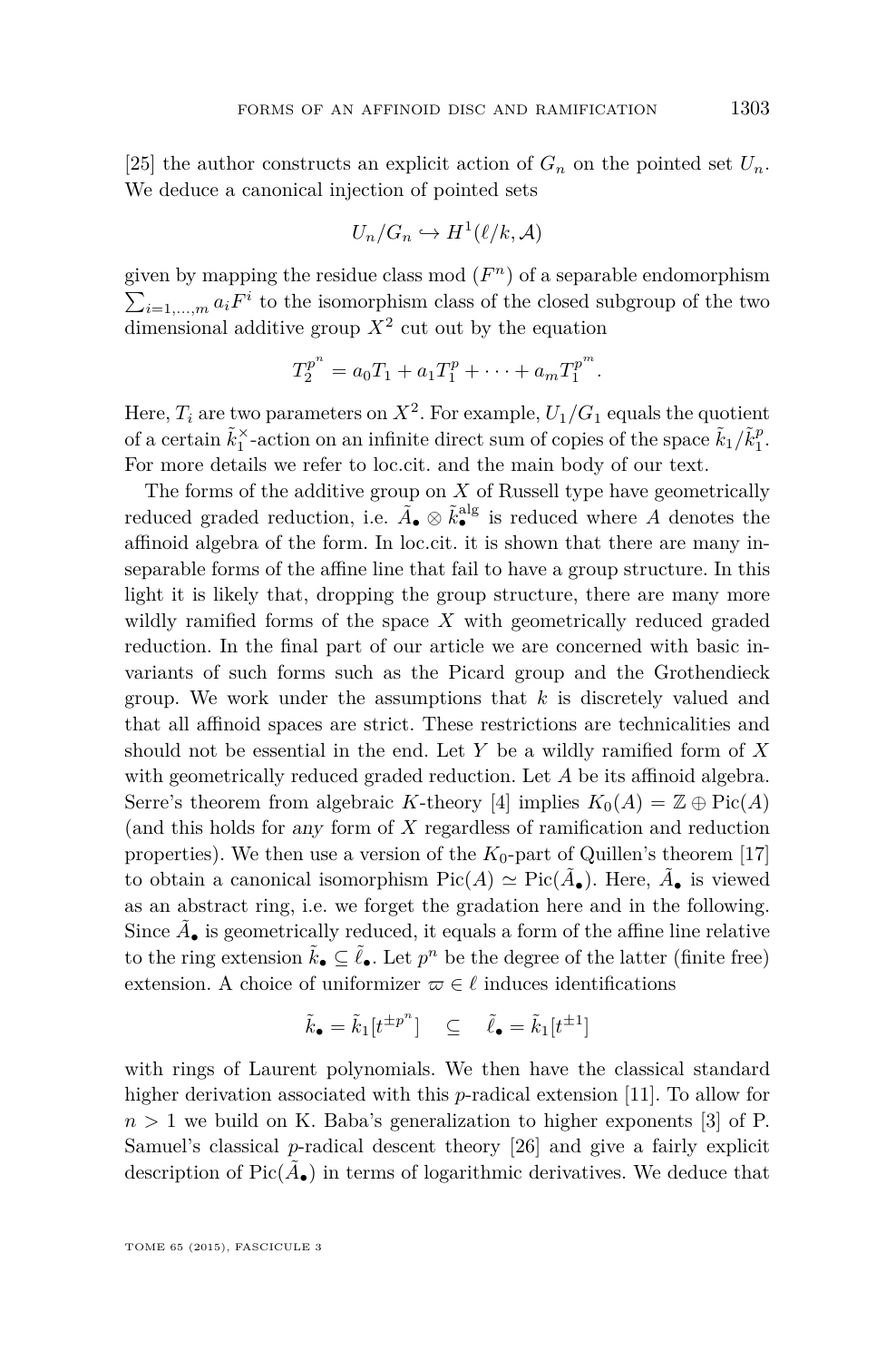the abelian group  $Pic(A)$  always has exponent  $p<sup>n</sup>$ . We also deduce a criterion when  $Pic(A)$  is a cyclic group and thus a finite cyclic *p*-group. In this case, a generator is given by the logarithmic derivative of a parameter on the affine line. We discuss this criterion for forms of Russell type.

It is not unlikely that one may obtain more precise results for the Picard group by developing a graded version of *p*-radical descent theory and then incorporate the gradings into all our arguments. We leave this as an open question for future work.

We assemble some notions and results of graded commutative algebra in an appendix.

#### **2. Tamely ramified forms**

#### **2.1.** *G***-groups**

A reference for the following is [\[28,](#page-47-0) I.§5]. Let *G* be a finite group. A *G*-group is a set *A* with a *G*-action together with a group structure which is invariant under *G* (i.e.  $g(aa') = g(a)g(a')$ ). Let *A* be a *G*-group. We denote by  $A^G$  or  $H^0(G, A)$  the subgroup of A consisting of elements a with  $g(a) = a$  for all  $g \in G$ . A (1-)cocycle of *G* in *A* is a map  $g \mapsto a_g$  from *G* to *A* such that

$$
a_{gh} = a_g \ g(a_h)
$$

for all  $g, h \in G$ . Two cocycles  $a_g$  and  $a'_g$  are cohomologous if there is  $b \in A$ such that  $ba_g = a'_g g(b)$  for all  $g \in G$ . This is an equivalence relation on the set of cocycles and the set of equivalence classes is denoted by  $H^1(G, A)$ . The set  $H^1(G, A)$  is a pointed set, i.e. a set with a distinguished element, namely the class of the trivial cocycle  $a<sub>g</sub> = 1$  for all  $g \in G$ . A morphism of pointed sets is a map preserving distinguished elements. There is an obvious notion of kernel and exact sequence for pointed sets and their morphisms.

The sets  $H^0(G, A)$  and  $H^1(G, A)$  are functorial in *A* and coincide with the usual cohomology groups of dimension 0 and 1 in case *A* is abelian.

Given a normal and *G*-invariant subgroup *B* of *A* the quotient  $C = A/B$ is a *G*-group and there is an exact sequence of pointed sets

(2.1) 
$$
1 \longrightarrow B^G \longrightarrow A^G \longrightarrow C^G \longrightarrow H^1(G, B) \longrightarrow H^1(G, A) \longrightarrow H^1(G, C).
$$

Given a normal subgroup  $H \subseteq G$  there is an exact sequence of pointed sets

(2.2) 
$$
1 \longrightarrow H^1(G/H, A^H) \longrightarrow H^1(G, A) \longrightarrow H^1(H, A)
$$

<span id="page-4-0"></span>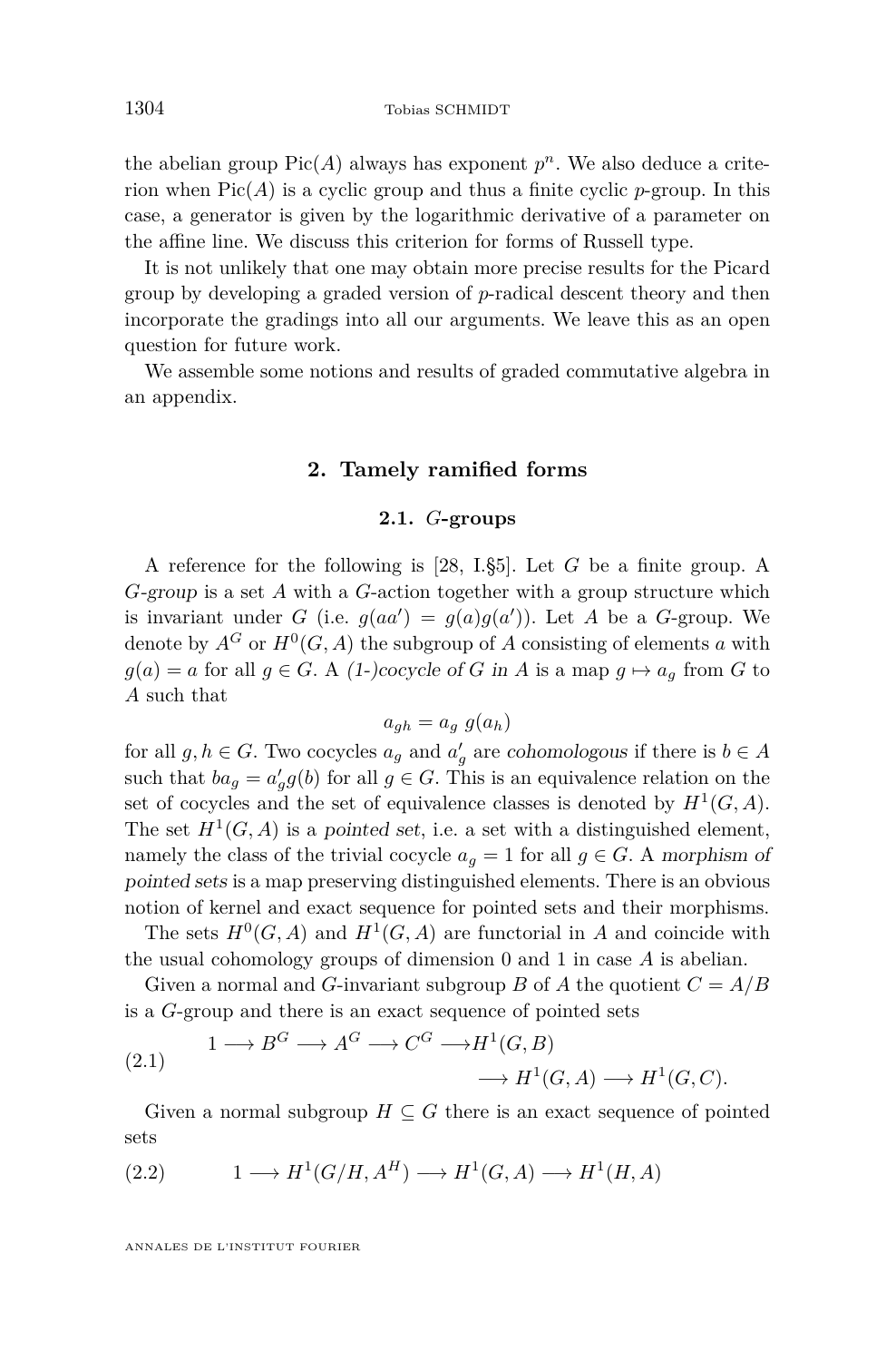<span id="page-5-0"></span>and the map  $H^1(G/H, A^H) \to H^1(G, A)$  is injective.

#### **2.2. Twisted forms and Galois cohomology**

A reference for the following is [\[14,](#page-46-0) II.§9]. Consider an extension  $R \subseteq S$ of commutative rings and a finite subgroup *G* of automorphisms of the *R*-algebra *S*. We assume that the extension is Galois with Galois group *G*. This means that *S* is a finitely generated projective *R*-module whose endomorphism ring  $\text{End}_R(S)$  admits a basis as (left) *S*-module consisting of  $\sigma \in G$ . The table of multiplication is therefore  $(s\sigma)(t\tau) = s\sigma(t)\sigma\tau$  for all  $s, t \in S$  and  $\sigma, \tau \in G$ .

Let *B* be an *R*-algebra and let  $B_S := S \otimes_R B$ . The ring  $B_S$  has the obvious *G*-action induced by  $g(s \otimes b) = g(s) \otimes b$ . Let Aut  $B<sub>S</sub>$  be the group of automorphisms of the *S*-algebra *BS*. Then Aut *B<sup>S</sup>* becomes a *G*-group via  $g.\alpha = g\alpha g^{-1}$ , i.e.

$$
(g.\alpha)(s \otimes b) = g(\alpha(g^{-1}(s) \otimes b))
$$

where  $\alpha \in$  Aut  $B_S$ . Let Aut *B* be the automorphism functor of *B*.

Let now (*A*) be an isomorphism class of *R*-algebras and *A* a representative of this class. We call (*A*) a twisted form of *B* with respect to  $R \subseteq S$  if there is an isomorphism of *S*-algebras

$$
\beta: S\otimes_R A \stackrel{\cong}{\longrightarrow} S\otimes_R B.
$$

Let  $H^1(S/R, \text{Aut } B)$  be the set of such forms (by abuse of language we will also call forms the representatives  $A$  of a form  $(A)$ ). It is a pointed set, the distinguished element being (*B*). Given a form  $(A, \beta)$  the map  $g \mapsto \theta_g$ where

$$
\theta_g = \beta g \beta^{-1} g^{-1}
$$

is a cocycle of *G* in Aut  $B_S$ . If  $(A', \beta)$  is a different representative of  $(A)$ with cocycle  $\theta'_{g}$ , one has with  $\alpha := \beta' \beta^{-1}$  that

$$
\alpha \theta_g = \beta' g \beta^{-1} g^{-1} = \beta' g \beta'^{-1} g^{-1} g \beta' \beta^{-1} g^{-1} = \theta'_g g \alpha
$$

for  $g \in G$ , i.e.  $\theta_g$  and  $\theta'_g$  are cohomologous. We obtain a bijection of pointed sets

(2.3) 
$$
H^1(S/R, \text{Aut }B) \stackrel{\cong}{\longrightarrow} H^1(G, \text{Aut }B_S)
$$

according to loc.cit., II. Thm. 9.1. The inverse map is explicitly given as follows. Let  $\theta_g$  be a cocycle of *G* in Aut  $B_S$ . Given  $g \in G$  we let  $\bar{g} := \theta_g g$ . Hence any  $\bar{q}$  acts *S*-semilinearly on  $B_S$ . Let

$$
A := \{ x \in B_S : \overline{g}(x) = x \text{ for all } g \in G \}.
$$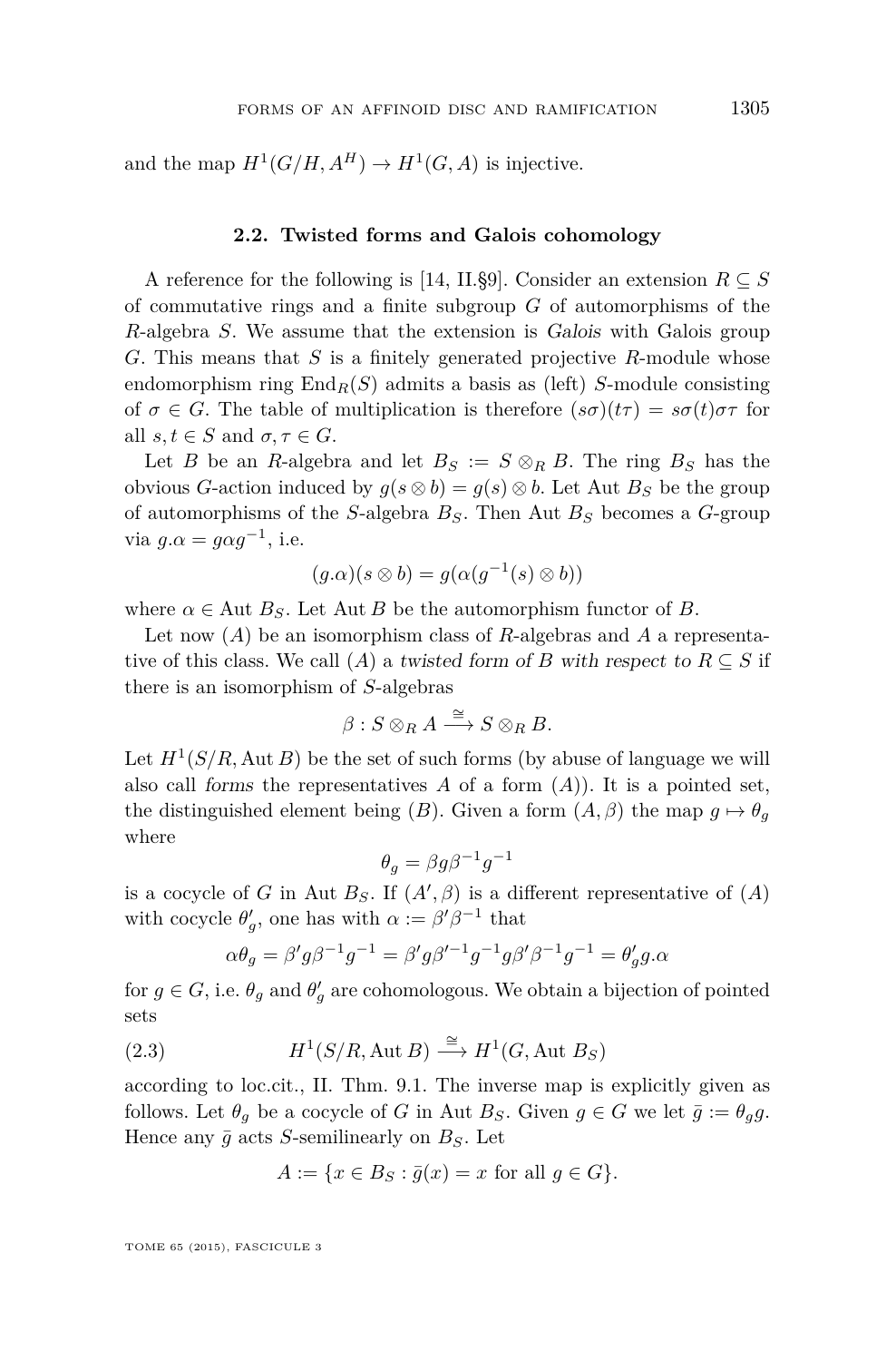<span id="page-6-0"></span>Then *A* is a form of *B* the isomorphism  $\beta: A_S \xrightarrow{\cong} B_S$  being induced by the inclusion  $A \subset B_S$ . The class  $(A)$  is the preimage of the class of  $\theta_g$ .

#### **2.3. Graded forms**

Let  $\Gamma = \mathbb{R}_+^{\times}$  (or any other commutative multiplicative group). The reader is referred to the appendix for all occuring notions from graded ring theory that we will use in the following. All occuring graded rings will be Γ-graded rings and so we will frequently omit the group Γ from the notation. Let *k* be a graded field and denote by  $\rho : k^{\times} \to \Gamma$  its grading.

Let  $k \subseteq \ell$  be an extension (finite or not) of graded fields and let *B* be a graded *k*-algebra. Then  $B_\ell = \ell \otimes_k B$  is a graded  $\ell$ -algebra with respect to the tensor product grading

$$
(B_{\ell})_{\gamma} = \sum_{\delta \tau = \gamma} \ell_{\delta} \otimes B_{\tau}
$$

for  $\gamma \in \Gamma$ . Let Aut<sup>gr</sup> *B* be the automorphism functor of *B*. A graded *k*algebra *A* is a graded twisted form of *B* with respect to  $k \subseteq \ell$  if there is an isomorphism (of degree 1) of graded  $\ell$ -algebras  $A_{\ell} \stackrel{\cong}{\longrightarrow} B_{\ell}$ . As above we then have the pointed set  $H^1(\ell/k, \text{Aut}^{\text{gr}}B)$  of graded forms of *B* relative to the extension  $\ell/k$ . Let  $\text{Aut}^{\text{gr}}B_{\ell}$  be the group of automorphisms of the graded  $\ell$ -algebra  $B_{\ell}$ . If  $k \subset \ell$  is a finite Galois extension with group *G*, then  $Aut<sup>gr</sup>B<sub>ℓ</sub>$  becomes a *G*-group in the same manner as above. In this case, we have the cohomology set  $H^1(G, \text{Aut}^{\text{gr}}B_\ell)$  and the isomorphism of pointed sets

(2.4) 
$$
H^1(\ell/k, \text{Aut}^{\text{gr}}B) \stackrel{\cong}{\longrightarrow} H^1(G, \text{Aut}^{\text{gr}}B_{\ell})
$$

constructed as in the ungraded case.

#### **2.4. Graded reductions**

We let  $\Gamma = \mathbb{R}_+^{\times}$  have its usual total ordering. Let *k* be a field endowed with a nontrivial nonarchimedean absolute value  $|.| : k \to \mathbb{R}_+$ . Let A be a *k*-algebra with a submultiplicative nonarchimedean seminorm  $|.|: A \to \mathbb{R}_+$ extending the absolute value on *k* (and therefore denoted by the same symbol). We let  $\tilde{A}_{\bullet}$  be the graded ring equal to

$$
\tilde{A}_\bullet:=\oplus_{\gamma\in\Gamma}\;A_{\leqslant\gamma}/A_{<\gamma}
$$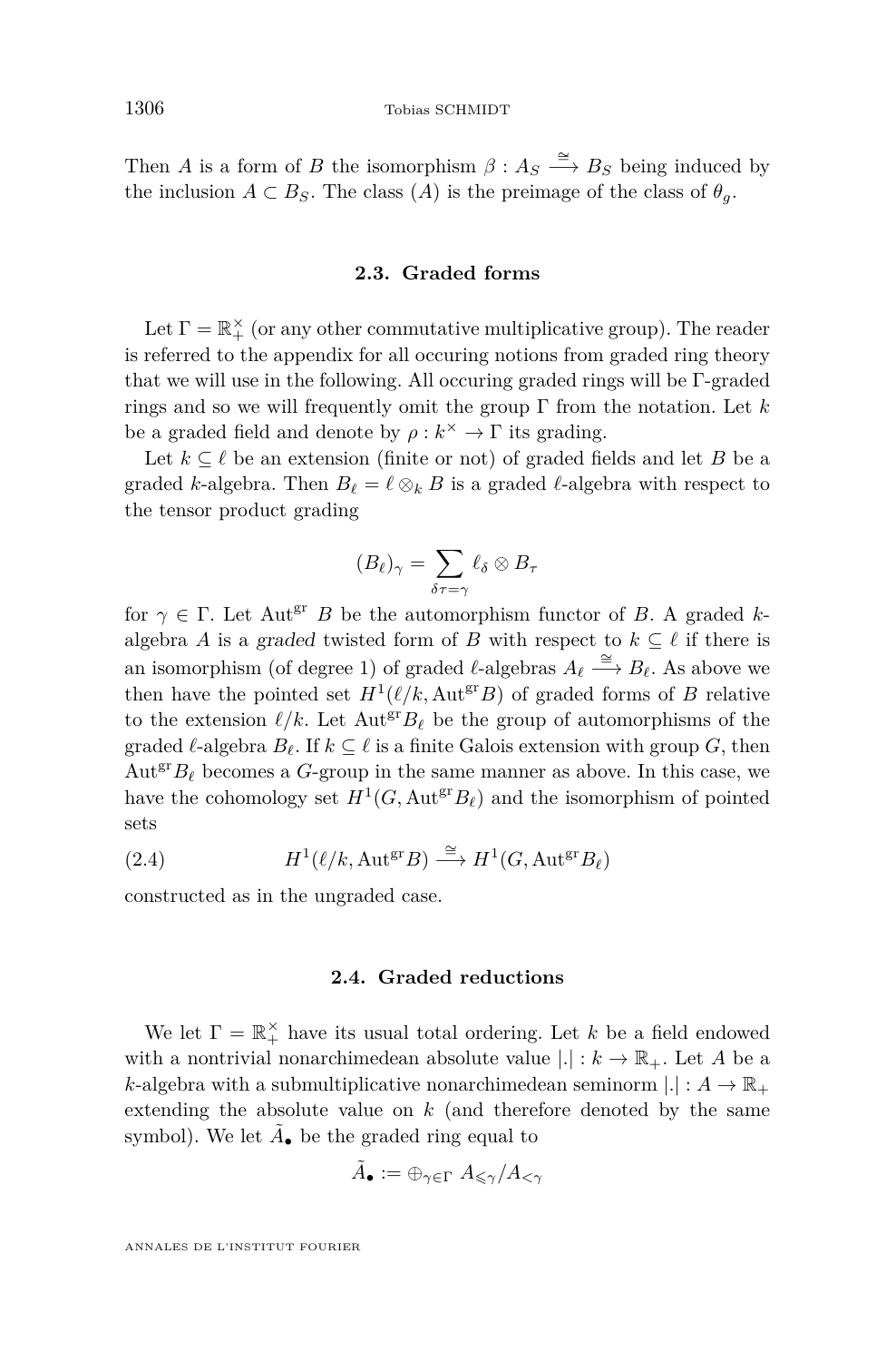where  $A_{\leq \gamma}$  and  $A_{\leq \gamma}$  consists of the elements  $a \in A$  with  $|a| \leq \gamma$  and  $|a| < \gamma$  respectively. Following [\[10\]](#page-46-0) we call  $\tilde{A}_\bullet$  the graded reduction of  $A$  in the sense of M. Temkin [\[29\]](#page-47-0),[\[30\]](#page-47-0). The homogeneous part  $\tilde{A}_1$  is a subring, the *residue ring* of  $\tilde{A}$  (in the sense of [\[6\]](#page-46-0)).

If  $r \in \Gamma$  and  $a \in A$  is an element with  $|a| \leq r$  we denote by  $\tilde{a}_r$  the corresponding element in  $A_{\leq r}/A_{\leq r}$ . If  $|a|=r$  we simply write  $\tilde{a}$  instead of  $\tilde{a}_r$  and call  $\tilde{a}$  the principal symbol of *a*. If  $|a| = 0$  we put  $\tilde{a} = 0$ .

In the case  $A = k$  the graded reduction  $k_{\bullet}$  is a graded field: indeed, any homogeneous nonzero element is a principal symbol  $\tilde{a}$  and the principal symbol of  $a^{-1}$  provides the inverse. It is called the graded residue field of k. The homogeneous part  $\tilde{k}_1$  is a field, the residue field of k (in the sense of [\[6\]](#page-46-0)).

Suppose  $k \subseteq \ell$  is a finite extension between nonarchimedean fields where the absolute value on  $\ell$  restricts to the one on  $k$ . Let

$$
e := (|\ell^{\times}| : |k^{\times}|) \text{ and } f := [\tilde{\ell}_1 : \tilde{k}_1].
$$

Then  $\tilde{k}_\bullet \subset \tilde{\ell}_\bullet$  is a finite extension of graded fields with

$$
ef = [\tilde{\ell}_{\bullet} : \tilde{k}_{\bullet}] \leqslant [\ell : k]
$$

as follows from [\[10,](#page-46-0) Prop. 2.10].

Remark. — According to [\[6,](#page-46-0) Prop. 3.6.2/4] the inequality  $\left|\tilde{\ell}_{\bullet} : \tilde{k}_{\bullet}\right| \leq$  $[\ell : k]$  being an equality is equivalent to the extension  $\ell$  being *k*-cartesian (in the sense of loc.cit., Def.  $2.4.1/1$ ). In loc.cit., the ground field  $k$  is defined to be stable if this property holds for any finite extension of *k*. Any nonarchimedean field complete with respect to a discrete valuation is stable (loc.cit., Prop. 3.6.2/1). Any nonarchimedean field which is spherically complete (or equivalently, maximally complete [\[13\]](#page-46-0)) is stable [\[6,](#page-46-0) Prop. 3.6.2/12]. Finally, any nonarchimedean complete field which is algebraically closed is stable (loc.cit., Prop. 3.6.2/12).

Denote by *p* the characteristic exponent of the field  $k_1$ , i.e.  $p = \text{char } k_1$ in case char  $k_1 > 0$  and  $p = 1$  else. The extension  $k \subseteq \ell$  is called tamely ramified if the residue field extension  $\tilde{k}_1 \subseteq \tilde{\ell}_1$  is separable and *e* is prime to *p*. This is equivalent to the extension of graded fields  $\tilde{k}_\bullet \subseteq \tilde{\ell}_\bullet$  being separable [\[10,](#page-46-0) Prop. 2.10]. We call  $k \subseteq \ell$  wildly ramified if the residue field extension  $\tilde{k}_1 \subseteq \tilde{\ell}_1$  is purely inseparable and *e* is a *p*-power.

LEMMA 2.1. — The extension  $k \subseteq \ell$  is wildly ramified if and only if  $\tilde{k}_\bullet \subseteq \tilde{\ell}_\bullet$  is purely inseparable.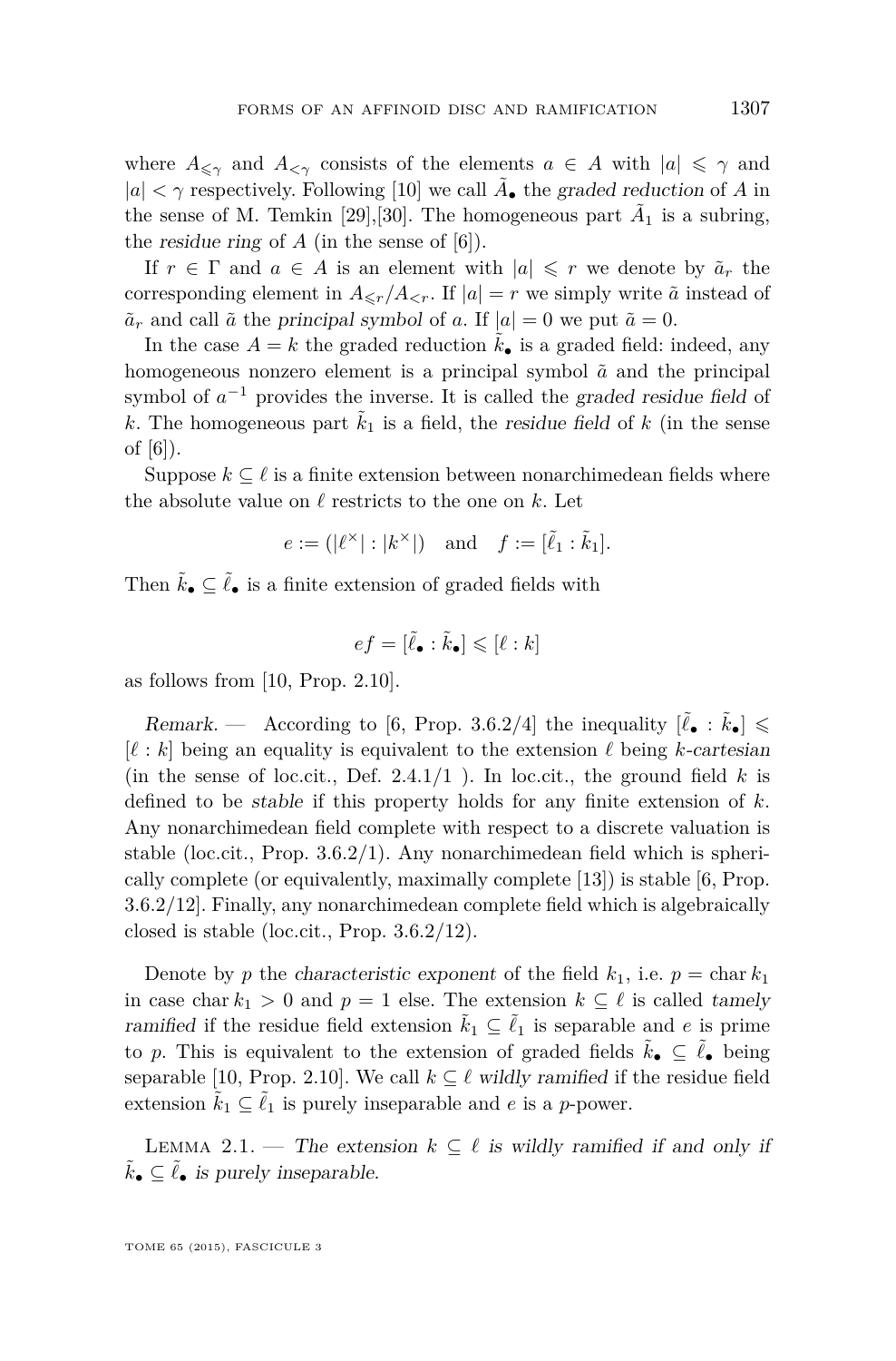<span id="page-8-0"></span>Proof. — If  $\tilde{k}_1 \subseteq \tilde{\ell}_1$  is purely inseparable, so is the extension  $\tilde{k}_\bullet \subseteq \tilde{\ell}_1 \cdot \tilde{k}_\bullet$ . Take  $\tilde{x} \in \tilde{\ell}_{\bullet}$  for some  $x \in \ell^{\times}$ . If  $e = p^{n}$ , say, then  $|x^{p^{n}}| \in |k^{\times}|$ . This means there is  $z \in \tilde{\ell}_1$  and a homogeneous nonzero  $w \in \tilde{k}_\bullet$  such that  $\tilde{x}^{p^n} = zw$ and therefore  $\tilde{x}$  is purely inseparable over  $\tilde{\ell}_1 \cdot \tilde{k}_\bullet$ . Conversely, suppose that  $\tilde{k}_\bullet$  ⊂  $\tilde{\ell}_\bullet$  is purely inseparable. The homogeneous minimal polynomial  $f$  over  $\tilde{k}_{\bullet}$  of any nonzero homogeneous element *x* of  $\tilde{\ell}_{\bullet}$  is purely inseparable. If  $x \in \tilde{\ell}_1$ , then *f* has coefficients in  $\tilde{k}_1$ . Hence  $\tilde{\ell}_1$  is purely inseparable over  $\tilde{k}_1$ . Since  $[\tilde{\ell}_{\bullet} : \tilde{k}_{\bullet}]$  is a *p*-power, so is *e*.

Remark: Let  $\ell/k$  be an arbitrary *k*-cartesian finite extension. If  $f = 1$ (e.g. if  $\ell/k$  is wildly ramified with  $k_1$  being perfect), then  $[\ell : k] = e$  and so  $\ell/k$  is totally ramified.

#### **2.5. Tame ramification and Galois cohomology**

Let *k* be a field complete with respect to a nontrivial nonarchimedean absolute value |*.*|. Let *p* be the characteristic exponent of the residue field  $k_1$  of  $k$ .

We will work relatively to a finite tamely ramified field extension  $k \subseteq \ell$ which is Galois with group *G*. Let  $n = [\ell : k]$ . The finite extensions between the fields  $\tilde{k}_1 \subseteq \tilde{\ell}_1$  and the graded fields  $\tilde{k}_\bullet \subseteq \tilde{\ell}_\bullet$  are then normal [\[10,](#page-46-0) Prop. 2.11] and therefore Galois and have degrees *f* and *n* respectively. Since *G* acts by isometries on  $\ell$  we have two natural homomorphisms

(2.5) 
$$
G = \text{Gal}(\ell/k) \stackrel{\cong}{\longrightarrow} \text{Gal}(\tilde{\ell}_{\bullet}/\tilde{k}_{\bullet}) \longrightarrow G(\tilde{\ell}_{1}/\tilde{k}_{1})
$$

for the corresponding Galois groups. Both maps are surjective and the first map is even an isomorphism (loc.cit., Prop. 2.11). Let  $I = I(\ell/k)$  be the inertia subgroup, i.e. the kernel of the composite homomorphism. Then  $Gal(\ell/k)/I \stackrel{\cong}{\longrightarrow} Gal(\tilde{\ell}_1/\tilde{k}_1)$  and  $n = ef$  implies  $\#I = e$ . Hence *I* has no *p*-torsion which implies the familiar isomorphism

(2.6) 
$$
I \stackrel{\cong}{\longrightarrow} \text{Hom}(|\ell^{\times}|/|k^{\times}|, \tilde{\ell}_1^{\times}), \ g \mapsto \psi_g
$$

where  $\psi_g(\gamma \mod |k^{\times}|)$  equals the reduction of  $\frac{g(x)}{x}$  for some element  $x \in \ell^{\times}$ of absolute value  $\gamma$  (loc.cit., Prop. 2.14). In particular, *I* is abelian.

In the following we will collect some results on cohomology groups associated with the ring of integers  $\ell^\circ$  in  $\ell$  and its residue field  $\tilde{\ell}_1$ . These results are certainly well-known but we give complete proofs for lack of suitable reference.

LEMMA 2.2. — One has  $H^n(G, \tilde{\ell}_1) = 0$  for all  $n \geq 1$ .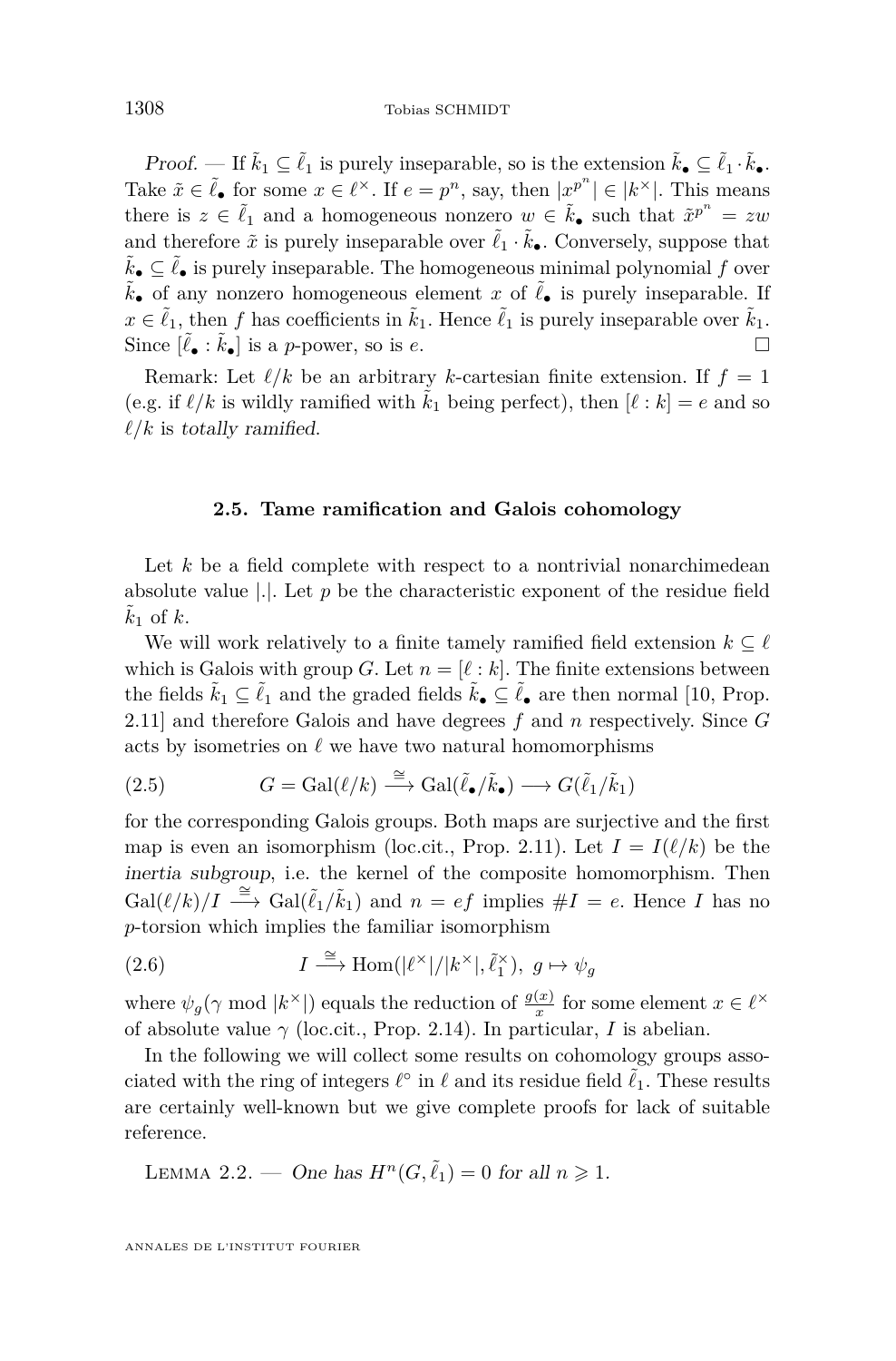<span id="page-9-0"></span>Proof. — We have  $H^n(I, \tilde{\ell}_1) = 0$  for all  $n \geq 1$  since the order  $\#I$  is invertible in  $\tilde{\ell}_1$  and therefore the group ring  $\tilde{\ell}_1[I]$  is semisimple. Now *I* acts trivially on  $\tilde{\ell}_1$  and the normal basis theorem [\[27,](#page-47-0) Prop. X.§1.1] implies  $H^n(G/I, \tilde{\ell}_1) = 0$ . The assertion follows therefore from the exact inflationrestriction sequence

$$
0 \longrightarrow H^n(G/I, (\tilde{\ell}_1)^I) \longrightarrow H^n(G, \tilde{\ell}_1) \longrightarrow H^n(I, \tilde{\ell}_1)
$$

 $(\text{loc.cit.}, \text{Prop. VII.}$ §6.5).

Let  $\ell^{\circ} \subset \ell$  be the subring of elements *x* with  $|x| \leq 1$ . Let *G* act trivially on the value group  $|\ell^{\times}|$ . We have the *G*-equivariant short exact sequence

 $1 \longrightarrow (\ell^{\circ})^{\times} \longrightarrow \ell^{\times} \stackrel{|.|}{\longrightarrow} |\ell^{\times}| \longrightarrow 1.$ 

PROPOSITION  $2.3.$  — The above sequence induces an isomorphism

$$
|\ell^{\times}|/|k^{\times}| \stackrel{\cong}{\longrightarrow} H^1(G, (\ell^{\circ})^{\times})
$$

given by  $\gamma = |x| \mapsto \psi(\gamma)$  where  $\psi(\gamma)_g = \frac{gx}{x}$  for all  $g \in G$ .

Proof. — The long exact cohomology sequence gives

$$
k^{\times} = H^{0}(G, \ell^{\times}) \xrightarrow{|.|} H^{0}(G, |\ell^{\times}|) \xrightarrow{\delta} H^{1}(G, (\ell^{\circ})^{\times}) \longrightarrow H^{1}(G, \ell^{\times}) = 1
$$

where the right hand identity is Hilbert theorem  $90$  (e.g. [\[27,](#page-47-0) Prop. X.§1.2]). The boundary map  $\delta$  gives the required map.  $\square$ 

The group  $G/I$  acts on *I* via conjugation since *I* is abelian and it acts on  $\tilde{\ell}_1^{\times}$  via the natural action. We therefore have an induced action of  $G/I$ on the set of group homomorphisms  $Hom(I, \tilde{\ell}_1^{\times})$  via  $(g.f)(h) = gf(g^{-1}h)$ for all  $h \in I$ .

LEMMA 2.4. — Let  $\ell^{\infty}$  be the kernel of the reduction map  $\ell^{\infty} \to \tilde{\ell}_1$ . There is an isomorphism

$$
|\ell^{\times}|/|k^{\times}| \stackrel{\cong}{\longrightarrow} \text{Hom}(I, \tilde{\ell}_1^{\times})^{G/I} = \text{Hom}(I, \tilde{\ell}_1^{\times})
$$

mapping  $\gamma = |x|$  to  $g \mapsto (\psi(\gamma))_g \mod l^{\infty}$ .

Proof. — Quite generally, if *M, A* are abelian *G*-groups where *G* acts trivially on *M* and the sets of group homomorphisms  $M^* := \text{Hom}(M, A)$ and  $M^{**} := \text{Hom}(M^*, A)$  have their induced *G*-actions, then the natural bidual homomorphism  $M \to M^{**}$  is equivariant. This is elementary. Now let  $M := |\ell^{\times}|/|k^{\times}|$  and  $A := \tilde{\ell}_1^{\times}$  and recall the isomorphism *I*  $\stackrel{\cong}{\longrightarrow}$  (| $\ell^{\times}$ |/| $k^{\times}$ |)<sup>\*</sup> from [\(2.6\)](#page-8-0). Since  $\#\ell^{\times}$ |/| $k^{\times}$ | = *e* = #*I* the bidual map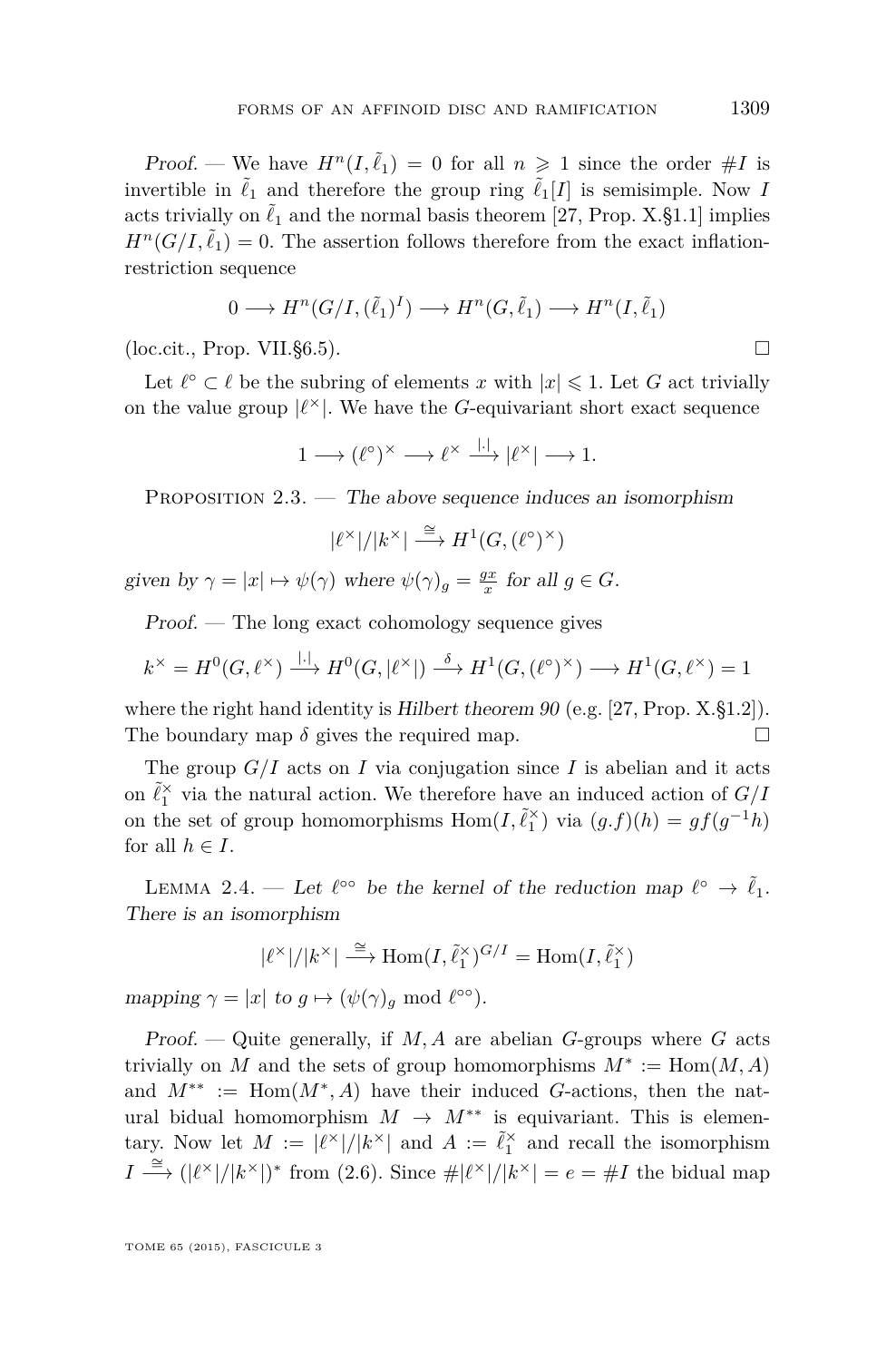<span id="page-10-0"></span> $|\ell^{\times}|/|k^{\times}| \stackrel{\cong}{\longrightarrow} (|\ell^{\times}|/|k^{\times}|)^{**}$  is bijective. By the above remark it is equivariant (and so the action on both sides is trivial). But  $I \stackrel{\cong}{\longrightarrow} (|\ell^{\times}|/|k^{\times}|)^*$  is also equivariant. Indeed, let  $g_0 \in G, g \in I$  and  $\gamma = |x|$ . Then

$$
\frac{(g_0.g)(x)}{x} = \frac{g_0gg_0^{-1}(x)}{x} = g_0(\frac{gg_0^{-1}(x)}{g_0^{-1}(x)})
$$

and since  $\gamma = |g_0^{-1}(x)|$  passing to the reduction mod  $\ell^{\infty}$  implies  $\psi_{g_0,g}(\gamma) =$  $g_0(\psi_q(\gamma)) = (g_0, \psi_q)(\gamma)$ . The bidual map gives therefore an equivariant isomorphism

$$
|\ell^{\times}|/|k^{\times}| \stackrel{\cong}{\longrightarrow} \text{Hom}(I, \tilde{\ell}_1^{\times})
$$

(and so the action on both sides is trivial). The definition of the map [\(2.6\)](#page-8-0) shows that this isomorphism has the required form.  $\Box$ 

PROPOSITION 2.5. — The reduction map  $\ell^{\circ} \to \tilde{\ell}_1$  induces an isomorphism

$$
|\ell^{\times}|/|k^{\times}| = H^1(G, (\ell^{\circ})^{\times}) \stackrel{\cong}{\longrightarrow} H^1(G, \tilde{\ell}_1^{\times}).
$$

Proof. — The inflation-restriction exact sequence

$$
1 \longrightarrow H^1(G/I, \tilde{\ell}_1^{\times}) \longrightarrow H^1(G, \tilde{\ell}_1^{\times}) \longrightarrow H^1(I, \tilde{\ell}_1^{\times})^{G/I}
$$

together with the Hilbert theorem 90 and the preceding lemma yields an injection

$$
H^1(G,\tilde{\ell}_1^\times) \hookrightarrow \text{Hom}(I,\tilde{\ell}_1^\times) = |\ell^\times|/|k^\times|.
$$

Precomposing this injection with the map  $|\ell^{\times}|/|k^{\times}| = H^1(G, (\ell^{\circ})^{\times}) \longrightarrow$  $H^1(G, \tilde{\ell}_1^{\times})$  gives the identity on  $|\ell^{\times}|/|k^{\times}|$ . This yields the assertion.  $\Box$ 

#### **2.6. Spectral norms and affinoid algebras**

We work in the framework of Berkovich analytic spaces [\[5\]](#page-46-0). However, we deal only with affinoid algebras and our methods are entirely algebraic. We let *k* be a nonarchimedean field which is complete with respect to a nontrivial absolute value  $|.|$ . Let  $\Gamma = \mathbb{R}^{\times}_+$ .

In the following, graded reductions of affinoid algebras *A* are always computed relatively to their spectral seminorm

$$
|f| = \sup_{x \in \mathcal{M}(A)} |f|_x
$$

for  $f \in A$  and where  $\mathcal{M}(A)$  denotes the corresponding affinoid space. If the ring *A* is reduced, this seminorm is a norm and induces the Banach topology on *A* [\[6,](#page-46-0) Prop. 6.2.1/4 and Thm. 6.2.4/1].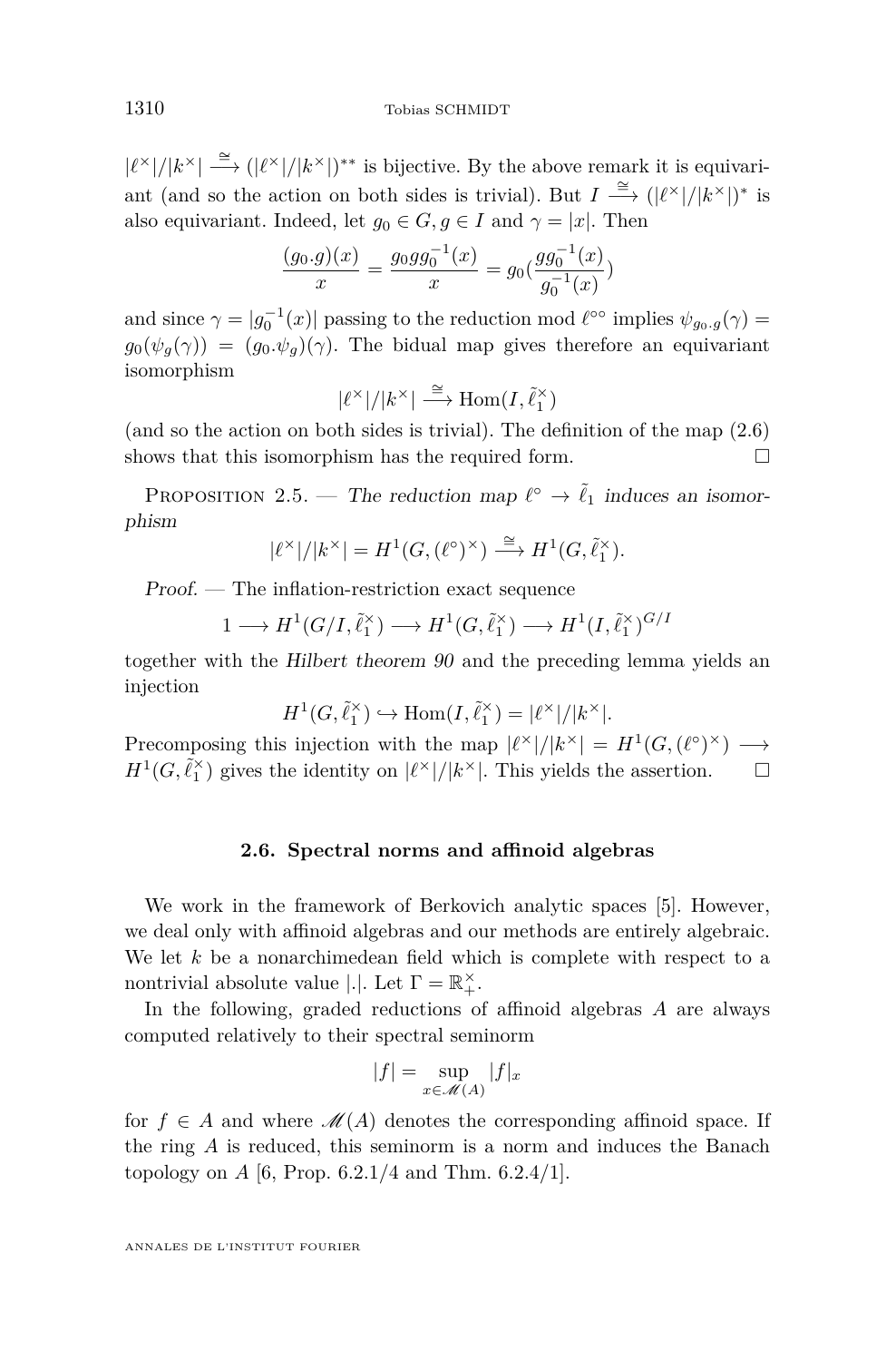<span id="page-11-0"></span>Lemma 2.6. — Let *A* be a reduced *k*-affinoid algebra with its spectral norm. If the ring  $\tilde{\ell}_{\bullet} \otimes_{\tilde{k}_{\bullet}} \tilde{A}_{\bullet}$  is reduced, then so is the ring  $A_{\ell} := \ell \otimes_k A$ . In this case, the graded reduction of the  $\ell$ -affinoid algebra  $A_{\ell}$  equals  $\tilde{\ell}_{\bullet} \otimes_{\tilde{k}_{\bullet}} \tilde{A}_{\bullet}$ .

Proof. — Consider the tensor product norm on  $A_{\ell}$ . The corresponding graded reduction equals  $\tilde{\ell}_\bullet \otimes_{\tilde{k}_\bullet} \tilde{A}_\bullet$  because the extension of graded fields  $\tilde{k}_\bullet \subseteq \tilde{\ell}_\bullet$  is free. Since this graded reduction is reduced, the tensor product norm must be power-multiplicative (i.e.  $||f^n|| = ||f||^n$ ) and therefore  $A_{\ell}$ must be reduced. Since the tensor product norm is furthermore a complete norm on  $A_\ell$ , it must be equal to the spectral norm on the  $\ell$ -affinoid algebra  $A_{\ell}$  [\[6,](#page-46-0) Prop. 6.2.3/3].

Let  $r \in \Gamma$  and denote by  $B = k\{r^{-1}T\}$  the *k*-affinoid algebra of the closed disc of radius *r*. We write  $B = k\{T\}$  in case  $r = 1$ . The spectral seminorm on  $B$  is a multiplicative norm given by

$$
\left|\sum_{n} a_n T^n\right| = \sup_{n} |a_n| r^n.
$$

The associated graded reduction is given by  $\tilde{B}_{\bullet} = \tilde{k}_{\bullet}[r^{-1}T]$  according to [\[30,](#page-47-0) Prop. 3.1.i].

LEMMA 2.7. — Let  $A$  be a reduced  $k$ -affinoid algebra such that  $\tilde{\ell}_\bullet \otimes_{\tilde{k}_\bullet} \tilde{A}_\bullet$ is reduced for any complete extension field  $\ell$  of  $k$ . Let  $s \in \mathbb{R}_+$ . If  $f$ :  $k\{s^{-1}T\} \rightarrow A$  is a homomorphism of *k*-algebras whose graded reduction is an isomorphism, then *f* is an isomorphism.

Proof. — Since the graded reduction of *f* is injective, *f* is isometric and therefore injective. Let  $B' := k\{s^{-1}T\}$ . Consider any complete extension field  $k \subseteq \ell$ . If the induced map  $f_{\ell} := \ell \hat{\otimes}_k f$  between  $B'_{\ell} := \ell \hat{\otimes}_k B'$  and  $A_{\ell} := \ell \hat{\otimes}_k A$  is surjective, then so is *f*. Indeed, *f* is strict and has therefore closed image. We thus have a strict exact sequence  $B' \to A \to \text{coker} f \to 0$ of *k*-Banach spaces. By results of L. Gruson [\[24,](#page-46-0) Lem. A5] we obtain an embedding coker $f \hookrightarrow \ell \hat{\otimes}_k$  coker $f = \text{coker} f_\ell$ , which proves the claim.

There is a complete extension field  $k \subseteq \ell'$  such that  $B'_{\ell'}$  and  $A_{\ell'}$  are both strictly  $\ell'$ -affinoid and such that  $|B'_{\ell'}| = |\ell'|$ , cf. [\[5,](#page-46-0) 2.1]. We let  $\ell$ be the completion of an algebraic closure of  $\ell'$ . The graded reductions of the *l*-affinoid algebras  $B'_\ell$  and  $A_\ell$  are given by  $\tilde{\ell}_\bullet \otimes_{\tilde{k}_\bullet} \tilde{B'}_\bullet$  and  $\tilde{\ell}_\bullet \otimes_{\tilde{k}_\bullet} \tilde{A}_\bullet$ respectively. For  $B'$  this follows from [\[30,](#page-47-0) Prop. 3.1(i)]. For  $A$  this follows from our hypothesis and Lem. 2.6. We see that the graded reduction of  $f_{\ell}$  is the base change to  $\tilde{\ell}_{\bullet}$  of  $\tilde{f}_{\bullet}$  and therefore still an isomorphism. In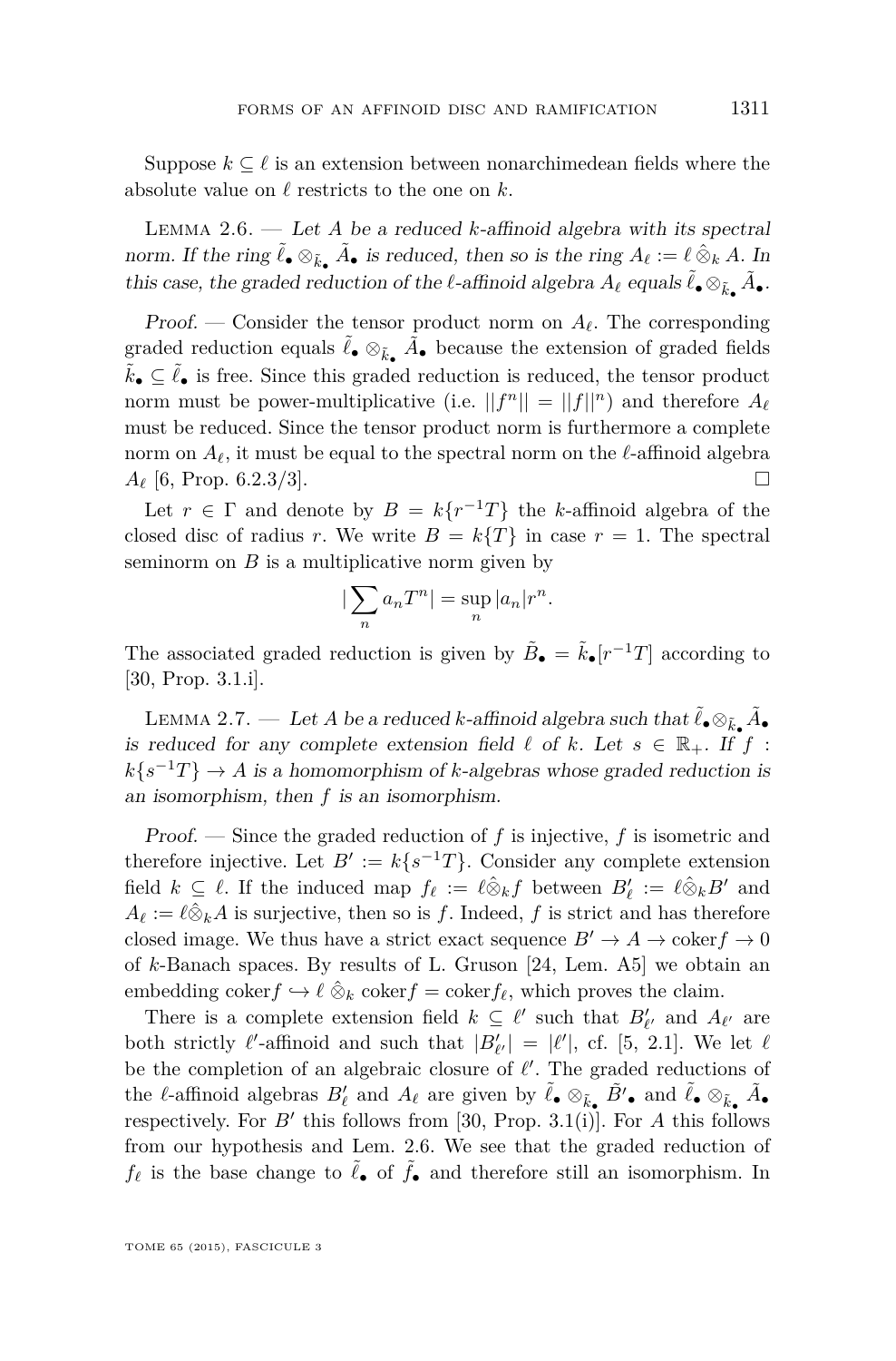particular, the ordinary reduction  $(\tilde{f}_{\ell})_1$  is an isomorphism. Since  $(\tilde{A}_{\ell})_{\bullet}$ and  $(\tilde{B}'_{\ell})_{\bullet}$  are reduced,  $A_{\ell}$  and  $B'_{\ell}$  are reduced (Lem. [2.6\)](#page-11-0). According to [\[6,](#page-46-0) Prop. 3.4.1/3] the field  $\ell$  is algebraically closed. Hence,  $\ell$  is a stable field and  $|\ell^{\times}|$  is divisible (loc.cit., Prop. 3.6.2/12). We may now apply loc.cit., Cor. 6.4.2/2 to conclude from the bijectivity of  $(\tilde{f}_\ell)_1$  that  $f_\ell$  is bijective.  $\Box$ 

In the following we are interested in affinoid algebras *A* that allow an isomorphism

$$
\beta:\ell\mathbin{\hat{\otimes}}_k A\stackrel{\cong}{\longrightarrow} \ell\mathbin{\hat{\otimes}}_k B
$$

of  $\ell$ -algebras (and hence of  $\ell$ -affinoid algebras). We denote the pointed set of isomorphism classes of such *k*-algebras *A* by  $H^1(\ell/k, \text{Aut } B)$ . If  $\ell/k$ is a finite Galois extension and if *A* is an arbitrary *k*-algebra with an isomorphism  $\beta$  as above, then *A* is *k*-affinoid [\[5,](#page-46-0) Prop. 2.1.14(ii)]. Hence our present notation is consistent with subsection [2.2.](#page-5-0)

Let us now assume that  $k \subseteq \ell$  is a finite Galois extension. If  $G :=$  $Gal(\ell/k)$  denotes the Galois group, the isomorphism  $(2.3)$  implies

$$
H^1(\ell/k, \text{Aut }B) \simeq H^1(G, \text{Aut }B_\ell).
$$

We therefore will focus on the Galois cohomology  $H^1(G, \text{Aut } B_\ell)$ .

Let  $(A, \beta)$  be a form of *B*. Recall that a commutative ring of dimension 1 which is noetherian and integrally closed is called a Dedekind domain.

Lemma 2.8. — The ring *A* is a Dedekind domain.

Proof. — Any affinoid algebra is noetherian. Since  $\beta$  exhibits  $B_\ell$  as a finite free *A*-module, *A* is an integral domain of dimension 1. The semilinear *G*-action on  $B_\ell$  extends naturally to its fraction field Frac $(B_\ell)$  with  $\text{Frac}(B_\ell)^G = \text{Frac}(A)$ . Suppose  $f \in \text{Frac}(A)$  is integral over *A*. Since  $B_\ell$  is integrally closed, we have  $f \in B_\ell \cap \text{Frac}(B_\ell)^G = (B_\ell)^G = A$ .

The isomorphism  $\beta$  restricts to an inclusion  $A \hookrightarrow B_{\ell}$  which is strict with respect to spectral seminorms. In particular,  $\tilde{A}_{\bullet} \hookrightarrow (\tilde{B}_{\ell})_{\bullet}$  and, hence,  $\tilde{A}_{\bullet}$ is an integral domain. Since  $(\tilde{B}_{\ell})_{\bullet}$  is a graded  $\tilde{\ell}_{\bullet}$ -algebra, the inclusion extends to a homomorphism

(2.7) 
$$
\tilde{\ell}_{\bullet} \otimes_{\tilde{k}_{\bullet}} \tilde{A}_{\bullet} \to (\tilde{B}_{\ell})_{\bullet}
$$

of graded  $\ell_{\bullet}$ -algebras. It will play a central role in the following. In general, it is neither injective nor surjective (cf. example after proof of [\[30,](#page-47-0) Prop.  $3.1$ ).

The maximal tamely ramified subextension

$$
k\subseteq k^{\mathrm{tr}}\subseteq \ell
$$

<span id="page-12-0"></span>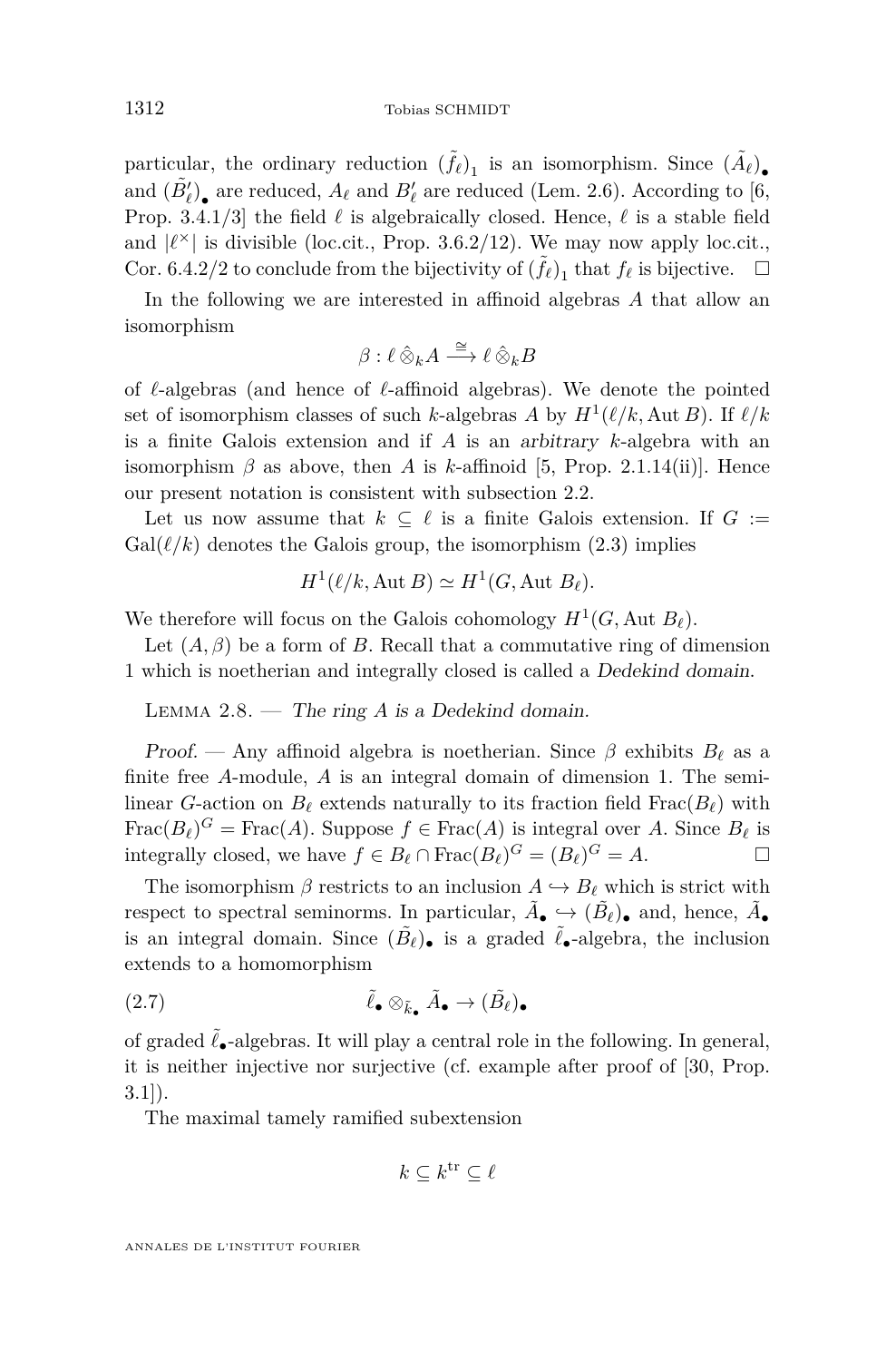induces, according to [\(2.2\)](#page-4-0), a short exact sequence

$$
1 \to H^1(\text{Gal}(k^{\text{tr}}/k), \text{Aut } B_{k^{\text{tr}}}) \to H^1(G, \text{Aut } B_\ell)
$$
  

$$
\to H^1(\text{Gal}(\ell/k^{\text{tr}}), \text{Aut } B_\ell)
$$

where the map  $H^1(\text{Gal}(k^{\text{tr}}/k), \text{Aut } B_{k^{\text{tr}}}) \longrightarrow H^1(G, \text{Aut } B_{\ell})$  is injective. In the following we will examine the outer two terms in this sequence.

Let

$$
\sqrt{|k^{\times}|} := \{ \alpha \in \mathbb{R}_{+} : \alpha^{n} \in |k^{\times}| \text{ for some } n \geq 1 \}.
$$

If  $r \in \sqrt{|k^{\times}|}$ , we may enlarge  $\ell$  so that  $r = |\epsilon| \in |\ell^{\times}|$  for some  $\epsilon \in \ell^{\times}$ and compose  $\beta$  with the isomorphism  $B_{\ell} = \ell \{r^{-1}T\} \stackrel{\cong}{\longrightarrow} \ell \{T\}$  induced by  $T \mapsto \epsilon T$ . We will therefore restrict ourselves in the following to the two cases

$$
r = 1 \quad \text{or} \quad r \notin \sqrt{|k^{\times}|}.
$$

#### **2.7. Tamely ramified forms**

We keep all assumptions, but we suppose additionally that the finite Galois extension  $k \subseteq \ell$  is tamely ramified. In this case we can determine all corresponding forms of *B* based on the following key proposition.

PROPOSITION  $2.9.$  — The graded homomorphism  $(2.7)$  is bijective.

Proof. — Let  $F := \text{Frac}_{\Gamma}(\tilde{A}_{\bullet})$  be the graded fraction field of  $\tilde{A}_{\bullet}$ , cf. appendix. Since  $k \subseteq \ell$  is tamely ramified, the finite extension  $\tilde{k}_{\bullet} \subseteq \tilde{\ell}_{\bullet}$  is separable. The finite graded  $F$ -algebra  $F \otimes_{\tilde{k}_\bullet} \tilde{\ell}_\bullet$  is therefore étale in the sense of [\[10,](#page-46-0) 1.14.4] and therefore reduced. Thus, the subring  $\tilde{A}_{\bullet} \otimes_{\tilde{k}_{\bullet}} \tilde{\ell}_{\bullet} \hookrightarrow F \otimes_{\tilde{k}_{\bullet}} \tilde{\ell}_{\bullet}$ is reduced. Now Lem. [2.6](#page-11-0) implies that [\(2.7\)](#page-12-0) is isomorphic to the graded reduction of  $\beta$ . In particular, it is bijective.

The proposition implies a map of pointed sets

$$
H^1(\ell/k, \text{Aut }B) \longrightarrow H^1(\tilde{\ell}_{\bullet}/\tilde{k}_{\bullet}, \text{Aut}^{\text{gr}} \tilde{B}_{\bullet}), \quad (A) \mapsto (\tilde{A}_{\bullet}).
$$

By [\(2.5\)](#page-8-0) we may identify  $G = G(\ell/k) \simeq G(\tilde{\ell}_{\bullet}/\tilde{k}_{\bullet})$ . The obvious group homomorphism Aut  $B_\ell \to \text{Aut}^{\text{gr}}(\tilde{B}_\ell)$  is then *G*-equivariant and induces a map of pointed sets

$$
H^1(G, \text{Aut } B_{\ell}) \to H^1(G, \text{Aut}^{\text{gr}}(\tilde{B}_{\ell})_{\bullet}).
$$

The following lemma follows by unwinding the definitions of the maps involved.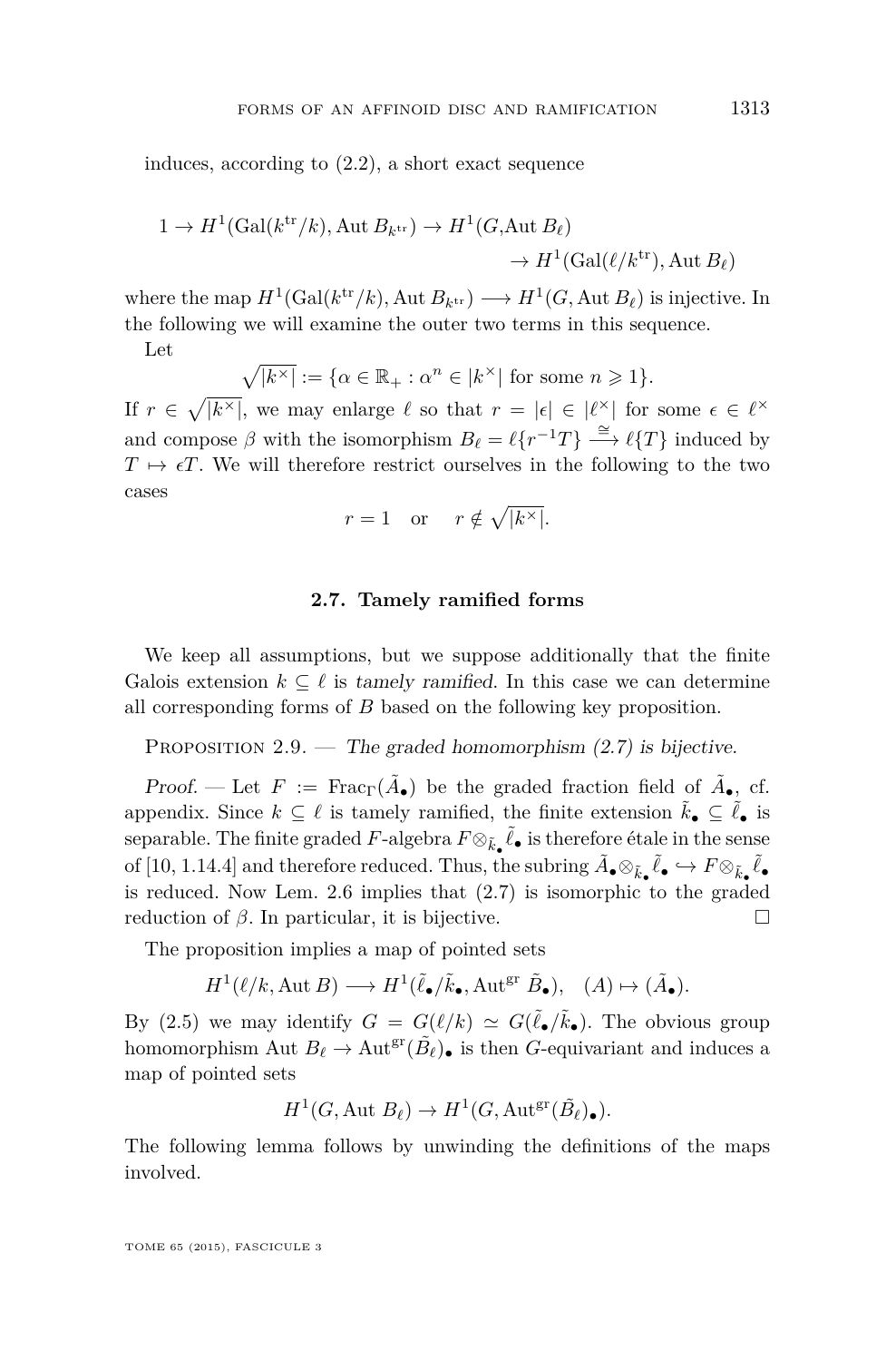<span id="page-14-0"></span>LEMMA  $2.10.$  — The diagram

$$
H^1(\ell/k, \text{Aut } B) \longrightarrow H^1(\tilde{\ell}_{\bullet}/\tilde{k}_{\bullet}, \text{Aut}^{\text{gr}} \tilde{B}_{\bullet})
$$

$$
\downarrow \simeq \qquad \qquad \downarrow \simeq
$$

$$
H^1(G, \text{Aut } B_{\ell}) \longrightarrow H^1(G, \text{Aut}^{\text{gr}}(\tilde{B}_{\ell})_{\bullet})
$$

is commutative. Here, the vertical arrows come from [\(2.3\)](#page-5-0) and [\(2.4\)](#page-6-0).

An automorphism  $\alpha$  of the graded  $\tilde{\ell}_{\bullet}$ -algebra  $(\tilde{B}_{\ell})_{\bullet} = \tilde{\ell}_{\bullet}[r^{-1}T]$  is, in particular, an automorphism of the underlying algebra and maps *T* to  $aT + b$  with  $a, b \in \tilde{\ell}_\bullet$ . Since  $\alpha$  preserves the grading, one has  $a \in \tilde{\ell}_1^\times$  and a *G*-equivariant map  $Aut^{\text{gr}}(\tilde{B}_{\ell})_{\bullet} \mapsto \tilde{\ell}_{1}^{\times}, \alpha \mapsto a$ .

PROPOSITION  $2.11.$  — The map induces an isomorphism

 $H^1(G, \text{Aut}^{\text{gr}}(\tilde{B}_{\ell})_{\bullet}) \stackrel{\cong}{\longrightarrow} H^1(G, \tilde{\ell}_1^{\times}).$ 

Proof. — Suppose  $r \notin \sqrt{\vert k^\times \vert}$ . Then  $b = 0$  and already the map  $\alpha \mapsto a$ is an isomorphism. Suppose on the contrary  $r = 1$ . Then  $\alpha \mapsto a$  induces an exact *G*-equivariant sequence

$$
0 \longrightarrow \tilde{\ell}_1 \longrightarrow \text{Aut}^{\text{gr}}(\tilde{B}_{\ell})_{\bullet} \longrightarrow \tilde{\ell}_1^{\times} \longrightarrow 1.
$$

It is equivariantly split. Indeed, given  $a \in \tilde{\ell}_1^\times$  the map induced by  $T \mapsto aT$ lies in  $\text{Aut}^{\text{gr}}(\tilde{B}_{\ell})_{\bullet}$  and this gives the equivariant splitting  $\tilde{\ell}_1^{\times} \to \text{Aut}^{\text{gr}}(\tilde{B}_{\ell})_{\bullet}$ . By  $(2.1)$  the sequence

$$
H^1(G,\tilde{\ell}_1) \longrightarrow H^1(G,{\rm Aut}^{\rm gr}(\tilde{B}_{\ell})_\bullet) \longrightarrow H^1(G,\tilde{\ell}_1^{\times})
$$

is exact. We have a section for the right hand arrow which is therefore surjective. It remains to see  $H^1(G, \tilde{\ell}_1) = 0$ . This follows from Lem. [2.2.](#page-8-0)  $\Box$ 

If  $a \in \ell$  with  $|a| = 1$ , then  $T \mapsto aT$  gives an element of Aut  $B_{\ell}$ . This gives a map

(2.8) 
$$
|\ell^{\times}|/|k^{\times}| = H^1(G, (\ell^{\circ})^{\times}) \longrightarrow H^1(G, \text{Aut } B_{\ell}).
$$

The first identity here is due to Prop. [2.3.](#page-9-0) Conversely, any  $\alpha \in \text{Aut } B_{\ell}$ preserves the spectral norm whence

$$
\alpha(T) = a_0 + a_1T + a_2T^2 + \cdots
$$

with  $a_i \in \ell$  and

 $|a_0| \le r$ ,  $|a_1| = 1$  and  $|a_i|r^i < r$  for all  $2 \le i$ .

Mapping  $\alpha$  to  $a_1$  induces a map

$$
H^1(G, \text{Aut } B_{\ell}) \longrightarrow H^1(G, (\ell^{\circ})^{\times})
$$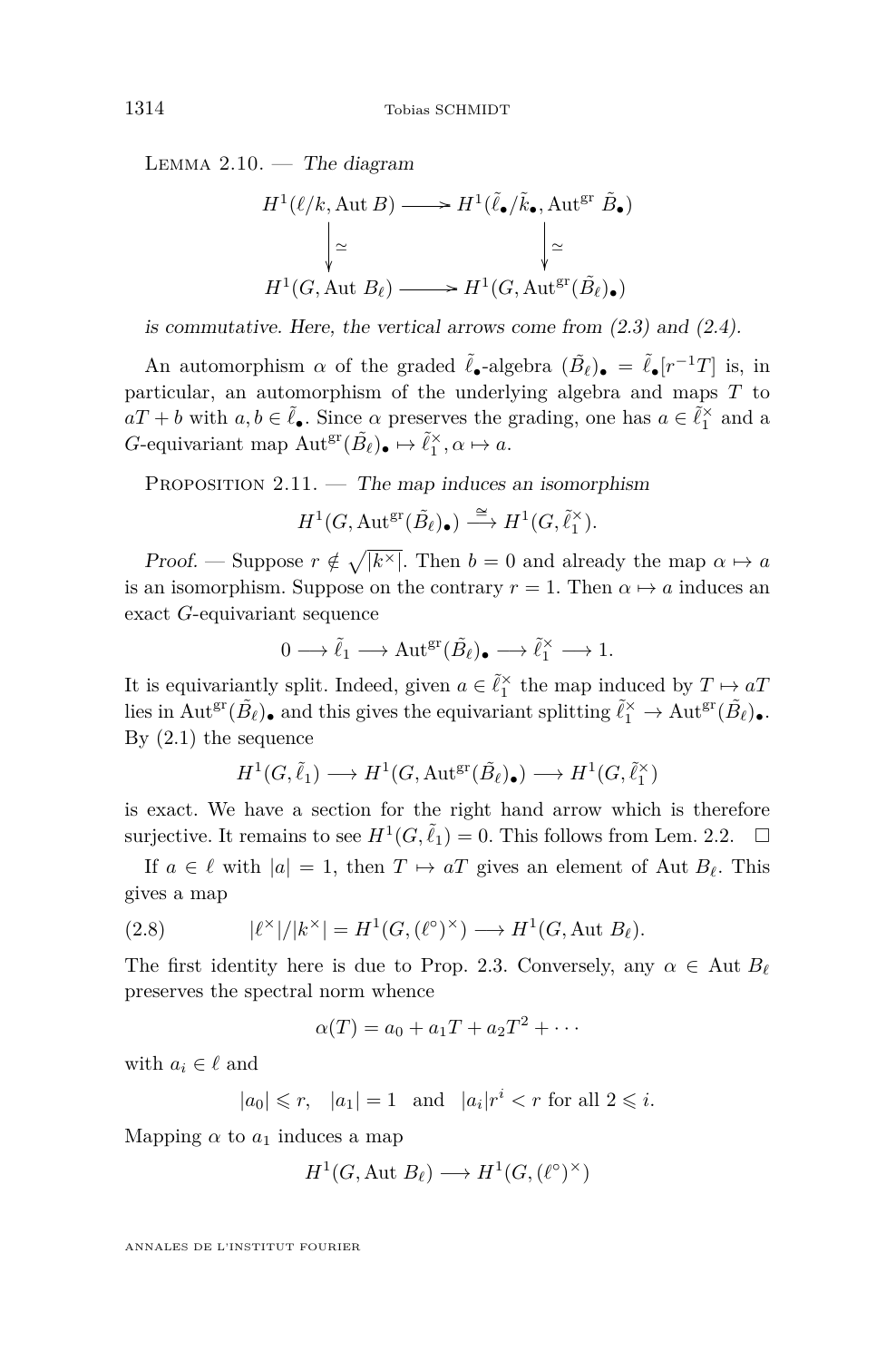with a section given by [\(2.8\)](#page-14-0). Let us make the forms of *B* corresponding to the injection

$$
|\ell^{\times}|/|k^{\times}| = H^1(G, (\ell^{\circ})^{\times}) \hookrightarrow H^1(G, \text{Aut } B_{\ell})
$$

explicit. Let *x* be an element of  $\ell^{\times}$ . For  $g \in G$  let  $\theta_g$  be the automorphism of the  $\ell$ -algebra  $B_{\ell}$  whose value on *T* is given by  $\frac{g(x)}{x}T$ . The form of *B* corresponding to the class of  $\gamma = |x|$  in  $|\ell^{\times}|/|k^{\times}|$  equals, up to isomorphism, the subring  $A \subseteq B_\ell$  of invariants under the semilinear *G*-action given by  $\bar{g} = \theta_{g}g$ , cf. subsection [2.2](#page-5-0) and proof of Prop. [2.3.](#page-9-0) For an element  $f =$  $\sum_{n} a_n T^n \in B$  we compute

$$
\bar{g}(f) = \sum_{n} g(a_n) (\theta_g(T))^n = \sum_{n} g(a_n) \frac{g(x^n)}{x^n} T^n
$$

and thus

$$
\bar{g}(f) = f \text{ for all } g \in G \Longleftrightarrow g(a_n x^n) = a_n x^n \text{ for all } n, g
$$

$$
\Longleftrightarrow a_n x^n \in k \text{ for all } n.
$$

The subring *A* is therefore given by the ring of all series

$$
\sum_{n} b_n (x^{-1}T)^n \quad \text{where } b_n \in k \quad \text{and } |b_n|s^n \to 0 \quad \text{for } n \to \infty
$$

where  $s = \gamma^{-1}r$ . Mapping  $x^{-1}T$  to *T* induces an isomorphism

$$
A \xrightarrow{\cong} k\{s^{-1}T\}.
$$

This shows that the forms of *B* that correspond to the finite subset  $H^1(G, (\ell^{\circ})^{\times})$  are given by the *k*-affinoid discs of radii  $\gamma_i r$  where  $\gamma_i \in |\ell^{\times}|$ runs through a system of representatives for the classes in  $\ell^{\times}$ // $k^{\times}$ .

PROPOSITION  $2.12.$  — One has a commutative diagram of bijections of pointed sets

$$
H^1(G, \text{Aut } B_\ell) \xrightarrow{\simeq} H^1(G, \text{Aut}^{\text{gr}}(\tilde{B}_\ell)_\bullet)
$$

$$
\downarrow \simeq \qquad \qquad \downarrow \simeq
$$

$$
H^1(G, (\ell^\circ)^\times) \xrightarrow{\simeq} H^1(G, \tilde{\ell}_1^\times)
$$

where the lower horizontal arrow comes from Prop. [2.5.](#page-10-0)

Proof. — The commutativity of the diagram follows by inspection. Let  $(A, \beta)$  be a form of *B* and let  $c \in H^1(G, \text{Aut } B_\ell)$  be its cohomology class. Let  $\tilde{c}$  be its image in  $H^1(G, \text{Aut}^{\text{gr}}(\tilde{B}_{\ell})_{\bullet})$ . Since the lower horizontal arrow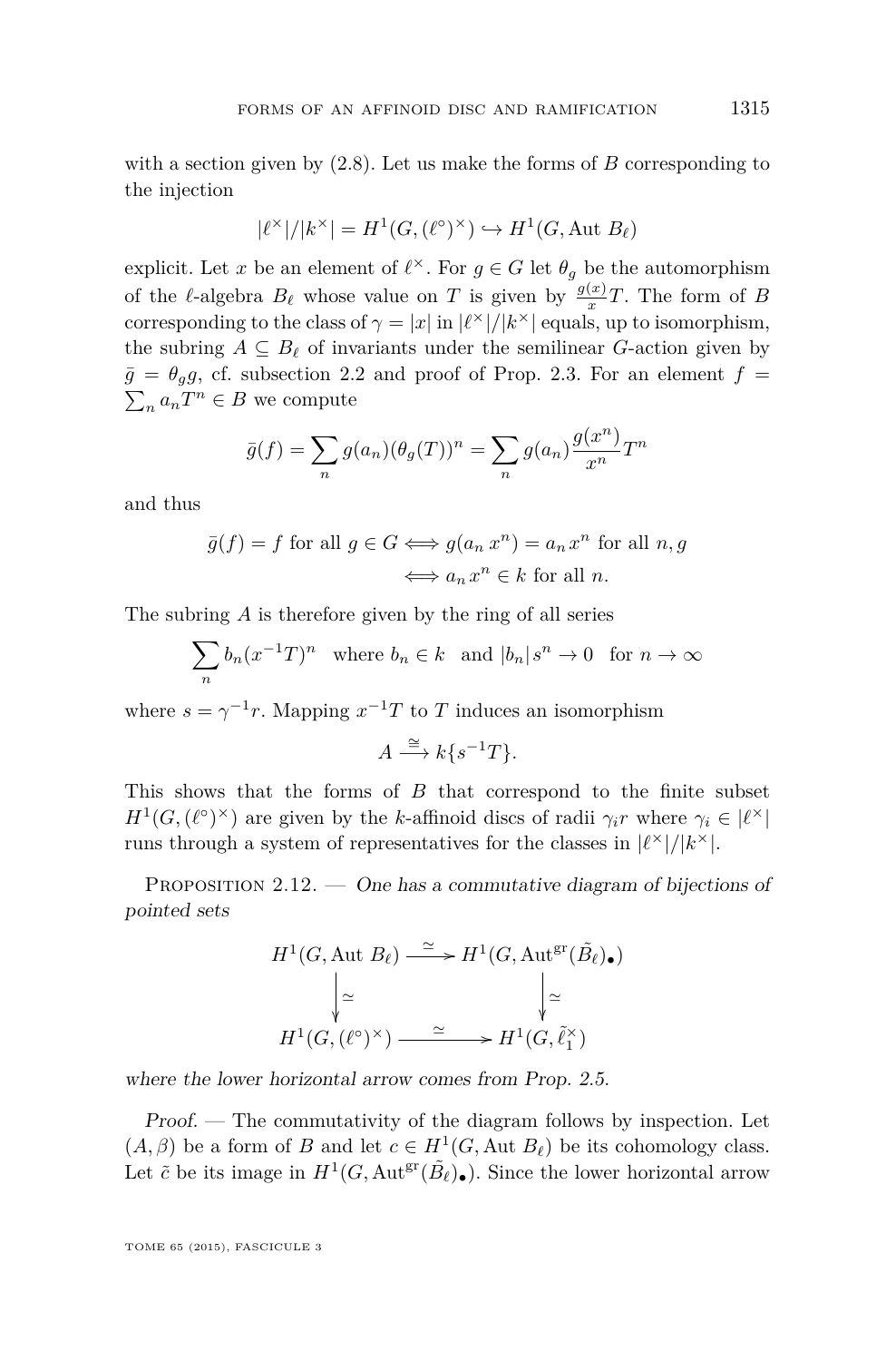<span id="page-16-0"></span>and the right vertical arrow in the diagram are isomorphisms, there is  $x \in \ell^{\times}$  such that  $\tilde{c} = [\tilde{\theta}]$  where

$$
\tilde{\theta}_g(T) = (\frac{gx}{x} \mod \ell^{\infty})T \in (\tilde{B}_{\ell})_{\bullet}
$$

for all  $g \in G$ . If  $\tilde{x} \in \tilde{\ell}_{\bullet}$  denotes the principal symbol of *x*, we have  $\left(\frac{gx}{x} \mod l^{\infty}\right) = \frac{g\tilde{x}}{\tilde{x}}$ . Let  $\gamma = |x|$ . Now  $\tilde{A}_{\bullet}$  equals, up to a graded isomorphism, the invariant  $\tilde{k}_{\bullet}$ -subalgebra of  $(\tilde{B}_{\ell})_{\bullet}$  under the semilinear *G*-action defined by  $\bar{g} := \bar{\theta}_g g$ . A computation as above shows that this  $\tilde{k}_{\bullet}$ -subalgebra is given by the algebra of all polynomials

$$
\sum_n b_n (\tilde{x}^{-1}T)^n \quad \text{where } b_n \in \tilde{k}_\bullet.
$$

It has the induced grading from  $(\tilde{B}_{\ell})_{\bullet}$ , i.e. a polynomial as above is homogeneous of degree *s* if and only if  $b_n\tilde{x}^{-n}$  is homogeneous of degree  $sr^{-n}$ , i.e. if and only if  $b_n$  is homogeneous of degree  $s\gamma^n r^{-n}$ . Mapping  $\tilde{x}^{-1}T$  to T induces a graded isomorphism from this  $\tilde{k}_\bullet$ -subalgebra to  $\tilde{k}_\bullet[s^{-1}T]$  where  $s := \gamma^{-1}r$ . We thus have an isomorphism of graded  $\tilde{k}_\bullet$ -algebras

(2.9) 
$$
\tilde{A}_{\bullet} \stackrel{\cong}{\longrightarrow} \tilde{k}_{\bullet}[s^{-1}T].
$$

Let  $\tilde{f}$  be the preimage of *T* under this isomorphism and  $f \in A$  a representative. Mapping *T* to *f* induces a homomorphism  $\psi : k\{s^{-1}T\} \to A$  of *k*-affinoid algebras whose graded reduction is an isomorphism. If  $\ell'$  is any complete extension field of *k*, then  $\tilde{\ell}' \bullet \otimes_{\tilde{k}_\bullet} \tilde{A}_\bullet$  is reduced according to (2.9). Since the ring *A* is reduced, Lem. [2.7](#page-11-0) implies that  $\psi$  is an isomorphism. This shows that *c* lies in the image of  $H^1(G, (\ell^{\circ})^{\times}) \hookrightarrow H^1(G, \text{Aut } B_{\ell}).$  The left vertical arrow of our diagram is therefore an isomorphism and hence, so is any arrow in the diagram.  $\square$ 

We summarize this discussion in the following statement.

THEOREM  $2.13.$  — The forms of *B* with respect to the tamely ramified extension  $k \subseteq \ell$  are given by the finitely many *k*-affinoid discs of radii  $\gamma_i r$ where  $\gamma_i \in |\ell^{\times}|$  runs through a system of representatives for the classes in  $|\ell^{\times}|/|k^{\times}|$ .

#### **3. Forms of Russell type and wild ramification**

#### **3.1. The additive group**

Let *k* be a field of characteristic  $p > 0$  and let  $\mathbb{G}_a$  be the additive group over *k*. The endomorphism ring of  $\mathbb{G}_a$  equals the noncommutative polynomial ring  $k[F]$  with relations  $Fa = a^pF$  for  $a \in k$  where F corresponds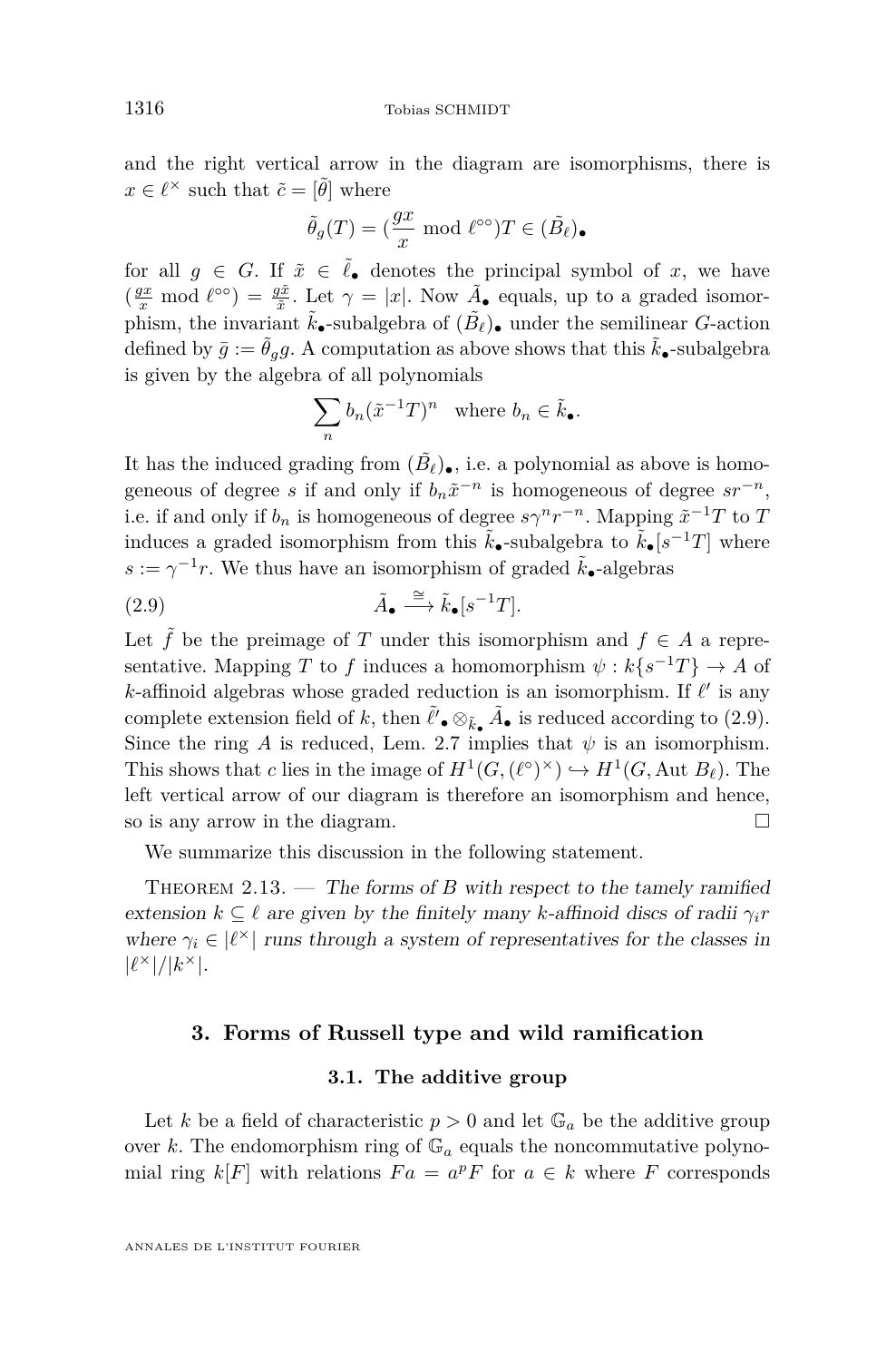to the Frobenius endomorphism [\[9,](#page-46-0) Prop. II.§3.4.4]. We let  $k[F]^*$  be the multiplicative monoid consisting of separable endomorphisms, i.e. the set of all polynomials  $\sum_i a_i F^i$  with  $a_0 \neq 0$ . For any *n* the left ideal  $k[F]F^n$  of  $k[F]$  is a two-sided ideal and we let  $U_n$  be the image of  $k[F]^*$  under the projection  $k[F] \to k[F]/k[F]F^n$ . Then  $U_n$  is a multiplicative group.

If *T* denotes a parameter for  $\mathbb{G}_a$ , then *F* induces the ring homomorphism given by  $T \mapsto T^p$  which we denote by  $F$  as well. Mapping

$$
\tau = \sum_i a_i F^i \mapsto \tau(T)
$$

yields a bijection of  $k[F]$  with the set of *p*-polynomials  $a_0T + a_1T^p + \cdots$  $\cdots + a_m T^{p^m}$  in the (commutative) polynomial ring  $k[T]$ . The separable endomorphisms correspond to those *p*-polynomials with  $a_0 \neq 0$ .

Any endomorphism  $\varphi$  of k extends to an endomorphism of  $k[F]$  via

$$
\tau = \sum_i a_i F^i \mapsto \varphi(\tau) = \sum_i \tau(a_i) F^i.
$$

If  $\varphi$  equals the *n*-th Frobenius  $a \mapsto a^{p^n}$  on *k* we write  $\tau^{(n)} := \varphi(\tau)$ . In this case  $k[F]^{(n)}$  denotes the image of  $k[F]$  under  $\tau \mapsto \tau^{(n)}$ . This image is  $k[F]$ if and only if *k* is perfect.

Let *A* be a Hopf algebra over *k* with comultiplication *c* and let  $T = 0$  be the unit element of  $\mathbb{G}_a$ . The set of group homomorphisms  $Hom(Spec(A), \mathbb{G}_a)$ is in bijection via  $\psi \mapsto \psi(T)$  with the set of elements  $x \in A$  that satisfy  $c(x) = 1 \otimes x + x \otimes 1$ .

#### **3.2. Graded Frobenius**

Let  $\Gamma = \mathbb{R}_+^{\times}$ . All graded rings are  $\Gamma$ -graded rings.

Let *A* be a graded ring such that  $A_1$  has characteristic  $p > 0$ . Let  $\rho = \rho_A$ be its grading function. Let  $n \in \mathbb{Z}$ . We define a new grading  $\rho^{\langle n \rangle}$  on *A* by

$$
\rho^{\langle n \rangle}(x) := \rho(x)^{1/p^n}
$$

for any nonzero homogeneous  $x \in A$ . We denote by  $A^{(n)}$  the ring A equipped with the new grading  $\rho^{(n)}$ , i.e.  $A^{(n)} = \bigoplus_{\gamma} A^{(n)}_{\gamma}$  where

$$
A_\gamma^{\langle n \rangle} = A_{\gamma^{p^n}}
$$

for all  $\gamma \in \Gamma$ . Obviously  $A_1^{\langle n \rangle} = A_1$ .

Let *k* be a graded field such that  $k_1$  has characteristic  $p > 0$ . Then  $k^{(n)}$  is a graded field. If *A* is a graded *k*-algebra, then  $A^{\langle n \rangle}$  is a graded  $k^{\langle n \rangle}$ -algebra. The Frobenius map

$$
\phi^n: k \to k^{\langle n \rangle}, x \mapsto x^{p^n}
$$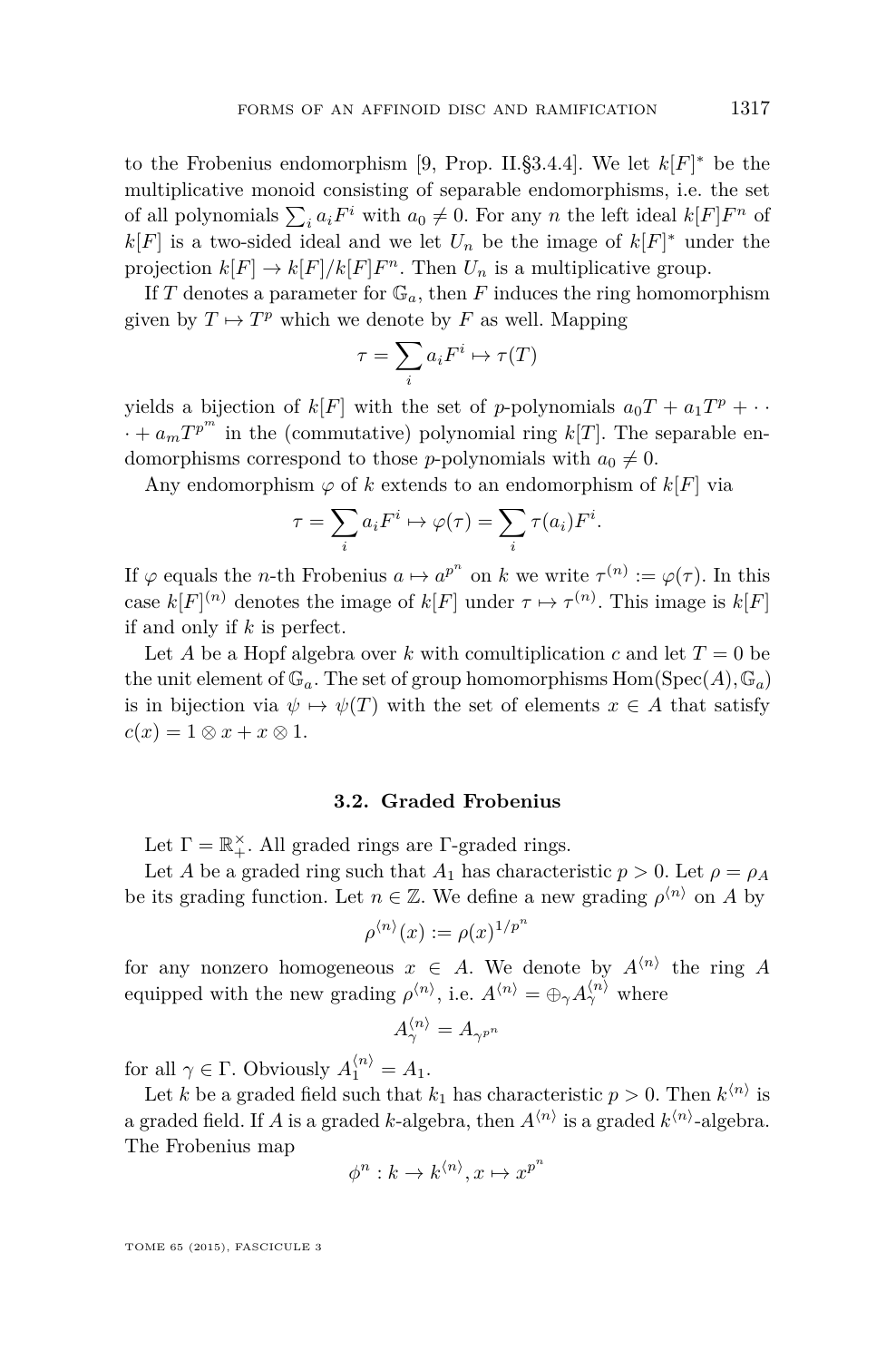is a graded homomorphism (of degree 1) and we may form the graded tensor product

$$
\theta^{\langle n \rangle} A = k^{\langle n \rangle} \otimes_{\phi^n, k} A.
$$

It is a graded  $k^{(n)}$ -algebra via multiplication on the left hand factor and comes with the Frobenius homomorphism

$$
F_A^{\langle n \rangle} : \theta^{\langle n \rangle} A \longrightarrow A^{\langle n \rangle}, \ x \otimes a \mapsto x a^{p^n}.
$$

The map  $F_A^{(n)}$  is a graded homomorphism (of degree 1) of graded  $k^{(n)}$ algebras.

We briefly discuss the relation between the functor  $\theta^{n}$  and base change. Let  $\bar{k}$  be a graded algebraic closure of *k*, cf. appendix. Suppose that  $k \subset \ell \subset$  $\bar{k}$  is a graded extension field which is purely inseparable over  $k$ . If  $\ell^{p^n} \subseteq k$ for some *n*, then associativity of the graded tensor product gives

(3.1) 
$$
\theta^{\langle n \rangle} A \simeq k^{\langle n \rangle} \otimes_{\bar{\phi}^n, \ell} A_{\ell}
$$

with the graded map  $\bar{\phi}^n : \ell \to k^{\langle n \rangle}, x \mapsto x^{p^n}$ . Let

$$
k^{p^{-n}} := \{ x \in \bar{k} : x^{p^n} \in k \},\
$$

a graded subfield of  $\bar{k}$  and a purely inseparable extension of  $k$ . If  $k^{p^{-n}} \subseteq \ell$ , we have in turn

$$
(3.2) \qquad \ell \otimes_{\psi^n, k^{(n)}} \theta^{(n)} A = \ell \otimes_{\psi^n, k^{(n)}} (k^{\langle n \rangle} \otimes_{\bar{\phi}^n, \ell} A_{\ell}) \simeq A_{\ell}
$$

where  $\psi^n : k^{\langle n \rangle} \to \ell, x \mapsto x^{1/p^n}$ .

#### **3.3. Graded forms of Russell type**

We keep the assumptions. Let *A* be a graded *k*-algebra. We call *A* a graded Hopf algebra if *A* is a Hopf algebra relative to the ring *k* in the usual sense [\[31\]](#page-47-0) and if the relevant maps -comultiplication, inverse, augmentationare graded homomorphisms (of degree 1). In this case  $\theta^{(n)} A$  and  $A^{(n)}$  are graded Hopf algebras for all  $n \in \mathbb{Z}$ . One verifies that  $F_A^{(n)}$  respects these structures.

Example 3.1. — Let  $r \in \Gamma$  and consider  $B = k[r^{-1}T]$ . The Hopf algebra structure on *B* coming from  $\mathbb{G}_a$  with unit section  $T=0$  is given by

$$
c(T) = 1 \otimes T + T \otimes 1, \ i(T) = -T \ \text{and} \ \epsilon(T) = 0
$$

and is therefore graded. Conversely, any structure of graded Hopf algebra on *B* arises this way. Indeed, the discussion before [\[25,](#page-46-0) Lemma 1.2] carries over to the graded setting and hence, if *t* is a homogeneous generator of

<span id="page-18-0"></span>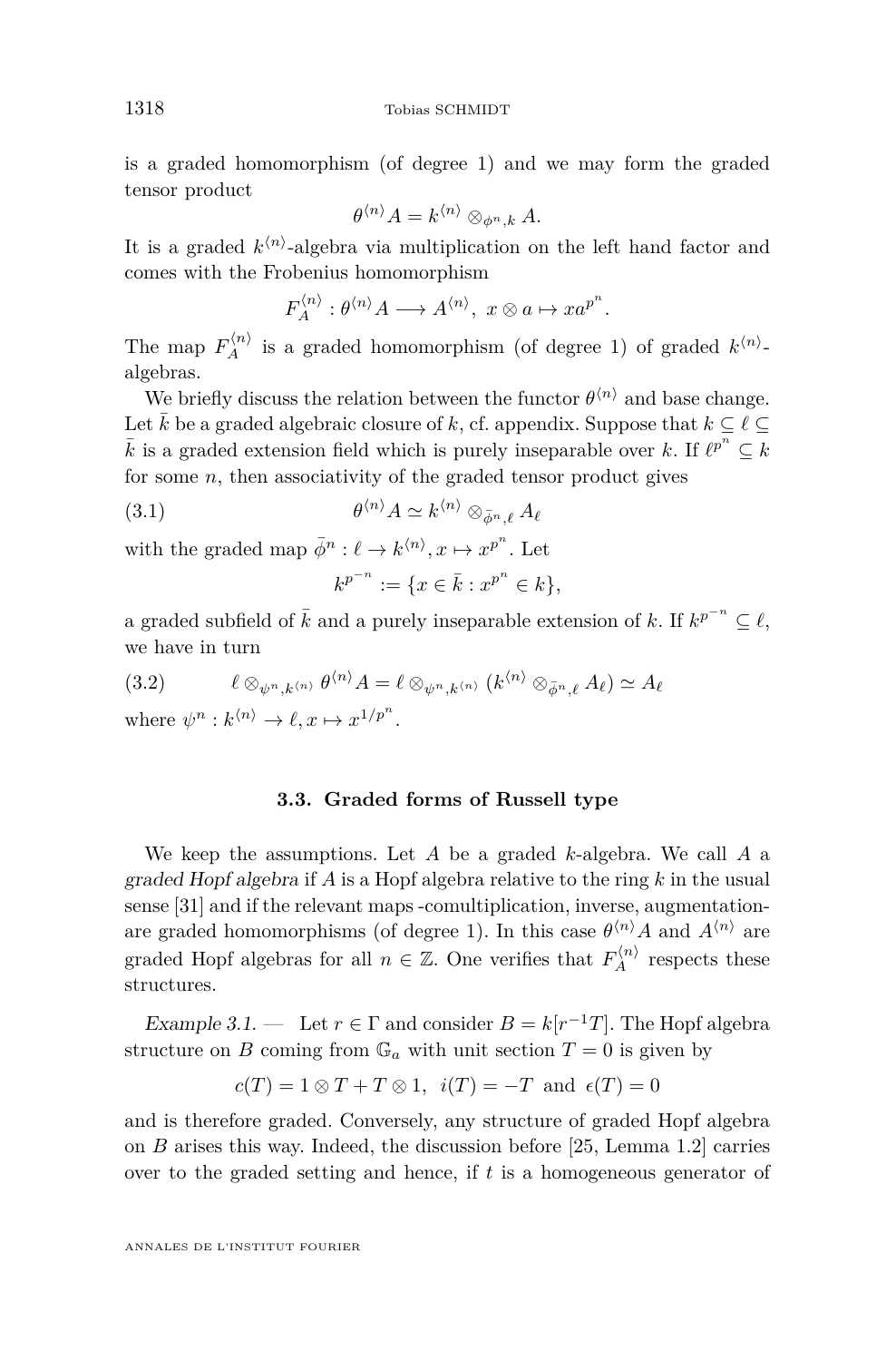<span id="page-19-0"></span>the kernel of the augmentation, then necessarily  $c(t) = 1 \otimes t + t \otimes 1$  and  $i(t) = -t$ . The canonical isomorphism

$$
\theta^{\langle n\rangle}(k[r^{-1}T]) \stackrel{\cong}{\longrightarrow} k^{\langle n\rangle}[r^{-1}T], \quad x \otimes a \mapsto xa
$$

is graded and transforms the Frobenius  $F_B^{(n)}$  into the graded homomorphism

(3.3) 
$$
k^{\langle n \rangle}[r^{-1}T] \longrightarrow (k[r^{-1}T])^{\langle n \rangle} = k^{\langle n \rangle}[r^{-1/p^n}T], \quad T \mapsto T^{p^n}.
$$

Let  $r \in \Gamma$ . A *p*-polynomial  $f(T) = a_0T + a_1T^p + \cdots + a_mT^{p^m} \in k[r^{-1}T]$ is homogeneous of degree  $\gamma \in \Gamma$  if and only if  $a_i \in k$  is homogeneous of degree  $\gamma r^{-p^i}$ .

Let  $n \geq 1$  and let  $\ell$  be the graded field

$$
\ell := k^{p^{-n}} = \{ a \in \bar{k} : a^{p^n} \in k \}.
$$

It is a purely inseparable (possibly infinite) extension of k. Let  $r \in \Gamma$  and let *A* be a graded form of  $B := k[r^{-1}T]$  with respect to  $\ell/k$  that is also a graded Hopf algebra. We start with the following general construction. Let  $s \in \Gamma$  and choose

$$
f(T_1) = a_0 T_1 + a_1 T^p + \dots + a_m T^{p^m} \in k[r^{-p^m}T_1],
$$

a homogeneous *p*-polynomial of degree  $s^{p^n}$  with  $a_0 \neq 0$ . The graded quotient

$$
A := k[r^{-p^{n}}T_1, s^{-1}T_2]/(T_2^{p^{n}} - f(T_1))
$$

inherits a Hopf structure from  $k[r^{-p^n}T_1, s^{-1}T_2]$  coming from the 2-dimensional additive group of with unit element  $T_1 = T_2 = 0$ . Since  $a_0 \neq 0$  the tensor product  $\ell \otimes_k A$  is reduced.

For any polynomial  $h \in k[T]$  we let  $h^{\phi^n}$  be the polynomial that comes from *h* by applying  $\phi^n$  to its coefficients. Now let *x* respectively *y* be the residue class of  $T_1$  respectively  $T_2$  in the quotient A. We then have

$$
1 \otimes a_0 x = 1 \otimes y^{p^n} - 1 \otimes a_m x^{p^m} - \dots - 1 \otimes a_1 x^p
$$
  
=  $(1 \otimes y^{p^{n-1}} - (a_m^{p^{n-1}} \otimes x^{p^{m-1}} + \dots + a_1^{p^{n-1}} \otimes x)^p =: t_1^p$ 

in  $\theta^{(n)}A$  with a homogeneous element  $t_1$  of degree  $s^{p^{n-1}}$ . Let  $h := a_0^{-1}f$ and  $b_i := a_0^{-1} a_i$ . Then

$$
1 \otimes y^{p^n} = 1 \otimes f(x) = f^{\phi^n}(1 \otimes x) = h^{\phi^n}(1 \otimes a_0 x) = h^{\phi^n}(t_1^p) = h^{\phi^{n-1}}(t_1)^p
$$

in  $\theta^{n}$ *A*. Since  $\theta^{n}$ *A* is reduced, this implies

(3.4) 
$$
1 \otimes y^{p^{n-1}} = h^{\phi^{n-1}}(t_1)
$$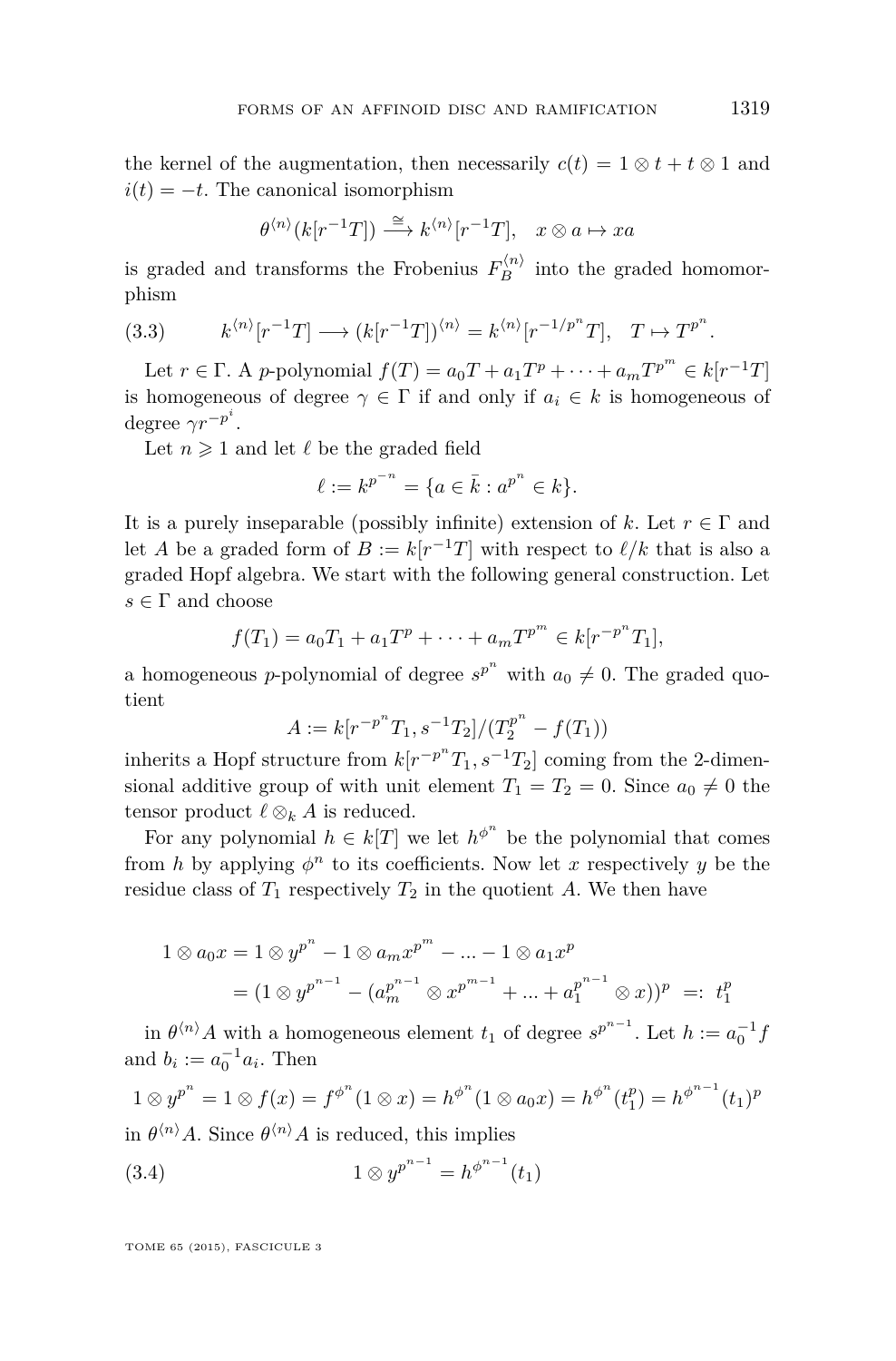<span id="page-20-0"></span>in  $\theta^{(n)}A$  viewing the coefficients of  $h^{\phi^{n-1}}$  as elements of  $k^{(n)}$ . Writing this out yields

$$
t_1 = 1 \otimes y^{p^{n-1}} - b_m^{p^{n-1}} t_1^{p^m} - \dots - b_1^{p^{n-1}} t_1^p
$$
  
=  $(1 \otimes y^{p^{n-2}} - (b_m^{p^{n-2}} t_1^{p^{m-1}} + \dots + b_1^{p^{n-2}} t_1))^p =: t_2^p$ 

in  $\theta^{n}$ <sup>*A*</sup> *A* with a homogeneous element *t*<sub>2</sub> of degree  $s^{p^{n-2}}$ . Now

$$
1 \otimes y^{p^{n-1}} = h^{\phi^{n-1}}(t_1) = h^{\phi^{n-1}}(t_2^p) = h^{\phi^{n-2}}(t_2)^p
$$

implies  $1 \otimes y^{p^{n-2}} = h^{\phi^{n-2}}(t_2)$ . Comparing with [\(3.4\)](#page-19-0) we continue in this way and eventually find a homogeneous element  $t := t_n \in \theta^{(n)}A$  of degree *s* such that  $1 \otimes y = h(t)$  and  $1 \otimes a_0 x = t^{p^n}$ . Since  $\theta^{n} A$  is generated over  $k^{\langle n \rangle}$  by 1⊗*y* and 1⊗*a*<sub>0</sub>*x* the inclusion  $k^{\langle n \rangle}[t] \subseteq \theta^{\langle n \rangle}A$  is surjective. Now *t* is transcendental over  $k^{\langle n \rangle}$  and there is an isomorphism of graded  $\ell$ -algebras

(3.5) 
$$
A_{\ell} \stackrel{\cong}{\longrightarrow} \ell[s^{-1}T], \quad t \mapsto T
$$

according to [\(3.2\)](#page-18-0). In particular,  $A \otimes_k A$  is reduced. Since  $c(x) = 1 \otimes x + x \otimes 1$ we may deduce from  $1 \otimes a_0 x = t^{p^n}$  that  $\bar{c}(t) = 1 \otimes t + t \otimes 1$  where  $\bar{c}$  denotes the comultiplication in  $\theta^{(n)}A$  induced from *A*. It follows that the above isomorphism is a Hopf isomorphism when the target has its graded Hopf structure coming from the additive group with unit section  $T = 0$ .

For the choice  $s \in \rho(\ell^{\times})r$  in  $\Gamma$  this yields graded Hopf algebras *A* over *k* which are forms of *B* with respect to  $\ell/k$ .

On the other hand, let *A* be a graded form of  $B := k[r^{-1}T]$  with respect to  $\ell/k$  that is also a graded Hopf algebra. Let *c* be the comultiplication of *A* and let  $\bar{c}$  be the induced comultiplication on the base change  $\theta^{(n)}A$ . According to  $(3.1)$  we have an isomorphism of  $k^{(n)}$ -algebras

(3.6) 
$$
\theta^{\langle n \rangle} A \stackrel{\cong}{\longrightarrow} k^{\langle n \rangle} [r^{-1}T]
$$

which we use as an identification. Via transport of structure we view the right hand side as a graded Hopf algebra over  $k^{(n)}$ . If t denotes a homogeneous generator of the kernel of the augmentation, then  $t = T - a$  with  $a \in (k^{(n)})_r$ . By replacing *T* with *T* − *a* we may therefore assume that  $\overline{c}(T) = 1 \otimes T + T \otimes 1$ . Using (3.6) as an identification, we may write

$$
(3.7) \t\t T = \sum_{i} a_i \otimes y_i
$$

with  $a_i \in k^{\langle n \rangle}$  and  $y_i \in A$  where each  $a_i \otimes y_i$  is homogeneous of degree *r*. We may assume that the  $a_i$  are a linearly independent family of homogeneous elements in the graded *k*-vector space  $k^{\langle n \rangle}$ . Then each  $y_i \in A$  is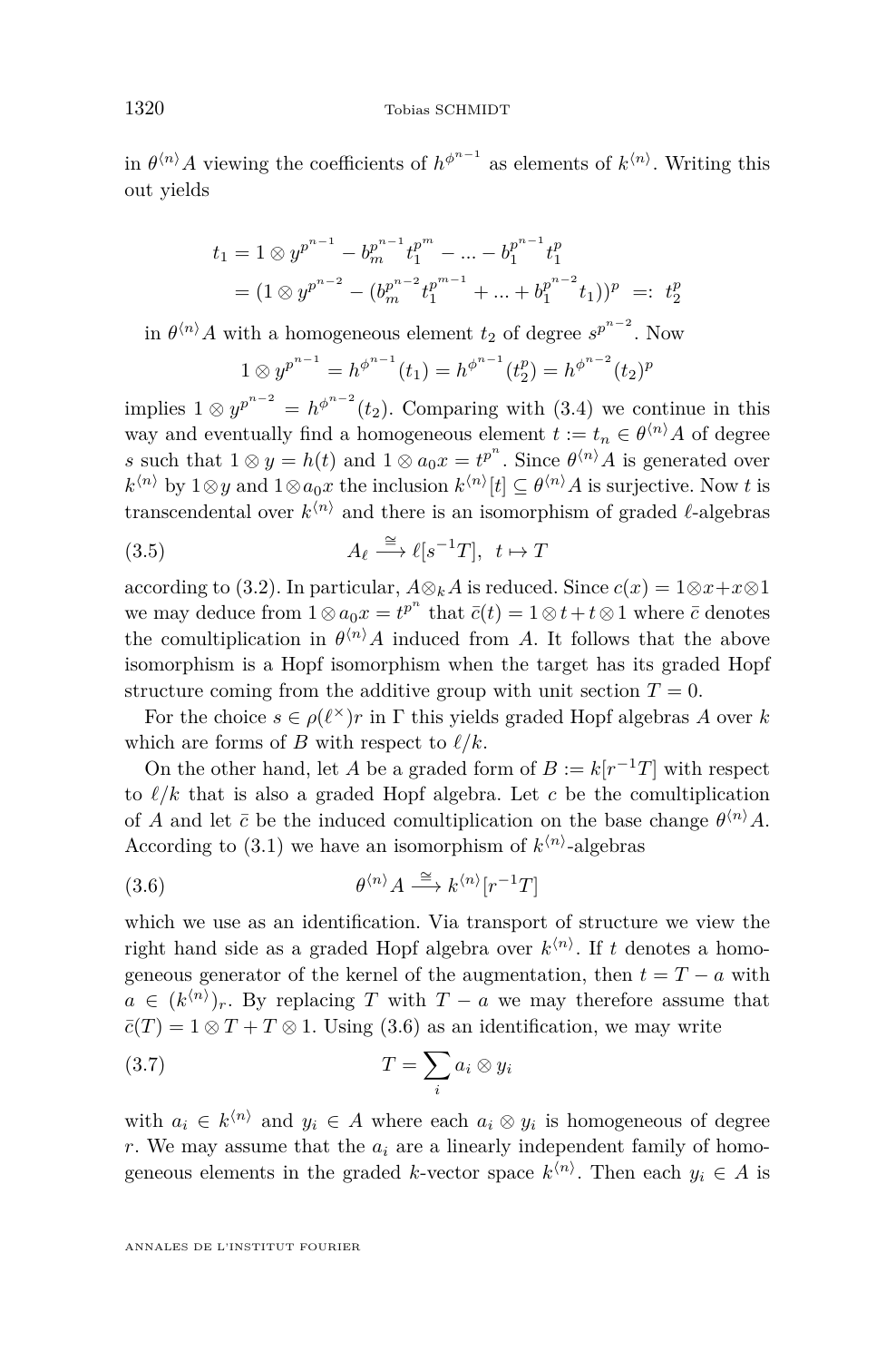homogeneous with degree, say,  $r_i$ . Moreover,

$$
\sum_{i} a_{i} \otimes c(y_{i}) = \bar{c}(\sum_{i} a_{i} \otimes y_{i})
$$

$$
= \bar{c}(T)
$$

$$
= 1 \otimes T + T \otimes 1
$$

$$
= \sum_{i} a_{i} \otimes y_{i} \otimes 1 + a_{i} \otimes 1 \otimes y_{i}
$$

implies

$$
c(y_i) = 1 \otimes y_i + y_i \otimes 1
$$

for all *i*. By the discussion in subsection [3.1,](#page-16-0)  $1 \otimes y_i$  equals under the iden-tification [\(3.6\)](#page-20-0) a *p*-polynomial  $f_i \in k^{(n)}[r^{-1}T]$  which is homogeneous of degree *r<sup>i</sup>* .

Consider now the graded subring  $k[y_1, ..., y_n] \subseteq A$  generated by the  $y_i$ . By [\(3.7\)](#page-20-0) the inclusion map becomes surjective after the faithfully flat base change  $\phi^n : k \to k^{\langle n \rangle}$  and therefore  $k[y_1, ..., y_n] = A$ . Hence the graded fraction field  $F := \text{Frac}_{\Gamma}(A)$  of A is generated over k by  $y_1, ..., y_n$ . Since  $\ell \otimes_k F = \text{Frac}_{\Gamma}(\ell[r^{-1}T])$  it follows that  $\text{trdeg}_k(F) = 1$  (Lem. [A.5\)](#page-45-0) and there is an element, say  $y$ , among the homogeneous elements  $y_i$  which forms a separating transcendence basis of *F/k* (Lem. [A.4\)](#page-45-0). Let *s* be the degree of  $y \in A$ . By our above discussion we have

$$
1 \otimes y = f(T) \in \theta^{\langle n \rangle} A = k^{\langle n \rangle} [r^{-1}T]
$$

with a *p*-polynomial homogeneous of degree *s*

$$
f(T) = a_0T + a_1T^p + \cdots + a_mT^{p^m} \in k^{\langle n \rangle}[r^{-1}T]
$$

with  $a_m \neq 0$ . Applying the graded homomorphism  $F_A^{(n)}$  to  $T \in k^{(n)}[r^{-1}T] =$  $\theta^{(n)}$ *A* yields a homogeneous element  $x := F_A^{(n)}(T)$  of degree *r* in  $A^{(n)}$  that satisfies

$$
y^{p^n} = F_A^{\langle n \rangle}(1 \otimes y) = F_A^{\langle n \rangle}(f(T)) = f(F_A^{\langle n \rangle}(T)) = f(x)
$$

in  $A^{\langle n \rangle}$  and  $c(x) = 1 \otimes x + x \otimes 1$ .

By choice of *y* the extension of graded fields  $F/k(y)$  is separable and so is the extension  $F/k(x, y)$ . But for all *i* we have in  $A^{(n)}$  that  $y_i^{p^n} = f_i(x)$ . We read this equation in *A* which implies that  $y_i$  is purely inseparable over  $k(x)$ . Since  $F = k(y_1, ..., y_n)$  this means that  $F/k(x, y)$  is purely inseparable. Consequently,  $F = k(x, y)$ . We also see that  $A = k[y_1, ..., y_n]$  is a graded integral extension of *k*[*x, y*].

On the other hand,  $\theta^{(n)}$  preserves graded direct sums and so the degree  $[F : k(y)]$  equals the degree of the free graded  $\theta^{(n)}k(y)$ -module  $\theta^{(n)}F$ .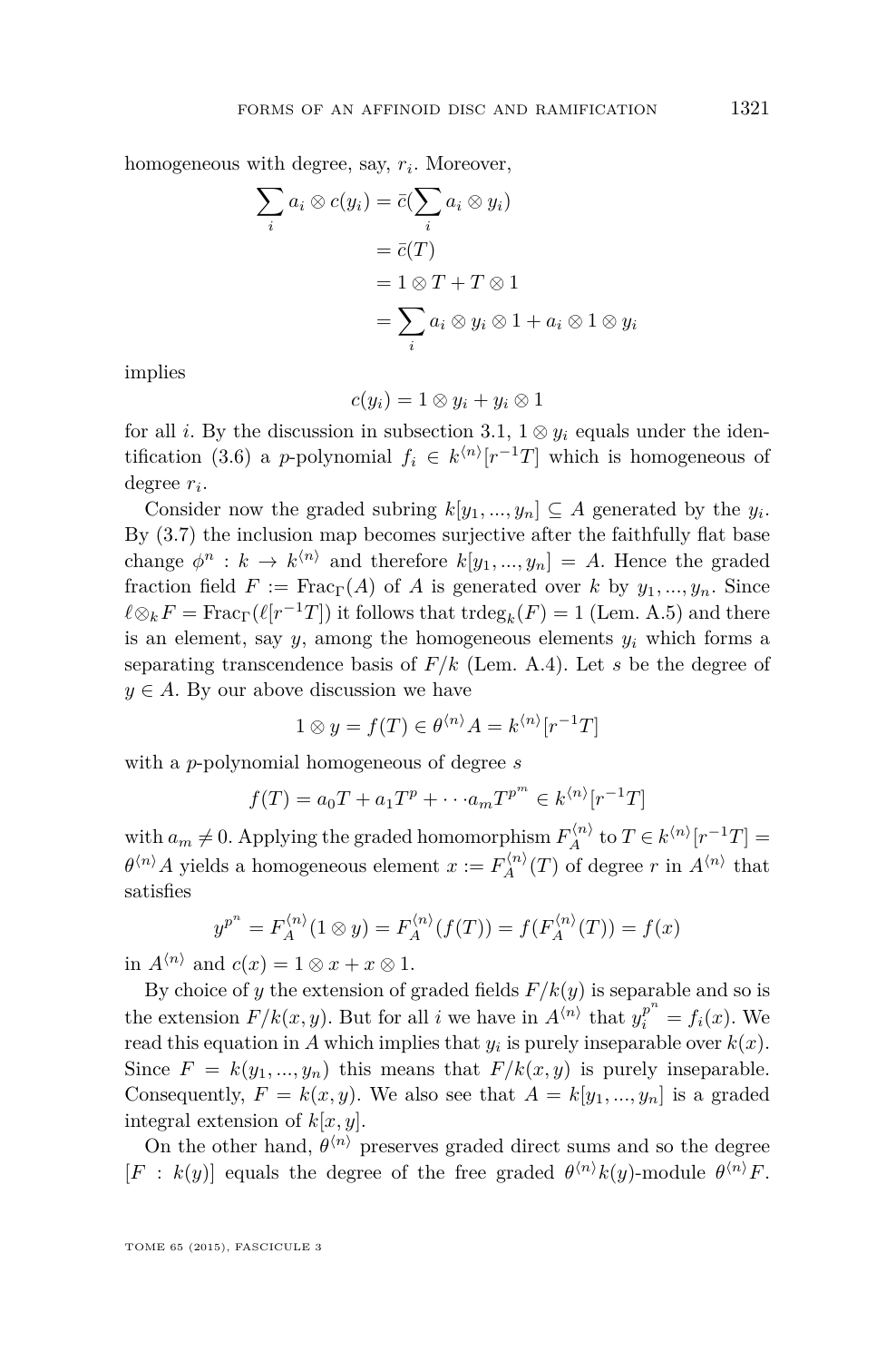<span id="page-22-0"></span>Since this module equals  $\text{Frac}_{\Gamma}(k^{\langle n \rangle}[r^{-1}T])$  by [\(3.6\)](#page-20-0), this degree equals the monomial degree in *T* of the element  $1 \otimes y = f(T)$  of  $\theta^{(n)}A = k^{(n)}[r^{-1}T]$ which is  $p^m$ . Since  $F = k(x, y)$ , the homogeneous polynomial

$$
h(T) := -y^{p^{n}} + f(T)
$$
  
=  $-y^{p^{n}} + a_0T + a_1T^p + \dots + a_mT^{p^{m}} \in k(y)[r^{-p^{n}}T]$ 

of degree  $s^{p^n}$ , which annihilates *x* and has monomial degree  $p^m$ , must be irreducible. The separability of *x* over  $k(y)$  implies then that  $a_0 \neq$ 0 ([\[10,](#page-46-0) 1.14.1]). Since  $a_i \in k$  and *y* is transcendental over *k* the graded Gauss lemma (cf. proof of Lem. [A.3\)](#page-43-0) shows that *h*(*T*) is also irreducible in  $k[y][r^{-p^n}T]$ . We thus have an isomorphism of graded Hopf *k*-algebras

(3.8) 
$$
k[r^{-p^n}T_1, s^{-1}T_2]/(T_2^{p^n} - f(T_1)) \xrightarrow{\cong} k[x, y]
$$

induced by  $T_1 \mapsto x, T_2 \mapsto y$  where the Hopf structure on the source comes from the 2-dimensional additive group with unit element  $T_1 = T_2 = 0$ . At this point we need a lemma.

LEMMA 3.2. — The graded domain  $k[x, y]$  is graded integrally closed.

Proof. — We first show that the graded local ring  $(k[x, y])_Q$  for any  $Q \in \text{Spec}_{\Gamma}(k[x, y])$  is integrally closed. Since this graded local ring is graded noetherian it suffices, according to Lem. [A.2,](#page-41-0) to check that its maximal homogeneous ideal is generated by a non-nilpotent homogeneous element. To do this let  $R := k[y]$  and consider the graded ring extension

$$
R \to R[r^{-p^n}T]/(h) =: S.
$$

Of course,  $S \simeq k[x, y]$ . The formal derivative of the polynomial *h* is the unit  $h' = a_0 \neq 0$  in  $R[r^{-p^n}T]$ . The usual argument proving that so-called standard-étale extensions are étale and therefore unramified (e.g. [\[14,](#page-46-0) Thm. 4.2]) carries over to the graded setting: for the prime homogeneous ideal  $P = Q \cap R$  of *R* with graded residue field  $\kappa(P) = R_P/P R_P$  the graded *κ*(*P*)-algebra  $κ(P) \otimes_R S_Q$  equals a finite product of separable finite graded field extensions of  $\kappa(P)$  and, at the same time, is a graded local ring because of  $PS_Q \subseteq QS_Q$ . It follows that  $S_Q/PS_Q$  is a finite and separable graded field extension of  $\kappa(P)$  and, in particular, P generates the maximal homogeneous ideal of  $S_Q$ . Since  $R$ , being isomorphic to  $k[r^{-1}T]$  via  $y \mapsto T$ , is a graded principal ideal domain, its local graded rings are graded discrete valuation rings and so *P* is generated by a homogeneous non-nilpotent element (Lem. [A.2\)](#page-41-0). Thus, *S<sup>Q</sup>* is integrally closed for any *Q* and therefore  $S \simeq k[x, y]$  is integrally closed, cf. last sentence in A.2. This proves the lemma.  $\Box$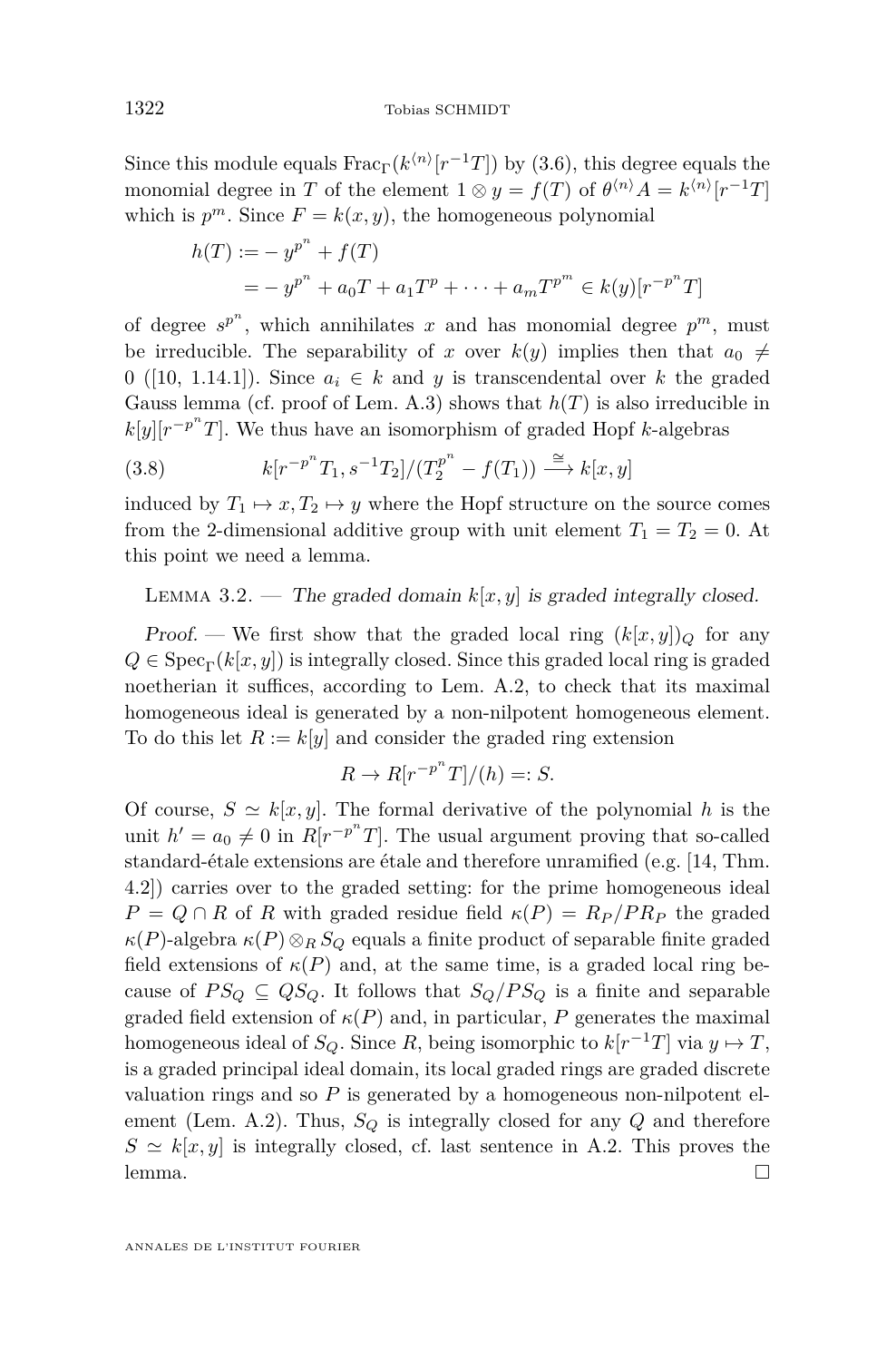<span id="page-23-0"></span>Since *A* is integral over  $k[x, y]$  the lemma together with  $F = k(x, y)$ implies that  $A = k[x, y]$ . The isomorphism [\(3.8\)](#page-22-0) allows us to apply to *A* our previous discussion which yields an isomorphism  $A_{\ell} \stackrel{\cong}{\longrightarrow} \ell[s^{-1}T]$ , cf. [\(3.5\)](#page-20-0). In view of [\(3.6\)](#page-20-0) we conclude  $s \in \rho(\ell^{\times})r$  in  $\Gamma$ . We may summarize the whole discussion in the following theorem.

THEOREM 3.3. — Let  $\ell = k^{p^{-n}}$  and  $B := k[r^{-1}T]$ . Let  $s \in \rho(\ell^{\times})r$  in  $\Gamma$ . Let

$$
f(T_1) = a_0 T_1 + a_1 T^p + \dots + a_m T^{p^m} \in k[r^{-p^m}T_1]
$$

be a *p*-polynomial homogeneous of degree  $s^{p^n}$  with  $a_0 \neq 0$ . The graded Hopf *k*-algebra

$$
A := k[r^{-p^{n}}T_1, s^{-1}T_2]/(T_2^{p^{n}} - f(T_1))
$$

is a graded form of *B* with respect to  $\ell/k$ . Conversely, any graded Hopf *k*-algebra, which is a form of *B* with respect to  $\ell/k$ , is of this type.

Remark. — In [\[25\]](#page-46-0) P. Russell determines all forms of the additive group over a field of positive characteristic. Our above theorem is a version for graded fields of loc.cit., Thm. 2.1 and its proof. Following [\[12,](#page-46-0) Part I.§2] we tentatively call the graded forms appearing in the above theorem of Russell type. It is easy to see that a graded version of [\[25,](#page-46-0) Lem. 1.1.i] holds: any *A* as above admits a trivialization  $A_{\ell'} \stackrel{\cong}{\longrightarrow} B_{\ell'}$  which is defined over a finite subextension  $\ell'/k$  inside  $\ell$ .

To determine how many graded forms of Russell type exist, one needs to know when such a form is trivial and when two such forms are isomorphic. In the ungraded case there is a very precise answer to these two questions (loc.cit., Cor. 2.3.1 and Thm. 2.5). In the presence of gradings the arguments of loc.cit. that lead to this answer seem to allow no direct generalization. For example, the Frobenius map  $T \mapsto T^p$  is not a graded degree 1 endomorphism of *B* if  $r \neq 1$ . Hence, at this point we will say something only in case  $r = 1$  and leave the general case for future work.

In case  $r = 1$  the grading  $\rho_A$  of a form *A* of Russell type has image in  $\rho(k^{\times})$ . Hence the graded algebra *A* is induced from  $A_1$  in the sense of graded Frobenius reciprocity [\[22,](#page-46-0) Thm. 2.5.5]. In particular, the whole situation is governed by the homogeneous parts of degree 1. To be more precise, any *p*-polynomial  $f(T) \in k[T]$  homogeneous of degree 1 lies in  $k_1[T]$  and uniquely corresponds to an endomorphism of  $\mathbb{G}_{a,k_1}$ , the additive group over  $k_1$  (subsection [3.1\)](#page-16-0). Moreover,  $\ell_1 = (k_1)^{p^{-n}}$ . Recall that  $k_1[F]^{(n)}$ equals the image of  $k_1[F]$  under the map  $\tau \mapsto \tau^{(n)}$ . Let  $B = k[T]$  as graded  $k$ -algebra (i.e.  $r = 1$ ).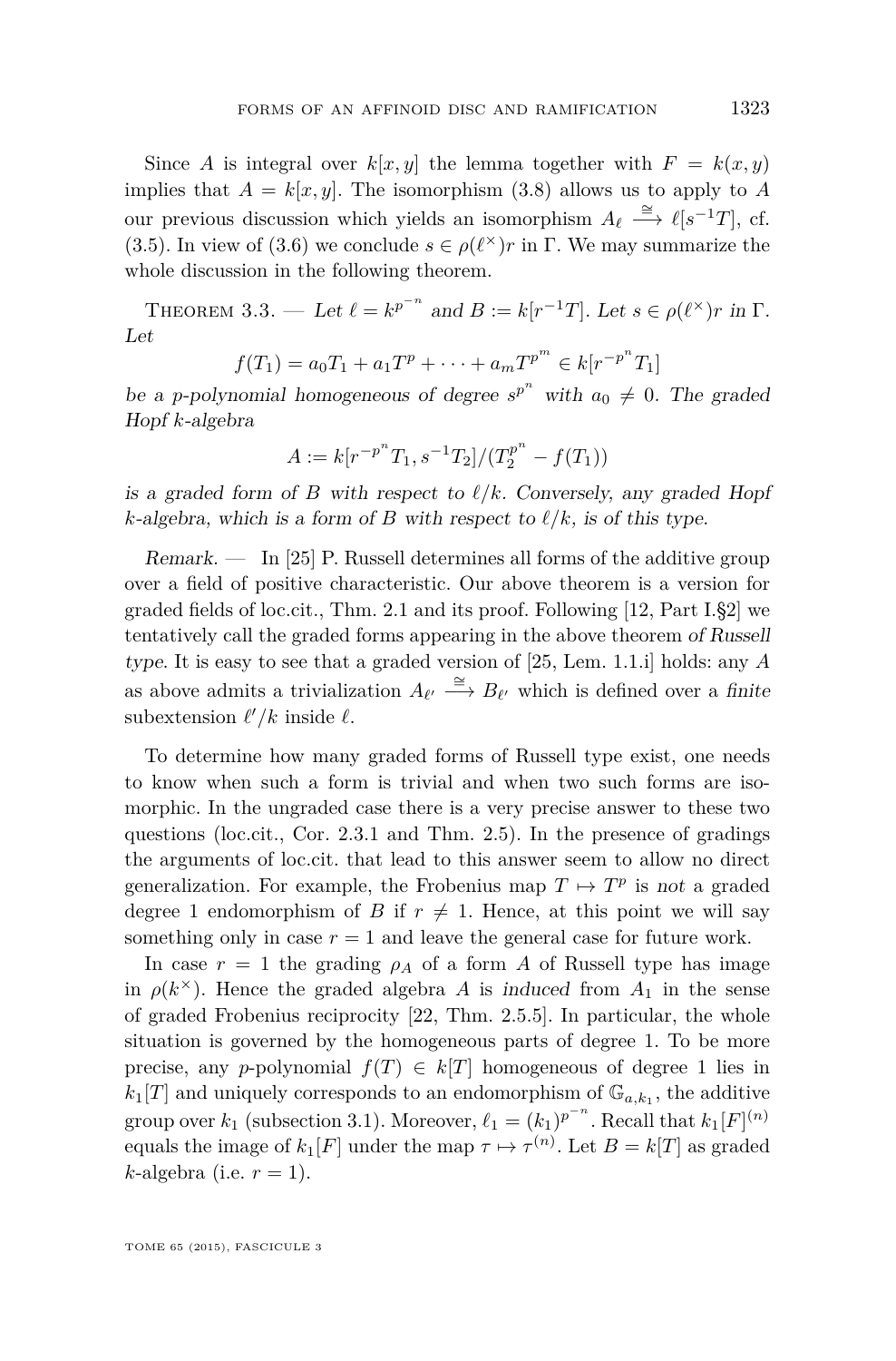COROLLARY 3.4. — Let  $f(T_1) = a_0T_1 + a_1T^p + \cdots + a_mT^{p^m} \in k[T_1]$ be a *p*-polynomial homogeneous of degree 1 with  $a_0 \neq 0$  and let  $\tau$  be its endomorphism of G*a,k*<sup>1</sup> . The graded Hopf *k*-algebra

$$
A(\tau) := k[T_1, T_2]/(T_2^{p^n} - f(T_1))
$$

is a graded form of *B* with respect to the extension  $\ell = k^{p^{-n}}$  of *k*. The form *A*(*τ*) is trivial if and only if  $\tau c \in k_1[F]^{(n)}$  for some  $c \in k_1^{\times}$ . In particular,  $k_1$  is perfect if and only if all  $A(\tau)$  are trivial.

Proof. — Passing to the homogeneous part of degree 1 induces a map from the set of isomorphism classes of the  $A(\tau)$  to the set of forms of  $\mathbb{G}_{a,k_1}$ with respect to the extension of characteristic *p*-fields  $k_1 \subseteq \ell_1$ . The map is surjective by [\[25,](#page-46-0) Thm 2.5] and injective by graded Frobenius reciprocity, cf. Lem. [A.1.](#page-41-0) Then  $[25, \text{Cor. } 2.3.1]$  $[25, \text{Cor. } 2.3.1]$  gives the first statement. If  $k_1$  is perfect, then  $k_1[F] = k_1[F]^{(n)}$ . If  $k_1$  is not perfect, there is a *p*-polynomial whose coefficient  $a_1$  at  $T^p$  is not a *p*-power in  $k_1$ . If  $\tau$  is the corresponding endomorphism, then  $\tau c \notin k_1[F]^{(1)}$  for any  $c \in k_1^{\times}$  and hence  $A(\tau)$  is  $\Box$ nontrivial.

Recall that  $H^1(\ell/k, \text{Aut}^{\text{gr}} B)$  equals the pointed set of graded forms of *B* with respect to  $\ell/k$ . Recall that the group  $U_n$  equals the image of  $k[F]^*$ under the projection  $k[F] \to k[F]/k[F]F^n$ . Let

$$
G_n := U_n \times k_1^{\times}
$$

be the direct product of the multiplicative groups  $U_n$  and  $k_1^{\times}$ . There is an action of  $G_n$  on the pointed set  $U_n$  given by

$$
(\bar{\sigma}, c).\bar{\tau} := (\sigma^{(n)}\tau c^{-1}) \bmod (F^n).
$$

Here,  $\bar{\sigma} = \sigma \mod (F^n)$  is the class of  $\sigma \in k[F]^*$  in  $U_n \subseteq k[F]/k[F]F^n$  and similarly for  $\tau$ . Moreover,  $\sigma^{(n)}$  equals the image of  $\sigma$  under the extension of  $\phi^n$  to  $k[F]$ . Let  $U_n/G_n$  be the pointed set of orbits corresponding to this action.

Example  $3.5.$  — In loc.cit., p. 534, there is the following description of the set  $U_n/G_n$  in the simplest case  $n = 1$ . Let  $W_0$  be a complementary  $\mathbb{F}_p$ -subspace to  $k_1^p \subseteq k_1$  (in case  $p \neq 1$ ) and for each  $i \geq 1$  let  $W_i$  be a copy of  $W_0$ . Then  $U_1 = k_1^{\times}$  acts linearly on the space  $W = \bigoplus_{i \geqslant 1} W_i$  by  $c(\sum_i a_i) := \sum_i c^{p(1-p^i)} a_i$ . Mapping  $\sum_i a_i$  to  $1 + \sum_i a_i F^i \in k[F]^*$  induces an isomorphism of pointed sets

$$
W/k^{\times} \stackrel{\cong}{\longrightarrow} U_1/G_1.
$$

Back in the case of general  $n \geq 1$ , the proof of the preceding corollary and loc.cit., Thm. 2.5 imply the following corollary.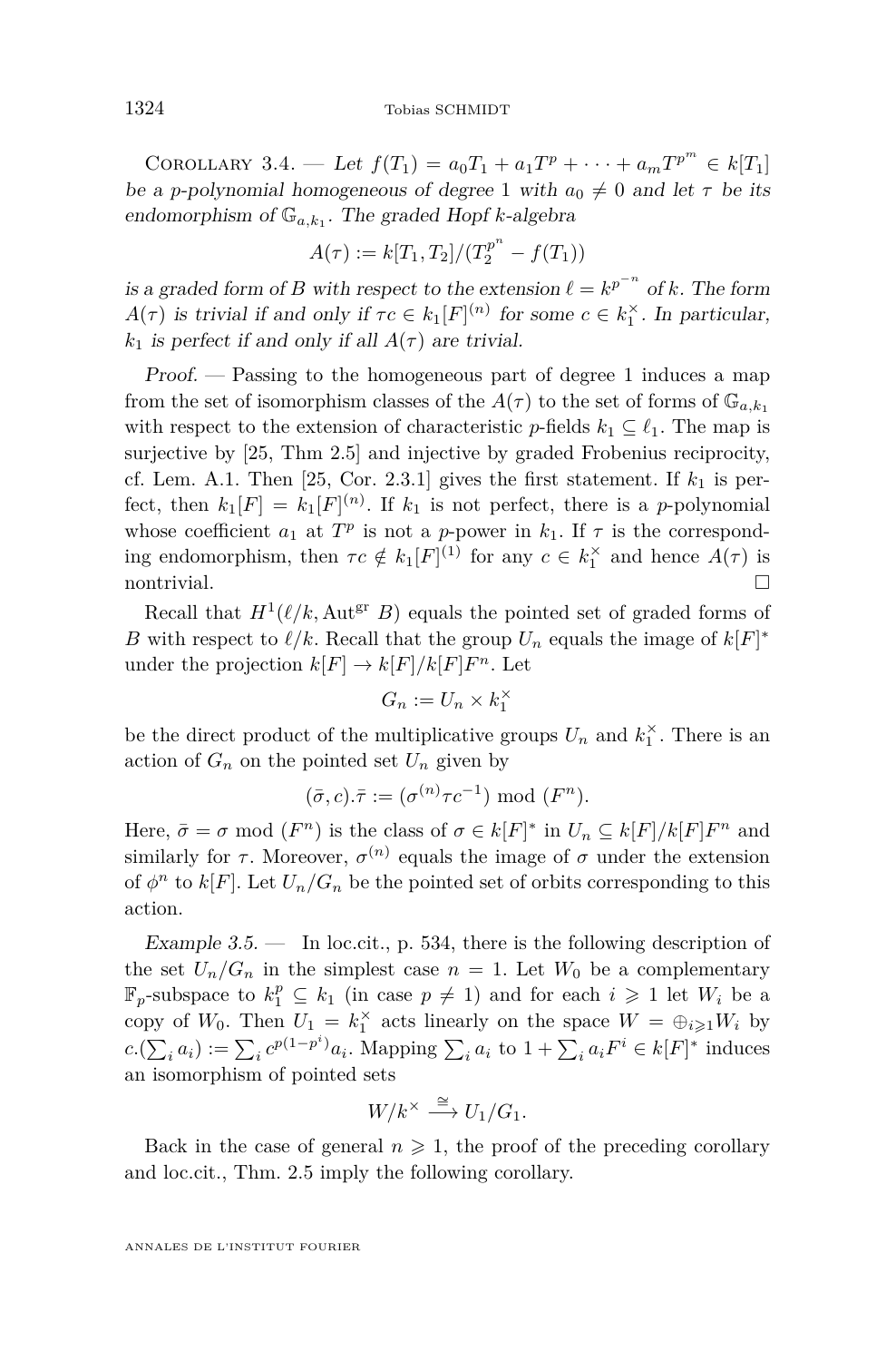COROLLARY 3.6. — Let  $\ell = k^{p^{-n}}$  and  $r = 1$ . The map

 $k_1[F]^* \to H^1(\ell/k, \text{Aut}^{\text{gr}} B)$ ,  $\tau \mapsto \text{isomorphism class of } A(\tau)$ 

induces an inclusion between pointed sets

$$
U_n/G_n \hookrightarrow H^1(\ell/k, \text{Aut}^{\text{gr}} B).
$$

#### **3.4. A class of wildly ramified forms**

We let  $\Gamma = \mathbb{R}_+^{\times}$  and let *k* be a nonarchimedean field which is complete with respect to a nontrivial absolute value  $|.|$  and whose residue field  $\tilde{k}_1$ has characteristic *p >* 0.

Let  $n \geq 1$ . Let  $k \subseteq \ell$  be a complete field extension whose absolute value restricts to the one on *k* and which has the property  $(\tilde{k}_\bullet)^{p^{-n}} \subseteq \tilde{\ell}_\bullet$ .

Let  $r \in \Gamma$  and  $B := k\{r^{-1}T\}$ . Let  $s \in \Gamma$  and  $\tilde{f}(T_1) = a_0T_1 + a_1T^p + ...$  $a_m T^{p^m} \in \tilde{k}_\bullet[r^{-p^n}T_1]$  be a homogeneous *p*-polynomial with  $a_0 \neq 0$  of degree  $s^{p^n}$ . Let  $\tilde{A}_\bullet$  be the form of  $\tilde{B}_\bullet = \tilde{k}_\bullet[r^{-1}T]$  corresponding to these data via the theorem above. Let  $f(T_1)$  be a homogeneous lift of  $\tilde{f}$  in  $k\{r^{-p^n}T_1\}$  and consider the affinoid *k*-algebra

$$
A:=k\{r^{-p^n}T_1,s^{-1}T_2\}/(T_2^{p^n}-f(T_1)).
$$

The quotient norm on  $A$  gives a filtration whose graded ring equals  $\tilde{A}_{\bullet}$  [\[6,](#page-46-0) Cor. 1.1.9/6]. Since  $\tilde{A}_{\bullet}$  is reduced, the quotient norm is power-multiplicative and, thus, equals the spectral seminorm (loc.cit., Prop. 6.2.3/3). Hence, this seminorm is a norm and  $A$  is reduced. Also,  $\tilde{A}_{\bullet}$  is the graded reduction of the affinoid algebra *A*. Since  $\tilde{A}_{\bullet}$  is a form of  $\tilde{B}_{\bullet}$  the graded reduction of  $A_{\ell} = \ell \hat{\otimes}_k A$  equals  $\tilde{\ell}_\bullet \otimes_{\tilde{k}_\bullet} \tilde{A}_\bullet \simeq \tilde{\ell}_\bullet[r^{-1}T]$  according to Lem. [2.6.](#page-11-0) Let  $\tilde{f}$  be the preimage of  $T$  under the latter isomorphism and  $f$  a homogeneous lift in  $A_{\ell}$ . Mapping *T* to *f* induces a homomorphism  $\psi : \ell\{r^{-1}T\} \to A_{\ell}$  of  $\ell$ -affinoid algebras whose graded reduction is an isomorphism. If  $\ell'$  is any complete extension field of *k* containing  $\ell$  then  $\tilde{\ell}'$   $\otimes_{\tilde{k}_\bullet} \tilde{A}_\bullet$  is reduced since  $\tilde{A}_{\bullet}$  is a form of  $\tilde{B}_{\bullet}$ . Lem. [2.7](#page-11-0) yields now that  $\psi$  is an isomorphism and so *A* is a form of *B* with respect to  $k \subseteq \ell$ . We summarize:

PROPOSITION 3.7. — Any form of  $\tilde{k}_\bullet[r^{-1}T]$  of Russell type with respect to  $\tilde{k}_\bullet \subseteq \tilde{\ell}_\bullet$  lifts to a wildly ramified form of  $k\{r^{-1}T\}$  with respect to  $k \subseteq \ell$ and this map is injective on isomorphism classes of forms.

Let  $r = 1$ . Consider the pointed set of orbits  $U_n/G_n$  from the preceding subsection. Composing the inclusion of the preceding proposition with the one from Cor. 3.6 yields the following corollary.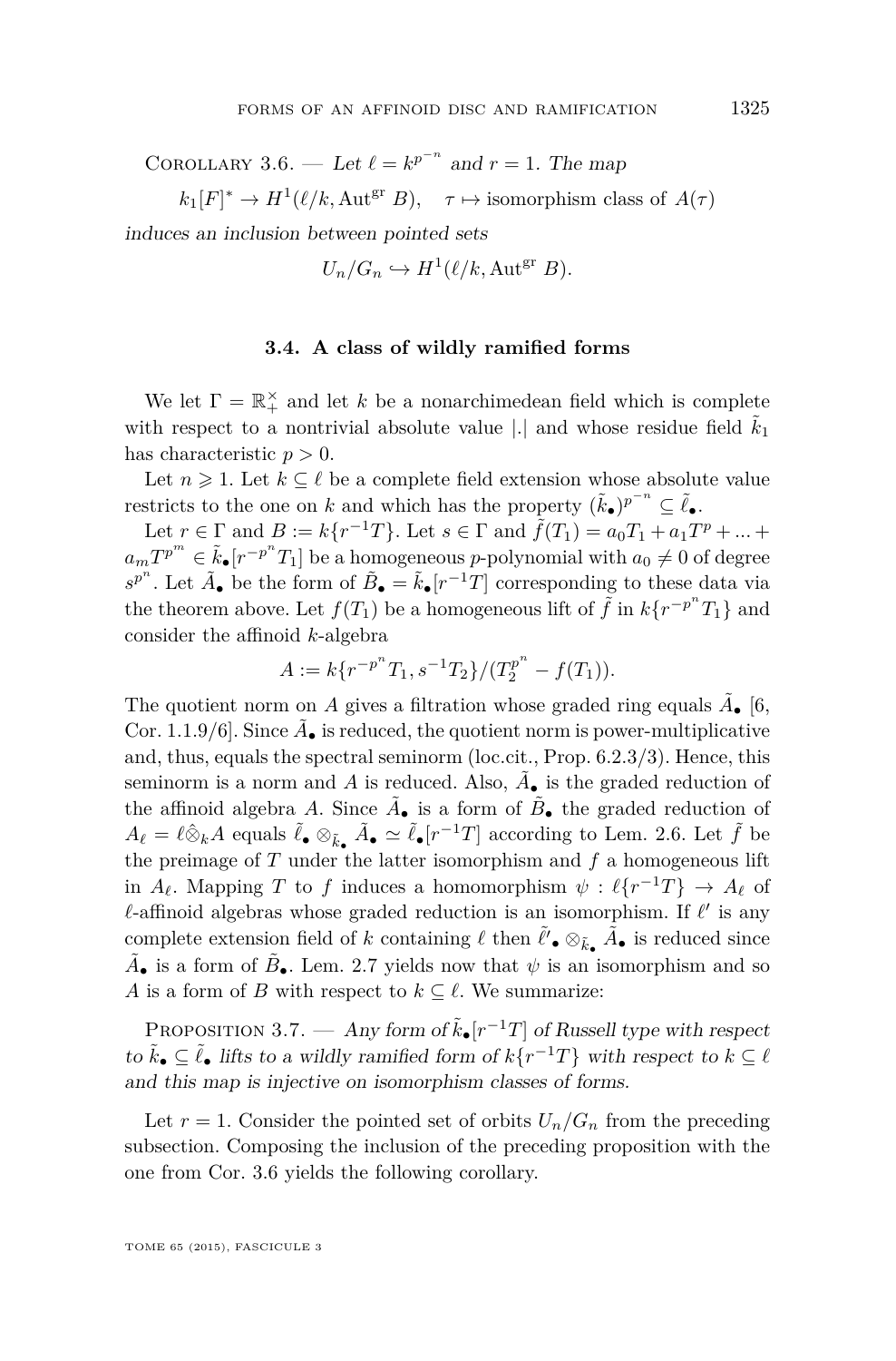<span id="page-26-0"></span>COROLLARY 3.8. — In case  $r = 1$ , there is a canonical inclusion of pointed sets

$$
U_n/G_n \hookrightarrow H^1(\ell/k, \text{Aut } B).
$$

#### **4. Picard groups and** *p***-radical descent**

All rings are commutative and unital. All ring homomorphisms are unital.

#### **4.1. Krull domains**

We recall some divisor theory of Krull domains [\[7,](#page-46-0) VII.1] thereby fixing some notation. Let *A* be an integral domain with quotient field *K*. The ring *A* is called a Krull domain if there exists a family of discrete valuations  $(v_i)_{i \in I}$  on K such that A equals the intersection of the valuation rings of the  $v_i$  and such that for  $x \neq 0$  almost all  $v_i(x)$  vanish. A noetherian Krull domain of dimension 1 is the same as a Dedekind domain (loc.cit., Cor. VII.1.3).

Let *A* be a Krull domain and  $P(A)$  the set of height 1 prime ideals of *A*. The free abelian group *D*(*A*) on *P*(*A*) is called the divisor group of *A*. Given  $P \in P(A)$  the localization  $A_P$  of  $A$  is a discrete valuation ring. Let *v<sup>P</sup>* be the associated valuation. The divisor map

$$
div_A: K^{\times} \longrightarrow D(A) , x \mapsto \sum_{P \in P(A)} v_P(x)P
$$

is then a well-defined group homomorphism giving rise to the divisor class group

 $Cl(A) := D(A)/\text{Im div}_A$ .

If  $A' \subseteq A$  is a subring which is a Krull domain itself and if  $P' \in$ *P*(*A*<sup> $\prime$ </sup>), *P* ∈ *P*(*A*) are height 1 prime ideals with *P* ∩ *A*<sup> $\prime$ </sup> = *P*<sup> $\prime$ </sup> let *e*(*P*/*P*<sup> $\prime$ </sup>) ∈ N denote the ramification index of *P* over *P'*. Then  $j(P') := \sum e(P/P')P$ induces a well-defined group homomorphism

$$
j: D(A') \to D(A)
$$

where the sum runs through all  $P \in P(A)$  with  $P \cap A' = P'$ . If  $A' \subseteq A$  is an integral ring extension, then *j* factors through a group homomorphism

$$
\overline{\jmath} : \operatorname{Cl}(A') \to \operatorname{Cl}(A)
$$

[\[7,](#page-46-0) Prop. VII.§1.14].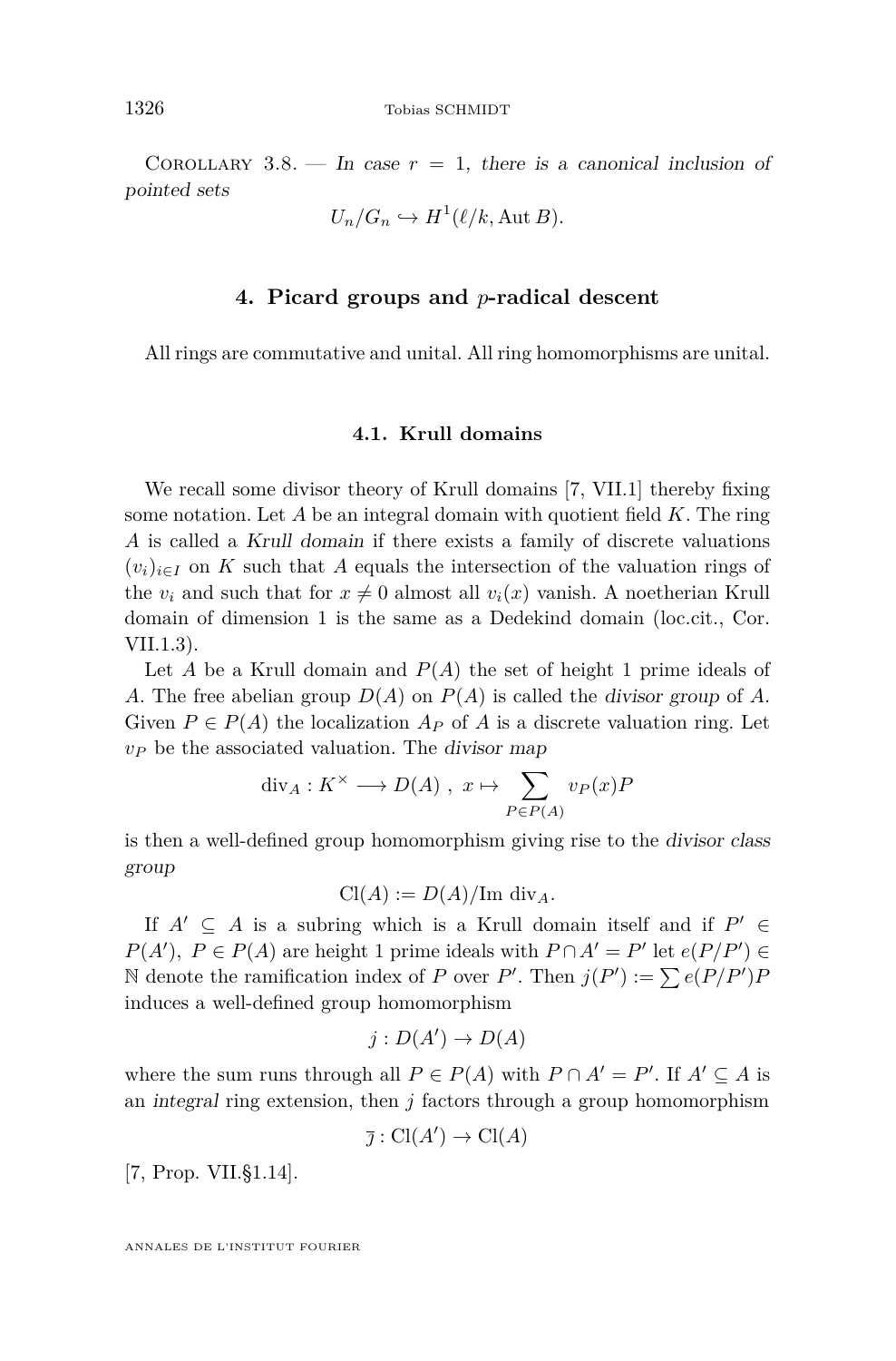#### **4.2.** *p***-radical descent**

<span id="page-27-0"></span>Let *A* be for a moment an arbitrary commutative ring and  $m \geq 0$  a natural number. Recall that a *higher derivation*  $\partial$  of rank  $m$  on  $A$  is an ordered tuple

$$
\partial = (\partial_0, ..., \partial_m)
$$

of additive endomorphisms  $\partial_k$  of *A* satisfying the convolution formula

(4.1) 
$$
\partial_k(ab) = \sum_{j=0,\ldots,k} \partial_j(a)\partial_{k-j}(b)
$$

for all  $a, b \in A$  and such that  $\partial_0 = id_A$  [\[11,](#page-46-0) IV.9]. Let

$$
A[T]_m := A[T]/(T^{m+1})
$$

be the *m*-truncated polynomial ring over *A* with its augmentation map

$$
\epsilon: A[T]_m \longrightarrow A, \ f \mapsto f \text{ mod } (T).
$$

The higher derivation *∂* induces an injective ring homomorphism

$$
A \to A[T]_m, \ a \mapsto \sum_{j=0,\dots,m} \partial_j(a)T^j
$$

which we again denote by  $\partial$ . Obviously,  $\epsilon \circ \partial = id_A$ . Conversely, any ring homomorphism  $\partial : A \to A[T]_m$  with the property  $\epsilon \circ \partial = id_A$  induces in an obvious way a higher derivation of rank *m* on *A*. An element  $a \in A$ such that  $\partial(a) = a$  is called a constant. The constants form a subring of *A*. We say that *∂* is nontrivial if there exists an element in *A* which is not a constant. In this case, we define the order  $\mu(\partial)$  of  $\partial$  as

$$
\mu(\partial) := \min\{1 \leqslant j \leqslant m \mid \partial_j \neq 0\}.
$$

We assume in the following that the ring *A* has characteristic *p >* 0. In this case we introduce for a nontrivial  $\partial$  the exponent  $n(\partial)$  as

$$
n(\partial) := \min\{n \mid m < \mu(\partial) \cdot p^n\}.
$$

Note that  $n(\partial) \geq 1$ .

LEMMA 4.1. — Let  $\partial$  be nontrivial. Any power  $a^{p^{n(\partial)}}$  with  $a \in A$  is a constant.

Proof. — Suppose  $\partial_j(a) \neq 0$  for some  $j \geq 1$ . Then  $\mu(\partial) \leq j$  and hence  $m < j \cdot p^{n(\partial)}$ . It follows that  $(\partial_j(a)T^j)^{p^{n(\partial)}} = 0$  in  $A[T]_m$ . Since  $\partial$  is a homomorphism and  $A[T]_m$  has characteristic p we obtain

$$
\partial(a^{p^{n(\partial)}}) = \partial(a)^{p^{n(\partial)}} = \sum_{j=0,\dots,m} (\partial_j(a)T^j)^{p^{n(\partial)}} = a^{p^{n(\partial)}}.
$$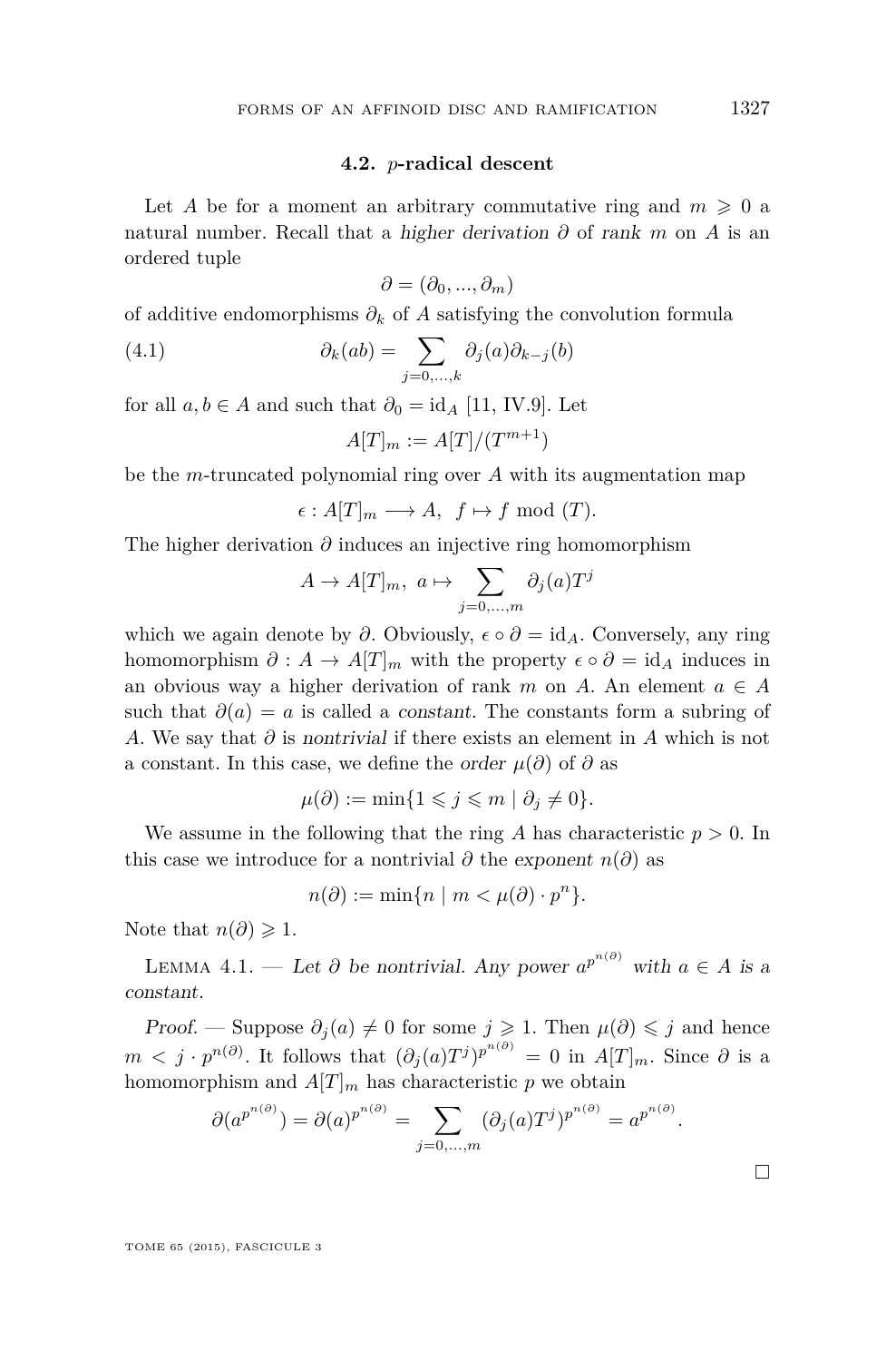<span id="page-28-0"></span>If *C* ⊆ *A* is a subring with *∂<sup>j</sup>* (*C*) ⊆ *C* for all *j* = 0*, .., m* the ring *C* is called invariant. We obtain in this case a higher derivation on *C* of the same rank.

In [\[3\]](#page-46-0) K. Baba uses the notion of higher derivation to build up a *p*-radical descent theory of higher exponent. We recall that the case of exponent one using ordinary derivations is classical and due to P. Samuel [\[26\]](#page-47-0). We shall only need a special case of Baba's theory as follows. Consider a Krull domain *A* of characteristic  $p > 0$  with quotient field *K* and a nontrivial higher derivation  $\partial$  of rank *m* on *K* such that the subring  $A \subseteq K$  is invariant. Let  $K' \subseteq K$  be the field of constants and let  $A' := A \cap K'$ . Then *K*<sup> $\prime$ </sup> is the quotient field of *A*<sup> $\prime$ </sup>. If  $\{v_i\}_{i \in I}$  is a family of discrete valuations on  $K$  exhibiting  $A$  as a Krull domain, their restrictions to  $K'$  prove  $A'$  to be a Krull domain.

By the previous lemma  $A' \subseteq A$  is an integral ring extension. We therefore have the canonical homomorphisms  $j: D(A') \to D(A)$  and  $\overline{j}: Cl(A') \to$ Cl(*A*). On the other hand, we have inside the group of units  $(K[T]_m)^\times$  the subgroup of so-called logarithmic derivatives

$$
\mathcal{L} := \{ \frac{\partial(z)}{z} \mid z \in K^{\times} \}
$$

as well as its subgroups

$$
\mathcal{L}_A := \mathcal{L} \cap (A[T]_m)^{\times},
$$
  

$$
\mathcal{L}'_A := \{ \frac{\partial(u)}{u} \mid u \in A^{\times} \}
$$

with  $\mathcal{L}_A' \subseteq \mathcal{L}_A$ .

(4.2)

LEMMA 4.2. — The abelian group 
$$
\mathcal{L}
$$
 has exponent  $p^{n(\partial)}$  and one has

$$
\mathcal{L} = \{ \frac{\partial(z)}{z} \mid z \in A - \{0\} \}.
$$

Proof. — If  $z \in K^\times$  then  $\partial(z)^{p^{n(\partial)}} = \partial(z^{p^{n(\partial)}}) = z^{p^{n(\partial)}}$  by the preceding lemma. This proves the first claim. Now consider  $\frac{\partial(z)}{z}$  with  $z \in K^{\times}$ . Write  $z = f/g$  with nonzero  $f, g \in A$  and let  $m := p^{n(\partial)} - 1$ . As we have just seen  $(\partial(g)/g)^m = (\partial(g)/g)^{-1}$  in  $(K[T]_m)^\times$  and therefore

$$
\partial(fg^m)/(fg^m) = (\partial(f)/f) \cdot (\partial(g)/g)^m = \partial(f/g)/(f/g).
$$

Since  $fg^m$  ∈ *A* − {0} this yields the assertion.  $\Box$ 

The fundamental construction in [\[3\]](#page-46-0), (1.5) produces an injective homomorphism

$$
\Phi_A : \ker \overline{\jmath} \longrightarrow \mathcal{L}_A/\mathcal{L}'_A
$$
, *D* mod  $\text{div}_{A'}(K'^{\times}) \mapsto \frac{\partial(x_D)}{x_D}$  mod  $\mathcal{L}'_A$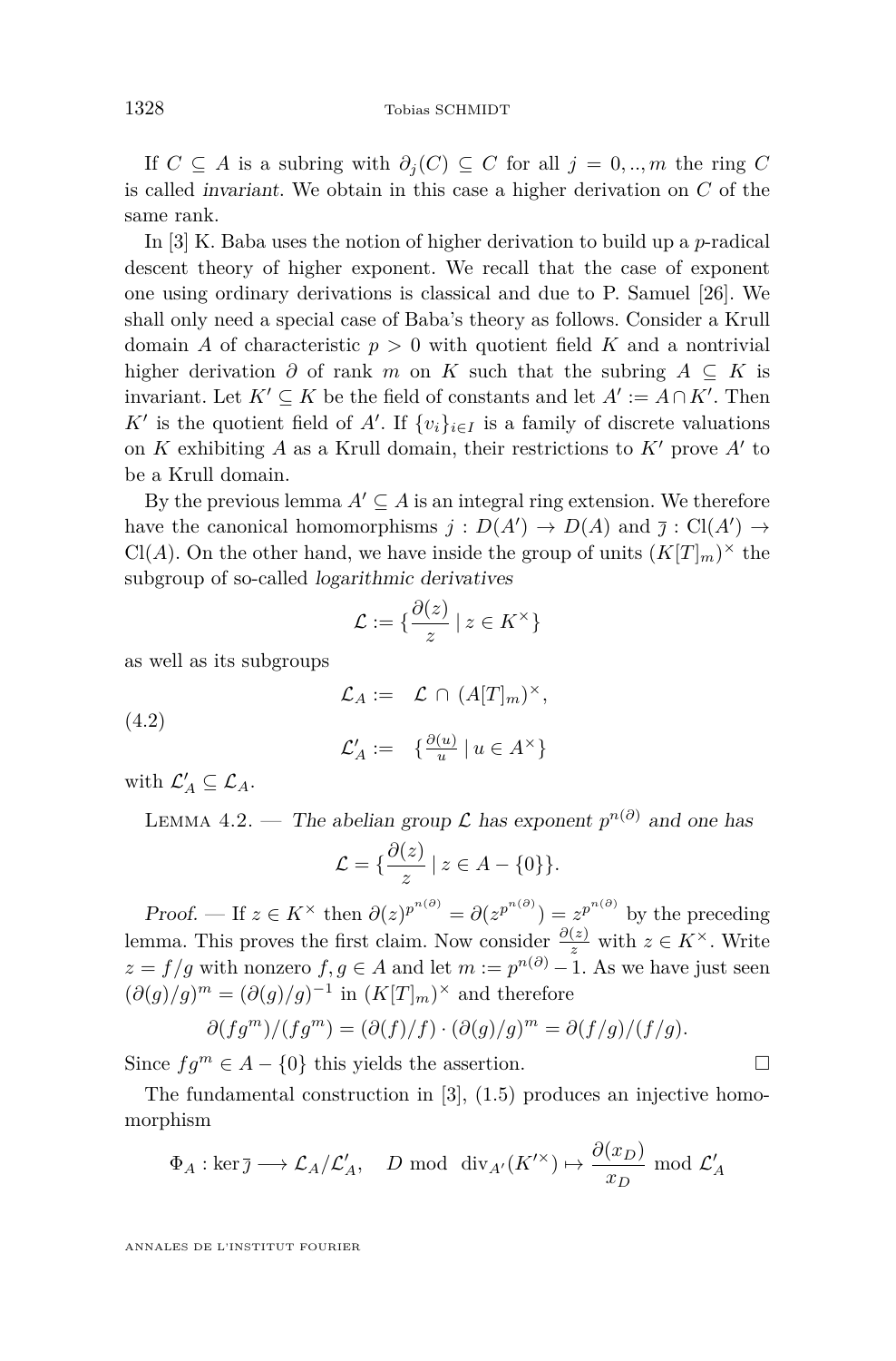<span id="page-29-0"></span>where  $x_D \in K^\times$  is chosen such that

$$
\mathrm{div}_A(x_D) = j(D).
$$

We consider the following condition on the tuple (*A, ∂*):

 $(\diamondsuit)$   $[K: K'] = p^{n(\partial)}$  and  $\partial_{\mu(\partial)}(a) \in A^{\times}$  for some  $a \in A$ .

PROPOSITION 4.3. — If  $(\diamondsuit)$  holds, then  $\Phi_A$  is an isomorphism.

Proof. — This is a special case of loc.cit., Thm. 1.6. Note that we have  $r = 1$  in the notation of loc.cit.

Thus, if  $(\Diamond)$  holds and the class group of *A* vanishes, then the class group of the ring of constants  $A'$  has exponent  $p^{n(\partial)}$  and admits a fairly explicit description in terms of logarithmic derivatives in the ring  $A[T]_m$ . This will be our main application.

We shall need some information how the property  $(\diamondsuit)$  behaves when the ring of constants varies. To this end we consider an injective homomorphism  $A' \rightarrow B$  into an integrally closed domain *B* such that  $A_B := B \otimes_{A'} A$  is an integral domain. Let  $L' = \text{Frac}(B)$  be the fraction field of *B*. Since  $A_B$  is integral over *B*, we then have

$$
L := \operatorname{Frac}(A_B) = L' \otimes_{K'} K
$$

for the fraction field of  $A_B$  [\[20,](#page-46-0) Lem. §9.1]. Since  $B$  is integrally closed, one has  $L' \cap A_B = B$ .

LEMMA  $4.4.$  — Suppose that A is flat as a module over A' and that the *A*<sup> $\prime$ </sup>-submodule Im  $(\partial_0 - \partial) \subseteq A[T]_m$  associated with the homomorphism  $\partial : A \to A[T]_m$  is flat. The field *L* admits a higher derivation

$$
\partial_L := \mathrm{id}_{L'} \otimes_{K'} \partial
$$

of the same rank and order as  $\partial$  such that the subring  $A_B$  is invariant. The field of constants with respect to  $\partial_L$  equals  $L'$ .

Proof. – The free A-module  $A[T]_m$  is flat as an A'-module whence  $\operatorname{Tor}_1^{A'}$  $\binom{A}{1}(B, A[T]_m) = 0$ . So tensoring the short exact sequence

$$
0 \longrightarrow (T^{m+1}) \longrightarrow A[T] \longrightarrow A[T]_m \longrightarrow 0
$$

over *A'* with *B* shows that  $B \otimes_{A'} A[T]_m \simeq (A_B)[T]_m$ . We therefore obtain a higher derivation  $A_B \to (A_B)[T]_m$  by  $\partial_B := id_B \otimes_{A'} \partial$  of rank *m*. According to formula [\(4.1\)](#page-27-0) all  $\partial_k$  are *A'*-linear whence all  $(\partial_B)_k = id_B \otimes_{A'} \partial_k$  are *B*linear.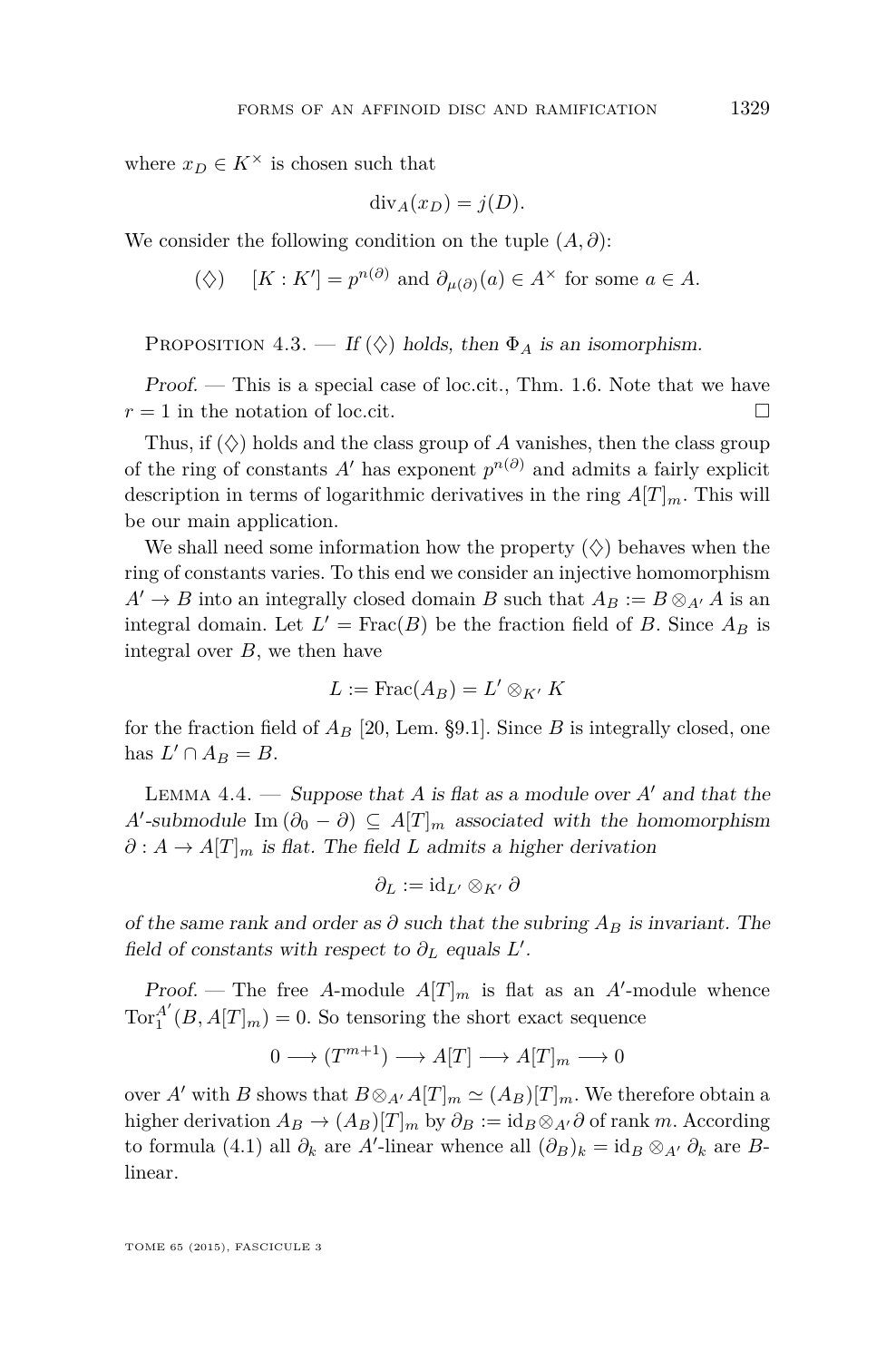<span id="page-30-0"></span>Let  $N := \text{Im}(\partial_0 - \partial)$ . By assumption we have  $\text{Tor}_1^{A'}$  $_1^A$   $(B, N) = 0$ . So tensoring the exact sequence of  $A'$ -modules

$$
0 \longrightarrow A' \stackrel{\subseteq}{\longrightarrow} A \stackrel{\partial_0 - \partial}{\longrightarrow} N \longrightarrow 0
$$

with *B* we obtain that *B* equals the ring of constants for  $\partial_B$  on  $A_B$ . Let  $S := B - \{0\}$ . Then  $L = S^{-1}A_B = K \otimes_{K'} L'$ . The ring homomorphim *∂*<sup>B</sup> is *B*-linear whence  $\partial$ <sup>*L*</sup> :=  $S^{-1}\partial$ <sup>B</sup> is an *L*'-linear ring homomorphism  $L \rightarrow L[T]_m$  and a higher derivation of *L* of rank *m*. We have  $(\partial_L)_k =$  $S^{-1}(\partial_B)_k = L' \otimes_L \partial_k$  for all  $k = 0, ..., m$  whence  $\mu(\partial_L) = \mu(\partial)$ . Moreover,  $x/s \in L$  with  $x \in A_B$ ,  $s \in S$  is constant with respect to  $\partial_L$  if and only if *x* is constant with respect to  $\partial_B$ , i.e. if and only if  $x \in B$ . This shows that *L*<sup> $\prime$ </sup> equals the field of constants with respect to  $\partial$ *L*. □

COROLLARY  $4.5.$  — Keep the assumptions of the preceding lemma. Suppose that the ring  $A_B$  is again a Krull domain. If  $(A, \partial)$  satisfies  $(\Diamond)$  then  $(A_B, \partial_L)$  satisfies  $(\Diamond)$ . In this case, *B* is a Krull domain.

Proof. — Since  $\mu(\partial_L) = \mu(\partial)$  one has  $[L': L] = [K': K] = p^{n(\partial)} =$  $p^{n(\partial_L)}$ . Take  $a \in A$  such that  $\partial_{\mu(\partial)}(a) \in A^{\times}$ . It follows that  $\partial_{\mu(\partial_L)}(1 \otimes a) =$  $1 \otimes \partial_{\mu(\partial)}(a) \in (A_B)^{\times}$ . This shows  $(\diamondsuit)$  for  $(A_B, \partial_L)$ . We have explained above that in this case,  $B = L' \cap A_B$  is again a Krull domain.

We apply these results to the following special case [\[11,](#page-46-0) IV.9]. Let *k* be a field of characteristic  $p > 0$  and let  $A := k[t^{\pm 1}]$  be the ring of Laurent polynomials in one variable *t* over *k* and let *K* be its fraction field. For any  $m \geqslant 0$  we have the ring homomorphism

 $A \to A[T]_m$ ,  $t \mapsto$  class of  $t + T$ 

which is a higher derivation  $\partial$  of rank *m*. Let  $m' \geq 0$  and consider  $\partial$  for  $m := p^{m'} - 1$ . Let  $A' := k[t^{\pm p^{m'}}]$  and write  $K'$  for its quotient field. We have

$$
\partial (t^{p^{m'}}) = \partial (t)^{p^{m'}} = (t+T)^{p^{m'}} = t^{p^{m'}}
$$

and therefore  $\partial$  is  $A'$ -linear. Since  $K'[t] = K$  we obtain by localization at  $A' - \{0\}$  a *K*'-linear higher derivation

$$
\partial: K \to K[T]_m
$$

of rank *m* that maps *t* to (the class of)  $t + T$ . Note that for  $j = 0, ..., m$ each  $\partial_j$  is a *K*'-linear endomorphism on *K* whose effect on the *K*'-basis  $1, t, \ldots, t^m$  of K is given by

(4.3) 
$$
\partial_j t^i = \binom{i}{j} t^{i-j}
$$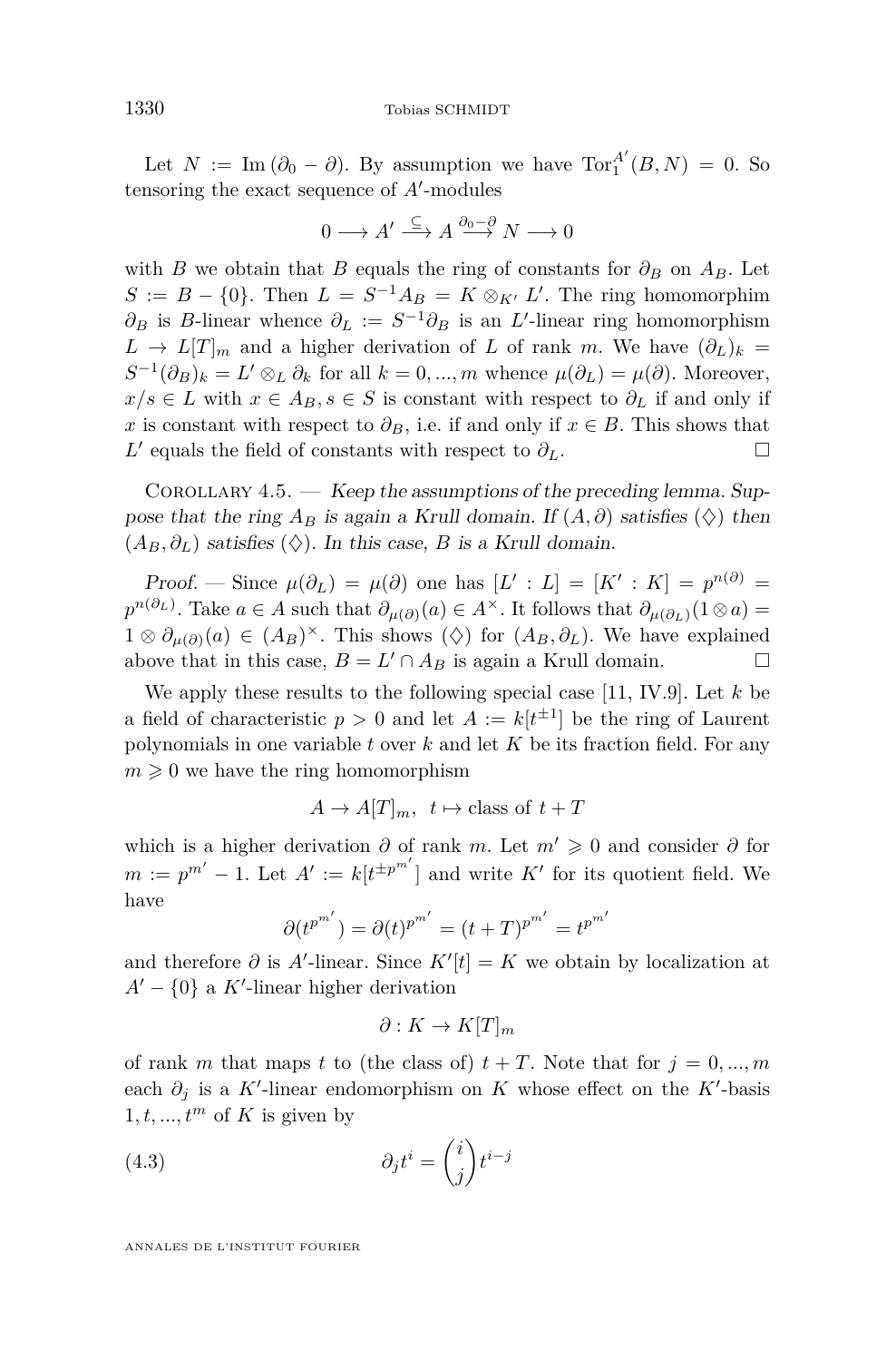<span id="page-31-0"></span>where  $\binom{i}{j} = 0$  if  $j > i$ . This is obvious from the binomial expansion of  $\partial(t^i) = (t+T)^i$ .

LEMMA 4.6. — The nontrivial higher derivation  $\partial$  has the invariants  $\mu(\partial) = 1$  and  $n(\partial) = m'$  and the subring *A* is invariant. The field of constants equals *K*<sup> $\prime$ </sup> with *K*<sup> $\prime$ </sup> ∩ *A* = *A*<sup> $\prime$ </sup>. The ordered pair  $(A, \partial)$  satisfies  $(\diamondsuit)$ .

*Proof.* — First of all,  $[K: K'] \leqslant p^{m'}$ . From  $\partial(t) = t + T$  we deduce  $\partial_1(t) = 1$  whence  $\mu(\partial) = 1$ . The identity  $n(\partial) = m'$  is then obvious. Let  $K''$  be the field of constants of  $\partial$ . We have

$$
K^{p^{m'}}\subseteq K'\subseteq K''\subseteq K
$$

and so the field extension  $K/K''$  is purely inseparable. Hence the minimal polynomial of *t* over  $K''$  has the form  $X^{p^n} - a$  with some  $a \in K''$  and some *n*. Suppose  $n < m'$  so that  $p^n \leq p^{m'} - 1 = m$ . Then  $t^{p^n} = a \in K''$  is a constant. But [\(4.3\)](#page-30-0) implies  $\partial_{p^n}(t^{p^n}) = 1$ , a contradiction. Hence  $[K: K''] = p^{m'}$  and our initial remark implies  $K' = K''$ . Since  $A'$  is integrally closed, we have  $K' \cap A = A'$ . Finally,  $[K: K'] = p^{m'} = p^{n(\partial)}$  and  $\partial_1(t) = 1 \in A^{\times}$ . Thus the ordered pair  $(A, \partial)$  satisfies  $(\diamondsuit)$ .

For any  $m' \geq 0$  we call the homomorphism  $\partial : K \to K[T]_m$  induced by  $t \mapsto t+T$  the standard higher derivation over *k* of exponent *m'*. It has rank  $m = p^{m'} - 1.$ 

#### **5. Affinoid algebras and Quillen's theorem**

We let  $\Gamma = \mathbb{R}_+^{\times}$  and let *k* be a nonarchimedean field which is complete with respect to a nontrivial absolute value |*.*|. We assume that |*.*| is a discrete valuation, i.e.  $|k^{\times}| = |\pi|^{\mathbb{Z}}$  for some uniformizing element  $\pi \in k$ with  $0 < |\pi| < 1$ . We then have

$$
\tilde{k}_{\bullet} \stackrel{\cong}{\longrightarrow} \tilde{k}_{1}[t^{\pm 1}]
$$

by mapping the principal symbol of *π* to the variable *t*. In particular, the ring  $k_{\bullet}$  is noetherian. Let p be the characteristic exponent of the residue field  $\tilde{k}_1$  of  $k$ .

Let *A* be a strictly affinoid algebra over *k* which is an integral domain. Let *d* be the dimension of *A*. By the Noether normalization lemma [\[6,](#page-46-0) Cor. 6.2.2/2] there is an injective homomorphism  $k\{T_1, ..., T_d\} \hookrightarrow A$  which is finite and strict with respect to spectral norms. By loc.cit., Prop. 6.2.2/4,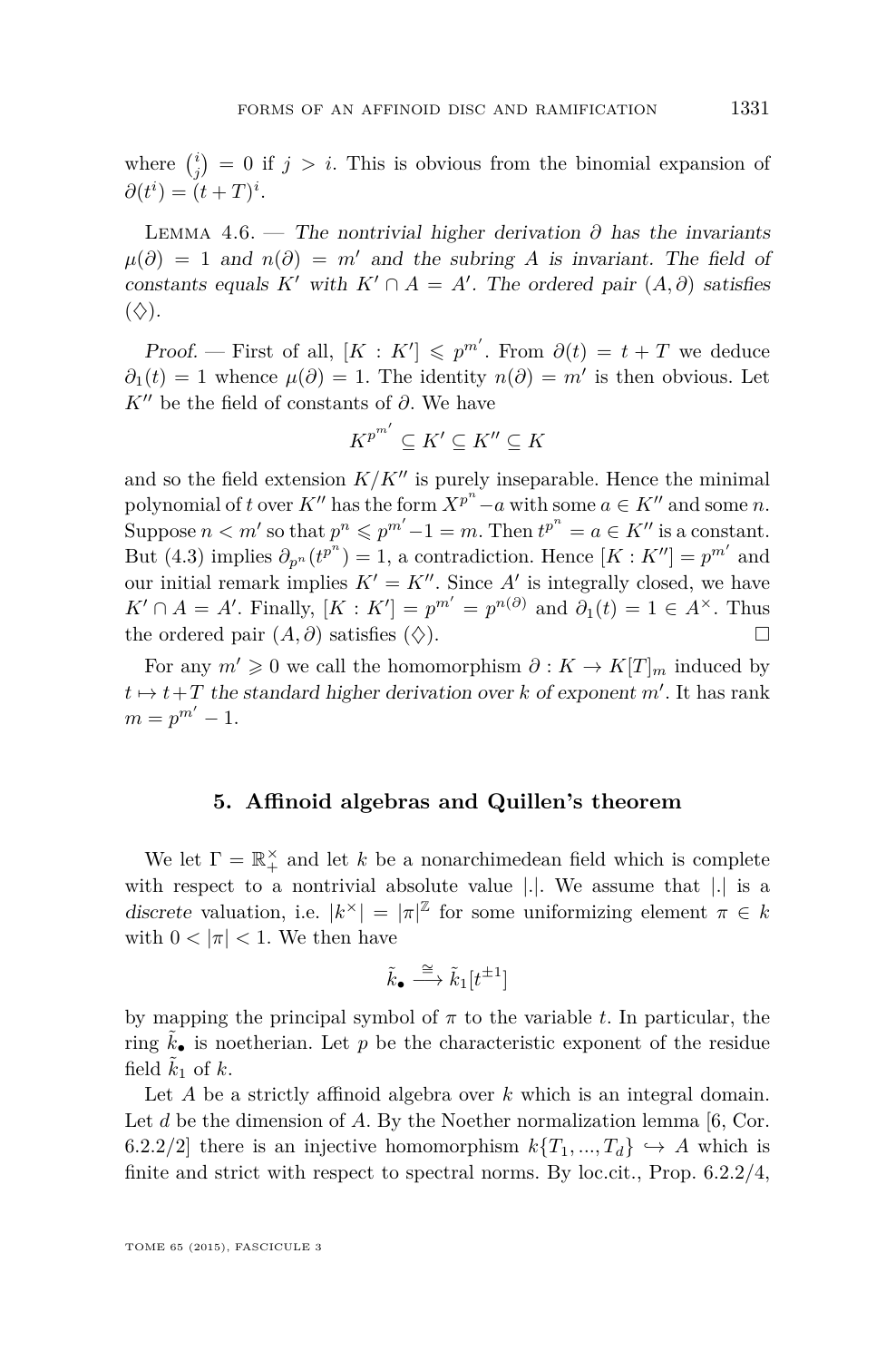<span id="page-32-0"></span>there is a number  $c \geq 1$  such that  $|A| \subseteq |k|^{1/c}$ . Let  $q = |\pi|^{1/c}$ . We then have a decreasing complete and exhaustive Z-filtration on *A*

$$
\cdots \subseteq F_{s+1}A \subseteq F_sA \subseteq \cdots
$$

by the additive subgroups

$$
F_s A := \{ a \in A, \ |a| \leqslant q^{-s} \} = A_{q^{-s}}
$$

for  $s \in \mathbb{Z}$ . Letting  $gr_s A := F_s A/F_{s+1}A$  we have

$$
\tilde{A}_\bullet = \oplus_{s \in \mathbb{Z}} \,\, gr_sA
$$

for the graded reduction of the affinoid algebra *A*. The ring homomorphism  $\tilde{k}_{\bullet}\{T_1, ..., T_d\} \hookrightarrow \tilde{A}_{\bullet}$  is finite according to [\[30,](#page-47-0) Prop. 3.1(ii)]. In particular, the ring  $\tilde{A}_{\bullet}$  is noetherian.

Besides  $\tilde{A}_\bullet$  we need to introduce the *Rees ring*  $R(A)_\bullet$  of the filtered ring *A* [\[19\]](#page-46-0). To this end let  $A[X^{\pm 1}]$  be the Laurent polynomial ring over *A* in a variable *X* with its *Z*-gradation by degree in *X*. Then  $R(A)$ , equals the subring

$$
R(A)_{\bullet} = \bigoplus_{s \in \mathbb{Z}} (F_s \ A) X^s \subseteq A[X^{\pm 1}]
$$

with its induced gradation. Write  $(R(A)_{\bullet})_{(X)}$  for its localization at the multiplicatively closed subset  $\{X, X^2, \ldots\}$ . One has the identities

(5.1) 
$$
(R(A)_\bullet)(x) \simeq A[X^{\pm 1}]
$$
 and  $R(A)_\bullet/XR(A)_\bullet \simeq \tilde{A}_\bullet.$ 

Since *A* is reduced, the filtration  $F_{\bullet}A$  on *A* is complete. Since  $\tilde{A}_{\bullet}$  is noetherian, so is  $R(A)$ , according to [\[19,](#page-46-0) Prop. II.1.2.3].

Recall that a commutative noetherian ring *R* is called regular if all its localizations at prime ideals are regular local rings. By the Auslander-Buchsbaum formula [\[1,](#page-45-0) Thm. 3.7] this is equivalent to *R* having finite global dimension, i.e. there is a number  $0 \leq d < \infty$  such that any finitely generated module has a projective resolution of length  $\leq d$ . In this case, the global dimension  $\text{gl}(R)$  of R is the smallest of such numbers d and coincides with the (Krull) dimension of *R*.

PROPOSITION 5.1. — Suppose that  $\tilde{A}_{\bullet}$  is a regular ring. Then *A* and  $R(A)$  are regular rings with gld $(A) \leq \text{gld}(\tilde{A})$  and gld $(R(A))$   $\leq 1 +$  $\text{gld}(\tilde{A}_{\bullet}).$ 

Proof. — This is the commutative case of the main result of [\[18\]](#page-46-0).  $\Box$ 

The regularity of  $R(A)$ , implies that any finitely generated graded  $R(A)$ . module has a finite resolution by finitely generated graded projective  $R(A)$ . modules with degree zero morphisms [\[21,](#page-46-0) 6.5].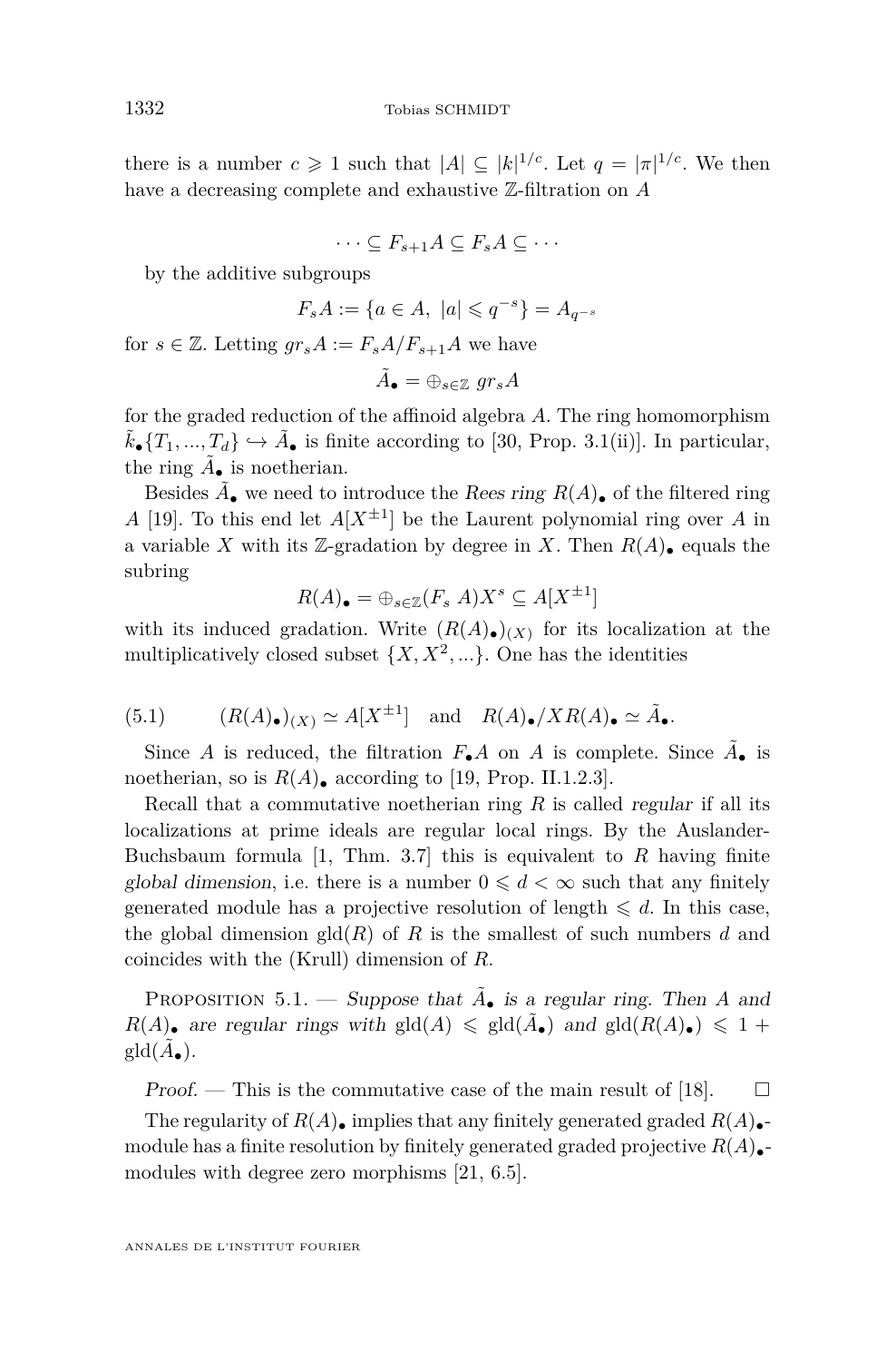Let  $K_0(A)$  and  $K_0(\tilde{A}_{\bullet})$  be the Grothendieck group of the ring A and  $\tilde{A}_{\bullet}$  respectively. We have the following generalization of the  $K_0$ -part of Quillen's theorem [\[23\]](#page-46-0) which is due to Li Huishi, M. van den Bergh and F. van Oystaeyen [\[17,](#page-46-0) Cor. 2.6].

PROPOSITION 5.2. — Suppose  $\tilde{A}_{\bullet}$  is regular. There is a group isomorphism

(5.2) 
$$
\nu: K_0(A) \stackrel{\cong}{\longrightarrow} K_0(\tilde{A}_{\bullet})
$$

such that  $\nu([A]) = [\tilde{A}_\bullet].$ 

Let us explain where the isomorphism comes from. It is defined via the following commutative diagram

$$
K_{0g}(R(A)_{\bullet}) \xrightarrow{\beta} K_0(A)
$$
  
\n
$$
\simeq \begin{vmatrix} i & \simeq \searrow \nu \\ K_{0g}(\tilde{A}_{\bullet}) & \xrightarrow{\gamma} K_0(\tilde{A}_{\bullet}) \end{vmatrix}
$$

where the horizontal maps are surjective and the vertical maps are isomorphisms. Here,  $K_{0q}$  equals  $K_0$  applied to the category of finitely generated projective graded modules over a Z-graded ring with degree zero graded morphisms. Note here that a projective object in the graded category is the same as a graded module which is projective after forgetting gradations [\[21,](#page-46-0) Prop. 7.6.6]. The upper horizontal map comes from the homogeneous localization  $R(A)$   $\rightarrow$   $(R(A)$ <sub> $\bullet$ </sub> $)(X) = A[X^{\pm 1}]$  and the equivalence of categories  $M \mapsto A[X^{\pm 1}] \otimes_A M$  between finitely generated *A*-modules and finitely generated  $\mathbb{Z}$ -graded  $A[X^{\pm 1}]$ -modules. Note that a quasi-inverse to this latter equivalence is given by passing from a  $\mathbb{Z}$ -graded  $A[X^{\pm 1}]$ -module to its homogeneous part of degree zero. The map *γ* comes from the functor "forgetting the gradation". The map *i* is induced from the canonical map  $R(A)$   $\rightarrow R(A)$   $\rightarrow$   $\overline{X}R(A)$   $\rightarrow$   $\overline{A}$  and the map  $\nu$  is defined so as to make the diagram commutative. Let us make the map  $\nu$  completely explicit. Let  $P$  be a finitely generated projective *A*-module and  $P' := A[X^{\pm 1}] \otimes_A P$  the corresponding  $\mathbb{Z}$ -graded  $A[X^{\pm 1}]$ -module. Choose a finitely generated graded  $R(A)$ •-submodule *P*<sup> $\prime$ </sup> inside *P*<sup> $\prime$ </sup> that generates *P*<sup> $\prime$ </sup> over  $A[X^{\pm 1}]$ . Since  $R(A)$ • is regular, there is a finite resolution by finitely generated projective graded  $R(A)$ –modules and degree zero morphisms

$$
0 \longrightarrow P_n \longrightarrow P_{n-1} \longrightarrow \cdots \longrightarrow P_0 \longrightarrow P'' \longrightarrow 0.
$$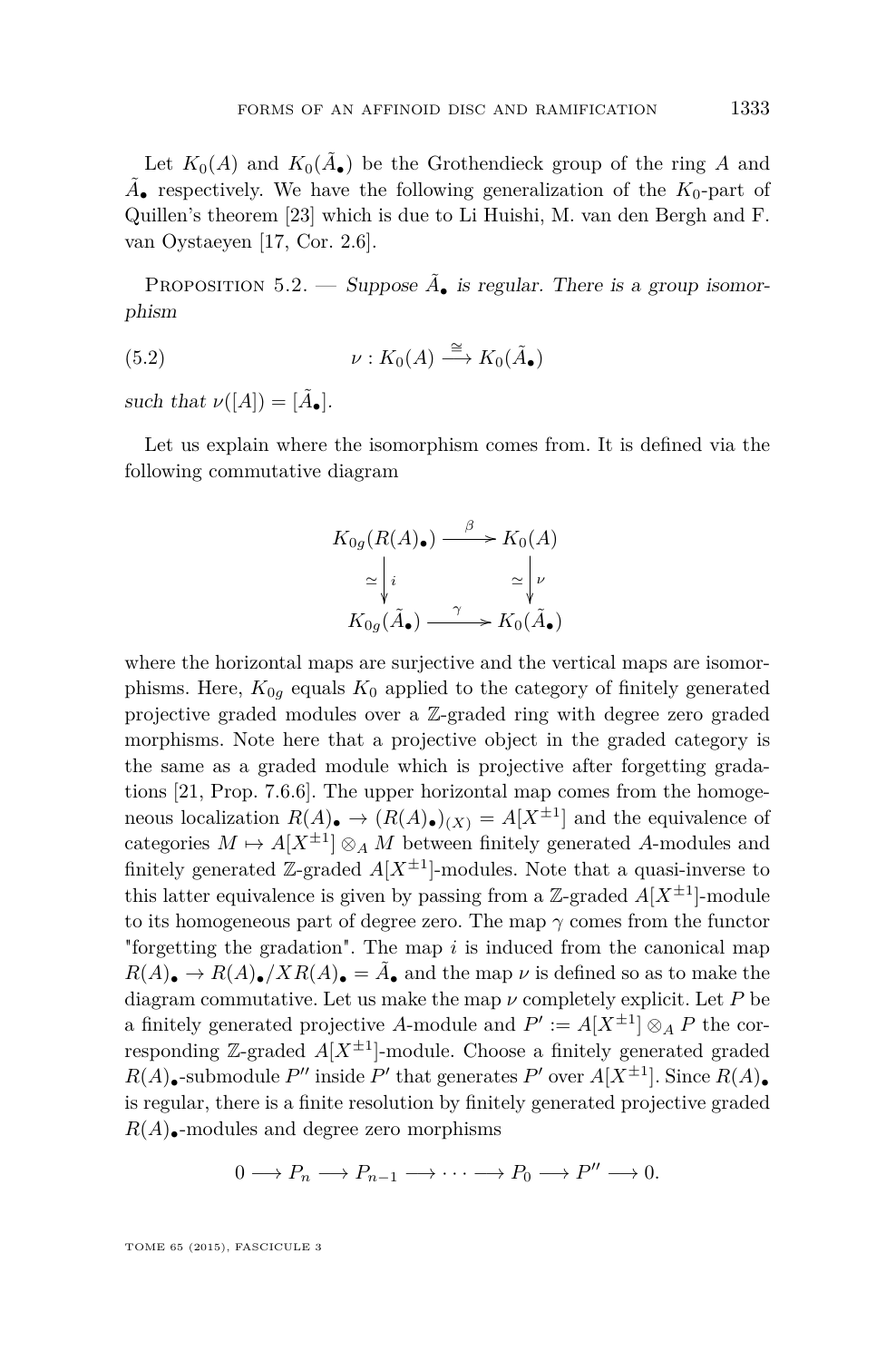Then

$$
\nu([P]) = \sum_{i=0,\dots,n} (-1)^i [P_i/XP_i].
$$

using  $R(A)_{\bullet}/XR(A)_{\bullet} = \tilde{A}_{\bullet}.$ 

Let  $Pic(R)$  be the Picard group of a commutative ring  $R$ , i.e. the abelian group (with tensor product) of isomorphism classes of finitely generated projective *R*-modules of rank 1.

PROPOSITION 5.3. — Let *A* be of dimension 1 with  $\tilde{A}_{\bullet}$  regular. The natural homomorphism

$$
\operatorname{Pic}(R(A)_\bullet) \longrightarrow \operatorname{Pic}((R(A)_\bullet)_{(X)})
$$

is surjective.

Proof. — To ease notation write  $S := R(A)$ . Since *S* is regular, all its localizations at prime ideals are factorial rings by the Auslander-Buchsbaum-Nagata theorem [\[2\]](#page-45-0). Since *S* is an integral domain, *X* is not a zero divisor and therefore [\[4,](#page-46-0) Prop. 7.17] implies the claim. We briefly recall from loc.cit. how one produces preimages. Let  $P \in Pic(S_{(X)})$ . Since *S* is an integral domain, *P* is isomorphic to an invertible ideal  $I \subseteq S_{(X)}$ . Let  $I_0 = I \cap S$ . The bidual  $(I_0)^{**} = \text{Hom}_S(\text{Hom}_S(I_0, S), S)$  is a reflexive *S*-module and lies in Pic(*S*). Since *I* is a reflexive  $S_{(X)}$ -module,  $(I_0)^{**}$  localizes to *I*.

Remark: If in the situation of the proposition we have that  $\tilde{A}_{\bullet}$  is an integral domain, then the surjection on Picard groups is even a bijection. Indeed, in this case  $X \in R(A)$ • generates a prime ideal according to [\(5.1\)](#page-32-0) and then [\[4,](#page-46-0) Prop. III.7.15] yields the assertion.

Back in the general case, let *M, N* be finitely generated projective *A*modules of rank *m, n* respectively. The formula

$$
\wedge^{m+n}(M \oplus N) = \sum_{k=0,\dots,m+n} \wedge^k(M) \otimes \wedge^{m+n-k}(N) = \wedge^m(M) \otimes \wedge^n(N)
$$

shows that  $[M] \mapsto [\wedge^m(M)]$  defines a group homomorphism det :  $K_0(R) \rightarrow$ Pic(*R*). Let  $rk(M) \in \mathbb{N}$  denote the rank of a finitely generated projective *A*-module *M* (recall that *A* is an integral domain). We have the short exact sequence

(5.3) 
$$
0 \longrightarrow SK_0(A) \longrightarrow K_0(A) \stackrel{\text{rk}\oplus \text{det}}{\longrightarrow} \mathbb{Z} \oplus Pic(A) \longrightarrow 0.
$$

The group  $SK_0(A)$  consists of classes  $[P]-[A^m]$  where *P* has some rank *m* and  $\wedge^m P \cong A$ . If *A* has dimension 1, then, since *A* is noetherian,  $SK_0(A)$  = 0 by Serre's theorem [\[4,](#page-46-0) Thm. IV.2.5]. We therefore have  $K_0(A) \simeq \mathbb{Z} \oplus$  $Pic(A)$  in this case.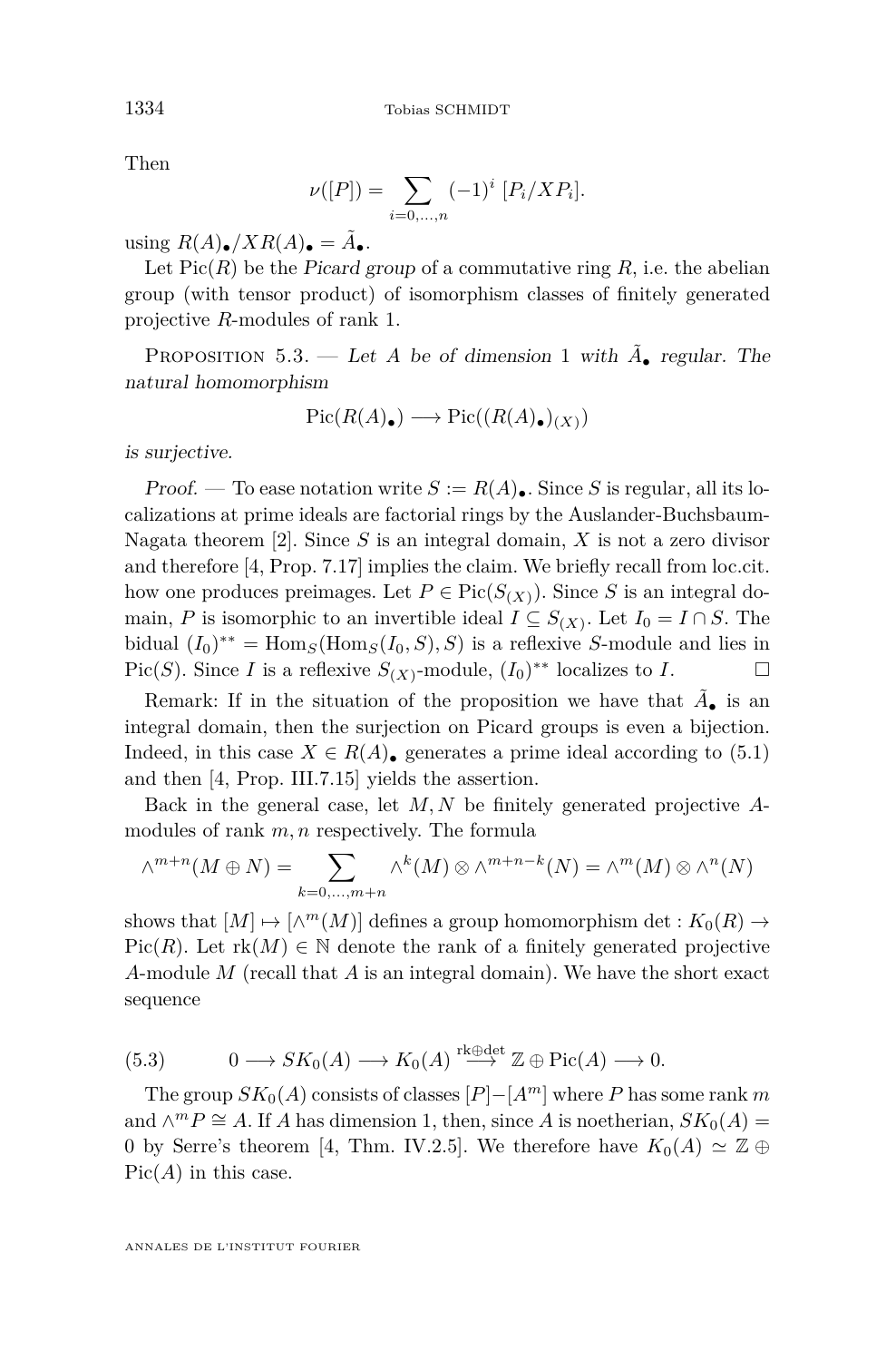<span id="page-35-0"></span>PROPOSITION 5.4. — Let *A* be of dimension 1 such that the ring  $\tilde{A}_\bullet$  is regular. There is a commutative diagram of abelian groups



in which rows are exact and vertical maps are isomorphisms. The rank map induces a canonical splitting in both rows.

Proof. — Since *A* is commutative, the map  $1 \mapsto [A]$  defines an inclusion  $\mathbb{Z} \hookrightarrow K_0(A)$  and similarly for  $\tilde{A}_{\bullet}$ . In particular, the upper row is a split exact sequence and in the lower row we have  $\mathbb{Z} \subseteq$  ker det. Since  $\nu([A]) =$  $[\tilde{A}_\bullet]$  the first square commutes. This implies a surjective homomorphism  $\bar{\nu}$  making the second square commutative. It remains to show that  $\bar{\nu}$  is injective. Mapping the isomorphism class of a rank 1 module *P* to the symbol  $[P]$  in  $K_0$  gives a set-theoretical section to both determinant maps. It suffices to see that  $\nu$  preserves the image of these sections. So let  $P$  be a finitely generated projective *A*-module of rank 1 and let  $[P] \in K_0(A)$ . Since *A* is an integral domain, *P* is isomorphic to an invertible ideal  $J \subseteq A$ . Consider the invertible ideal

$$
I = A[X^{\pm 1}] \otimes_A J = A[X^{\pm 1}]J \subseteq A[X^{\pm 1}]
$$

and put  $I_0 := I \cap R(A)$ . Let  $P'' := (I_0)^{**}$  be the bidual of the  $R(A)$ . module  $I_0$ . By the proof of the previous proposition, it is a reflexive  $R(A)_{\bullet}$ module in  $Pic(R(A_{\bullet})$  that localizes to *I*. More precisely,  $P''$  generates *I* over  $A[X^{\pm 1}]$  by means of the duality isomorphism  $I \stackrel{\cong}{\longrightarrow} I^{**}$ . Recall that  $R(A)$ • is noetherian. Hence,  $I_0 \subseteq R(A)$ • with its induced gradation is a finitely generated graded  $R(A)$ <sub>•</sub>-module and therefore  $(I_0)^*$  has its natural Z-gradation by degree of morphisms [\[22,](#page-46-0) Cor. 2.4.4]. Since also  $(I_0)^*$  is finitely generated, a second application of loc.cit. implies that  $P'' = (I_0)^{**}$ has a natural  $\mathbb{Z}$ -gradation. Similarly, using that  $A[X^{\pm 1}]$  is noetherian, the module  $I^{**}$  has a natural Z-gradation. It makes the duality isomorphism *I*  $\stackrel{\cong}{\longrightarrow}$  *I*<sup>\*\*</sup> into a graded morphism of degree zero (loc.cit., Prop. 2.4.9). It follows that the isomorphism  $(P'')_{(X)} \simeq I$  is a graded isomorphism of degree zero. One therefore has  $[P''] \in K_{0g}(R(A_{\bullet}))$  with

$$
\beta([P'']) = [J] = [P].
$$

Consequently,  $\nu([P]) = [P''/XP'']$ . Since  $P''/XP'' \in Pic(\tilde{A}_{\bullet})$ , this completes the proof.  $\Box$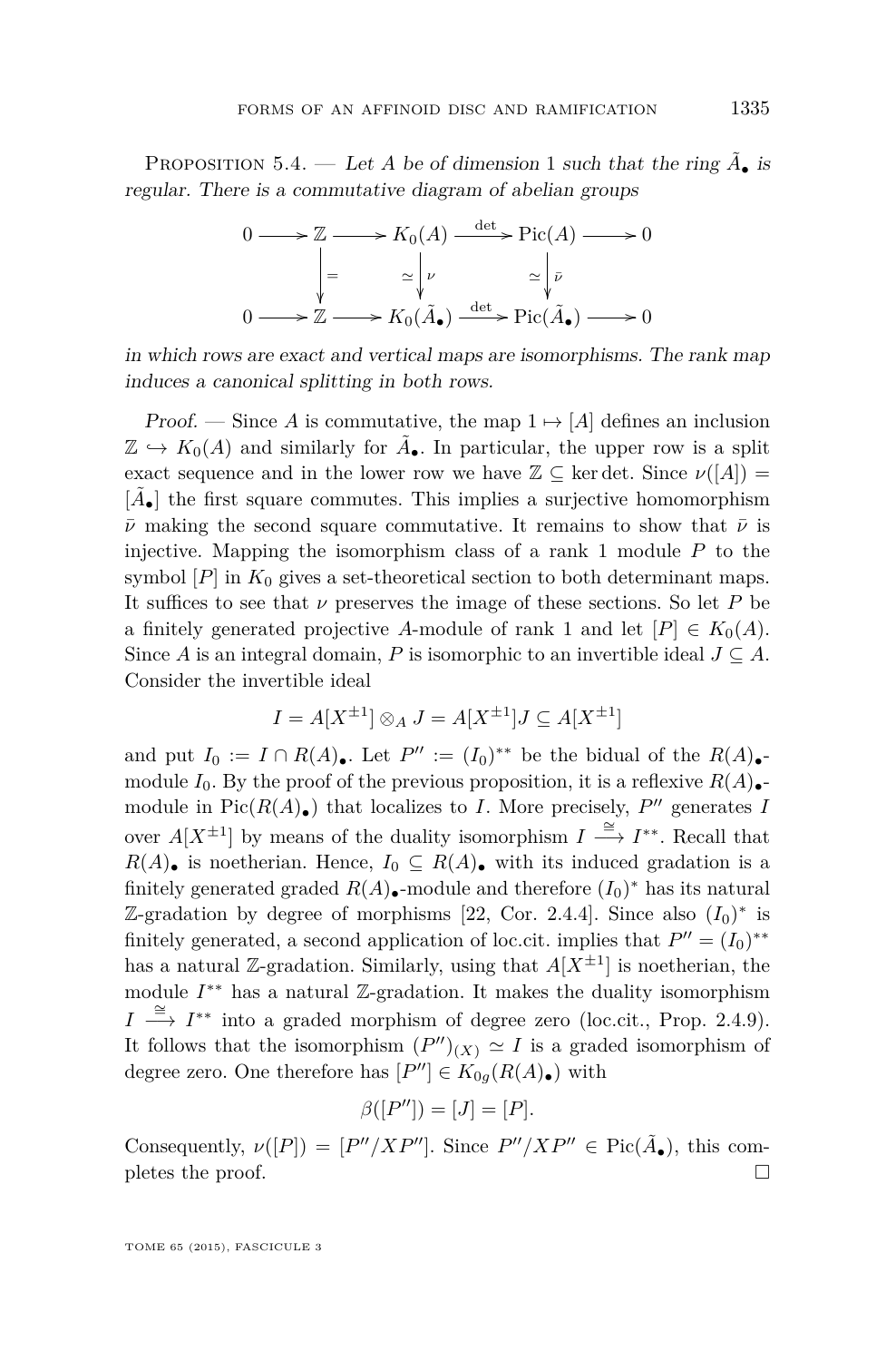#### **6. Picard groups of forms**

We keep the assumptions on the discretely valued field *k*. We will work relatively to a finite wildly ramified extension  $k \subseteq \ell$ . Let  $p^n = [\tilde{\ell}_\bullet : \tilde{k}_\bullet]$  be the degree of the purely inseparable extension  $\tilde{k}_\bullet \subseteq \tilde{\ell}_\bullet$ . Then  $p^n = [\ell : k]$ according to the first remark in subsection [2.4.](#page-6-0) We restrict to the case of positive characteristic char  $\tilde{k}_1 = p > 0$ . Let  $\varpi \in \ell$  be a uniformizing element, i.e.  $|\ell| = |\varpi|^{\mathbb{Z}}$  with  $0 < |\varpi| < 1$ . We then have  $\tilde{\ell}_{\bullet} \stackrel{\cong}{\longrightarrow} \tilde{\ell}_1[t^{\pm 1}]$  by mapping the principal symbol of  $\varpi$  to *t*. Under this identification  $\tilde{k}_{\bullet} = \tilde{k}_{1}[t^{\pm p^{n}}]$ . For simplicity, we assume in the following that  $\ell/k$  is totally ramified, i.e.  $f = 1$  and  $\ell_1 = \tilde{k}_1$ . The general case can be treated similarly but is more technical.

By our assumptions the ring extension  $\tilde{k}_\bullet \subseteq \tilde{\ell}_\bullet$  is of the form considered at the end of section [4.](#page-26-0) In particular, we have the standard higher derivation associated to it.

Let  $r \in \sqrt{\vert k^\times \vert}$  and  $B := k\{r^{-1}T\}$ . Let *A* be a form of *B* with respect to  $\ell/k$ . We will study the Picard group of *A* under the assumption that *A* has geometrically reduced graded reduction, i.e.

$$
\tilde{k}_\bullet^\text{alg} \otimes_{\tilde{k}_\bullet} \tilde{A}_\bullet
$$

is reduced where  $\tilde{k}^{\text{alg}}_{\bullet}$  denotes the graded algebraic closure of  $\tilde{k}_{\bullet}$ . By the usual argument it suffices to check that  $\tilde{k}_\bullet^{p^{-1}} \otimes_{\tilde{k}_\bullet} \tilde{A}_\bullet$  is reduced.

Suppose now this condition holds. Then Lem. [2.6](#page-11-0) implies that  $\tilde{A}_{\bullet}$  is a form of  $\tilde{B}_\bullet$  for the extension  $\tilde{k}_\bullet \subseteq \tilde{\ell}_\bullet$  which will allow us to use *p*-radical descent. We fix once and for all an isomorphism  $\tilde{B}_\bullet \stackrel{\cong}{\longrightarrow} \tilde{A}_\bullet \otimes_{\tilde{k}_\bullet} \tilde{\ell}_\bullet$  which we use as an identification in the following. We now forget all gradations and treat all graded rings as ordinary rings.

Put  $m := p^n - 1$ . Let K and K' be the (ordinary) fraction fields of  $\tilde{\ell}_{\bullet}$ and  $\tilde{k}_{\bullet}$ . Since K has characteristic  $p > 0$  we may consider the standard higher derivation

$$
\partial: K \to K[S]_m
$$

of exponent *n* on *K* given by  $t \to t + S$  (end of section [4\)](#page-26-0). According to Lem. [4.6](#page-31-0) we have  $\mu(\partial) = 1$  and the subring  $\tilde{k}_{\bullet}$  is invariant. The field of constants equals *K*<sup>*'*</sup> with  $K' \cap \tilde{\ell}_\bullet = \tilde{k}_\bullet$ . The ordered pair  $(\tilde{\ell}_\bullet, \partial)$  satisfies  $(\diamondsuit)$ . Consider the injective homomorphism  $\tilde{k}_{\bullet} \to \tilde{A}_{\bullet}$  into the integral domain  $\tilde{A}_\bullet$ . The ring  $\tilde{B}_\bullet = \tilde{A}_\bullet \otimes_{\tilde{k}_\bullet} \tilde{\ell}_\bullet$  is an integral domain. Let  $L' = \text{Frac}(\tilde{A}_\bullet)$  be the (ordinary) fraction field of  $\tilde{A}_{\bullet}$ . Since  $\tilde{B}_{\bullet}$  is integral over  $\tilde{A}_{\bullet}$ , we then have

$$
L=\operatorname{Frac}(\tilde{B}_\bullet)=\tilde{A}_\bullet\otimes_{K'}K
$$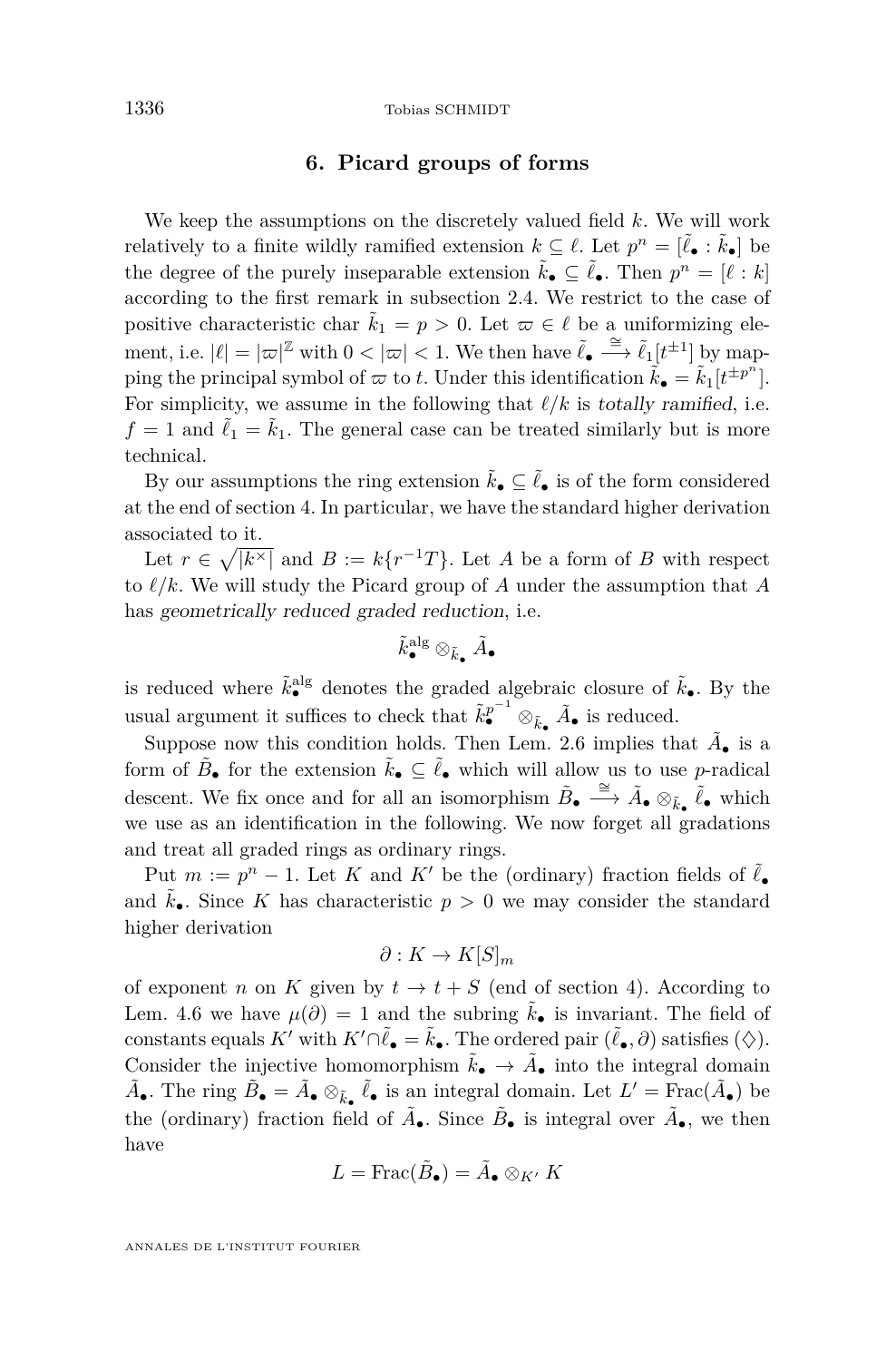for the (ordinary) fraction field of  $\tilde{B}_{\bullet}$ . Now  $\tilde{k}_{\bullet}$  is a principal ideal domain and, hence, any torsion free module is flat. Hence,  $\ell_{\bullet}$  is flat as a module over  $\tilde{k}_\bullet$  and the  $\tilde{k}_\bullet$ -submodule Im  $(\partial_0 - \partial) \subseteq \tilde{\ell}_\bullet[S]_m$  associated with the homomorphism  $\partial = \partial_{\tilde{\ell}_{\bullet}} : \tilde{\ell}_{\bullet} \to \tilde{\ell}_{\bullet}[S]_m$  is flat. According to Lem. [4.4](#page-29-0) the field *L* admits a higher derivation

$$
\partial_L := \mathrm{id}_{L'} \otimes_{K'} \partial
$$

of the same rank and order as  $\partial$  such that the subring  $\tilde{B}_\bullet$  is invariant. The field of constants with respect to  $\partial_L$  equals  $L'$  and  $L' \cap \tilde{B}_\bullet = \tilde{A}_\bullet$  is a Krull domain. Since  $\tilde{B}_\bullet$  is a Krull domain, Cor. [4.5](#page-30-0) implies that  $(\tilde{B}_\bullet, \partial_L)$  satisfies  $(\diamondsuit)$ . By Prop. [4.3](#page-29-0) we therefore have the group isomorphism

$$
\Phi_{\tilde{B}_{\bullet}} : \ker \bar{\jmath} \xrightarrow{\cong} \mathcal{L}_{\tilde{B}_{\bullet}} / \mathcal{L}'_{\tilde{B}_{\bullet}}, \quad D \text{ mod } \text{div}_{\tilde{A}_{\bullet}}(K'^{\times}) \mapsto \frac{\partial(x_D)}{x_D} \text{ mod } \mathcal{L}'_{\tilde{B}_{\bullet}}
$$

where  $x_D \in K^\times$  is chosen such that

$$
\operatorname{div}_{\tilde{B}_{\bullet}}(x_D) = j(D)
$$

and

$$
\bar{\jmath}:\text{Cl}(\tilde{A}_{\bullet})\to\text{Cl}(\tilde{B}_{\bullet})
$$

is the canonical map. Since  $\tilde{B}_{\bullet} = \tilde{\ell}_1[t^{\pm}, T]$  is a factorial domain [\[7,](#page-46-0) Prop. VII.§3.4.3 and Thm. VII.§3.5.2] we have  $\text{Cl}(\tilde{B}_{\bullet}) = 0$ . Hence

$$
\Phi_{\tilde{B}_\bullet} : \textup{Cl}(\tilde{A}_\bullet) \stackrel{\cong}{\longrightarrow} \mathcal{L}_{\tilde{B}_\bullet}/\mathcal{L}'_{\tilde{B}_\bullet}
$$

for the class group of the Krull domain  $\tilde{A}_{\bullet}$ .

LEMMA  $6.1.$  – The ring  $\tilde{A}_\bullet$  is a noetherian regular Krull domain of global dimension 2.

*Proof.* — We have already explained above that  $\tilde{A}_{\bullet}$  is a Krull domain. The ring extension  $\tilde{A}_{\bullet} \hookrightarrow \tilde{B}_{\bullet}$  makes  $\tilde{A}_{\bullet}$  a (bi-)module direct summand of  $\tilde{B}_{\bullet}$  and  $\tilde{B}_{\bullet}$  is a free  $\tilde{A}_{\bullet}$ -module via this extension. By [\[21,](#page-46-0) Thm. 7.2.8(i)] we have  $\text{gld}(\tilde{A}_{\bullet}) \leq \text{gld}(\tilde{B}_{\bullet}) = 2$ , hence  $\tilde{A}_{\bullet}$  is regular. Its global dimension coincides then with its Krull dimension and [\[20,](#page-46-0) Ex.9.2] implies  $\text{gld}(\tilde{A}_{\bullet}) =$ 2. Since  $\tilde{B}_\bullet$  is noetherian, so is  $\tilde{A}_\bullet$  [\[7,](#page-46-0) Cor. I. § 3.5].

If  $P \subseteq \tilde{A}_{\bullet}$  is a height 1 prime ideal of  $\tilde{A}_{\bullet}$ , the localization  $(\tilde{A}_{\bullet})_P$  is a discrete valuation ring. If  $I \subseteq \tilde{A}_{\bullet}$  is an ideal, we let  $v_P(I)$  be its valuation, i.e. the integer *ν* such that  $I_P = P^{\nu}(\tilde{A}_\bullet)P$  as ideals in  $(\tilde{A}_\bullet)P$ . Since  $\tilde{A}_\bullet$  is a regular Krull domain, [\[32,](#page-47-0) Cor. I.3.8.1] says that any divisor  $D \in D(\tilde{A}_{\bullet})$  is of the form  $D = \sum_{P} v_P(I)P$  for a unique invertible ideal  $I \subseteq \tilde{A}_{\bullet}$  and that  $D \mapsto I$  induces an isomorphism  $\text{Cl}(\tilde{A}_{\bullet}) \stackrel{\cong}{\longrightarrow} \text{Pic}(\tilde{A}_{\bullet})$ . Invoking Prop. [5.4](#page-35-0) we have  $\bar{\nu}$ : Pic(*A*)  $\xrightarrow{\cong}$  Pic( $\tilde{A}_{\bullet}$ ). This proves the following proposition.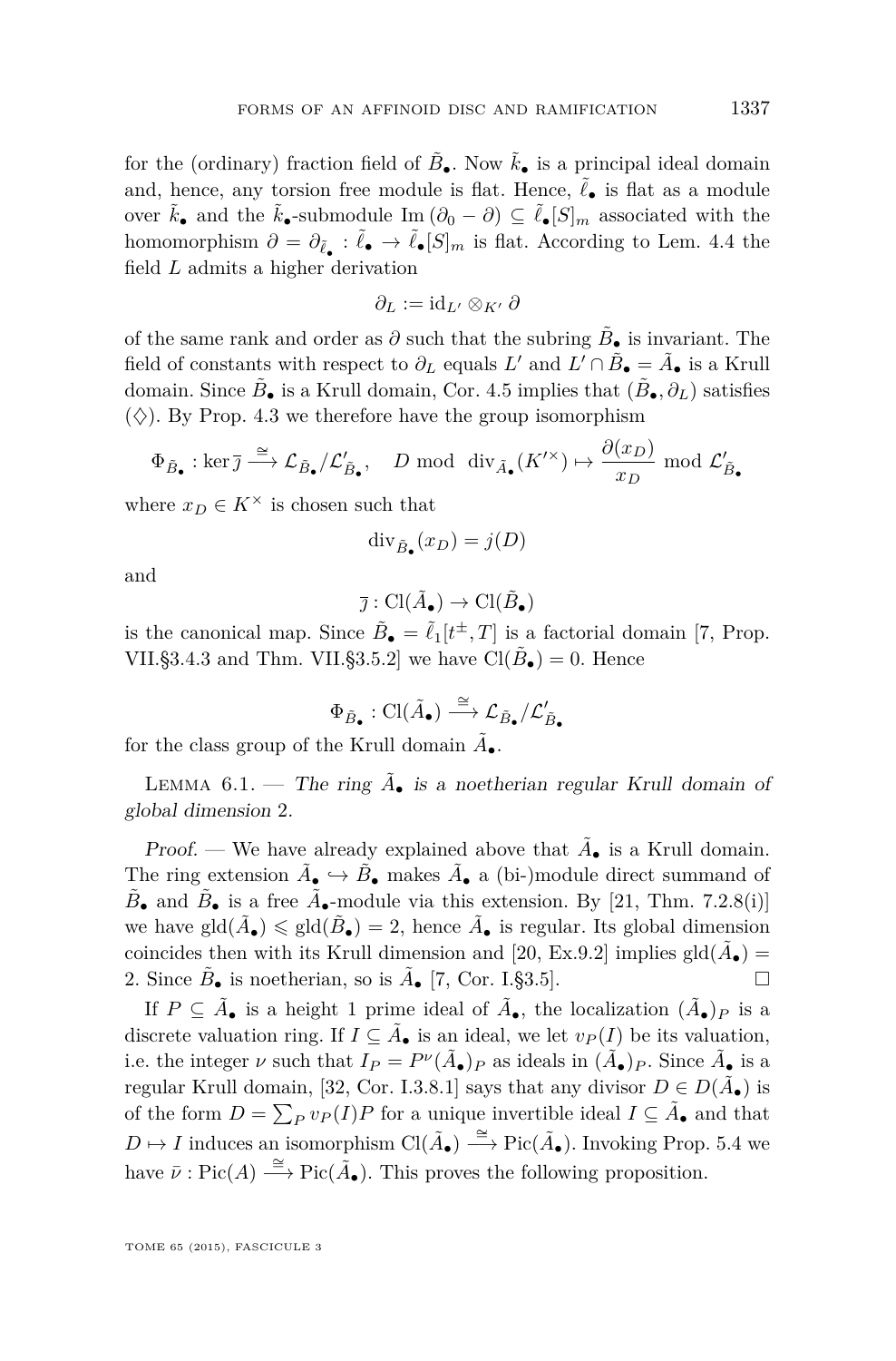PROPOSITION  $6.2.$  — There are canonical isomorphisms

$$
\operatorname{Pic}(A) \xrightarrow{\cong} \operatorname{Pic}(\tilde{A}_{\bullet}) \xrightarrow{\cong} \operatorname{Cl}(\tilde{A}_{\bullet}) \xrightarrow{\cong} \mathcal{L}_{\tilde{B}_{\bullet}}/\mathcal{L}'_{\tilde{B}_{\bullet}}.
$$

In particular,  $Pic(A)$  has exponent  $p^n$ .

We give a criterion in which the structure of these groups can be explicitly determined -at least up to a finite number of choices. To do this, let us write  $\deg_T$  for the monomial degree in the variable  $T$  of an element in  $\tilde{B}_{\bullet} = \tilde{\ell}_1[t^{\pm 1}, T]$  or of an element in  $\tilde{B}_{\bullet}[S]_m$ . Since  $\partial_L(T) = T \mod(S)$  we have that  $\deg_T(\partial_L(T)) \geq 1$ .

PROPOSITION 6.3. — Suppose  $\deg_T(\partial_L(T)) = 1$ . Then  $\mathcal{L}_{\tilde{B}_{\bullet}}/\mathcal{L}'_{\tilde{B}_{\bullet}}$  is a finite cyclic group of exponent  $p^n$  generated by the class of  $\frac{\partial_L(T)}{T}$ .

Proof. — We use the description of the group  $\mathcal L$  from Lem. [4.2.](#page-28-0) This implies  $\frac{\partial_L(T)}{T} \in \mathcal{L}_{\tilde{B}_\bullet}$  since  $\partial_L$  leaves  $\tilde{B}_\bullet$  invariant. Moreover, let *f*(*T*) ∈  $\tilde{B}_{\bullet} - \{0\}$  be given such that  $h := \frac{\partial_L(f)}{f} \in \mathcal{L}_{\tilde{B}_{\bullet}}$ . Then  $\partial_L(f) = f^{\partial}(\partial_L(T))$ where  $f^{\partial}$  refers to the polynomial in *T* that arises from *f* by applying  $\partial$  to its coefficients. Our assumption implies

$$
\deg_T(\partial_L(f)) = \deg_T(f^{\partial}) = \deg_T(f)
$$

where the latter identity holds since  $\partial$  is injective. Consequently,

$$
\frac{\partial_L(f)}{f} \in (\tilde{B}_{\bullet}[S]_m)^{\times} \Longrightarrow \frac{\partial_L(f)}{f} \in (\tilde{\ell}_{\bullet}[S]_m)^{\times}
$$

and so  $\deg_T(h) = 0$ . Write  $f = \sum_{i,j} a_{ij} t^i T^j$  with  $a_{ij} \in \tilde{\ell}_1$  with  $i \in \mathbb{Z}, j \geqslant 0$ . Write  $\partial_L(T) = Tw$  with some  $w \in \tilde{\ell}_\bullet[S]_m$ . Thus,  $w = \sum_{j=0,\dots,m} c_j S^j$  with  $c_0 = 1$  and  $c_j \in \tilde{\ell}_\bullet$  for  $j > 0$ . Now we compute

$$
\sum_{i,j} a_{ij}(t+S)^{i}T^{j}w^{j} = \sum_{i,j} a_{ij}\partial(t)^{i}\partial_{L}(T)^{j}
$$

$$
= \partial_{L}(\sum_{i,j} a_{ij}t^{i}T^{j})
$$

$$
= h\sum_{i,j} a_{ij}t^{i}T^{j}.
$$

Since  $f \neq 0$  there is *j* such that  $a_{ij} \neq 0$ . Since  $t, S, T$  are algebraically independent and since  $\deg_T(h) = 0$  one may compare the coefficient of  $T^j$ on both sides which yields

$$
w^j \left(\sum_i a_{ij}(t+S)^i\right) / \left(\sum_i a_{ij}t^i\right) = h.
$$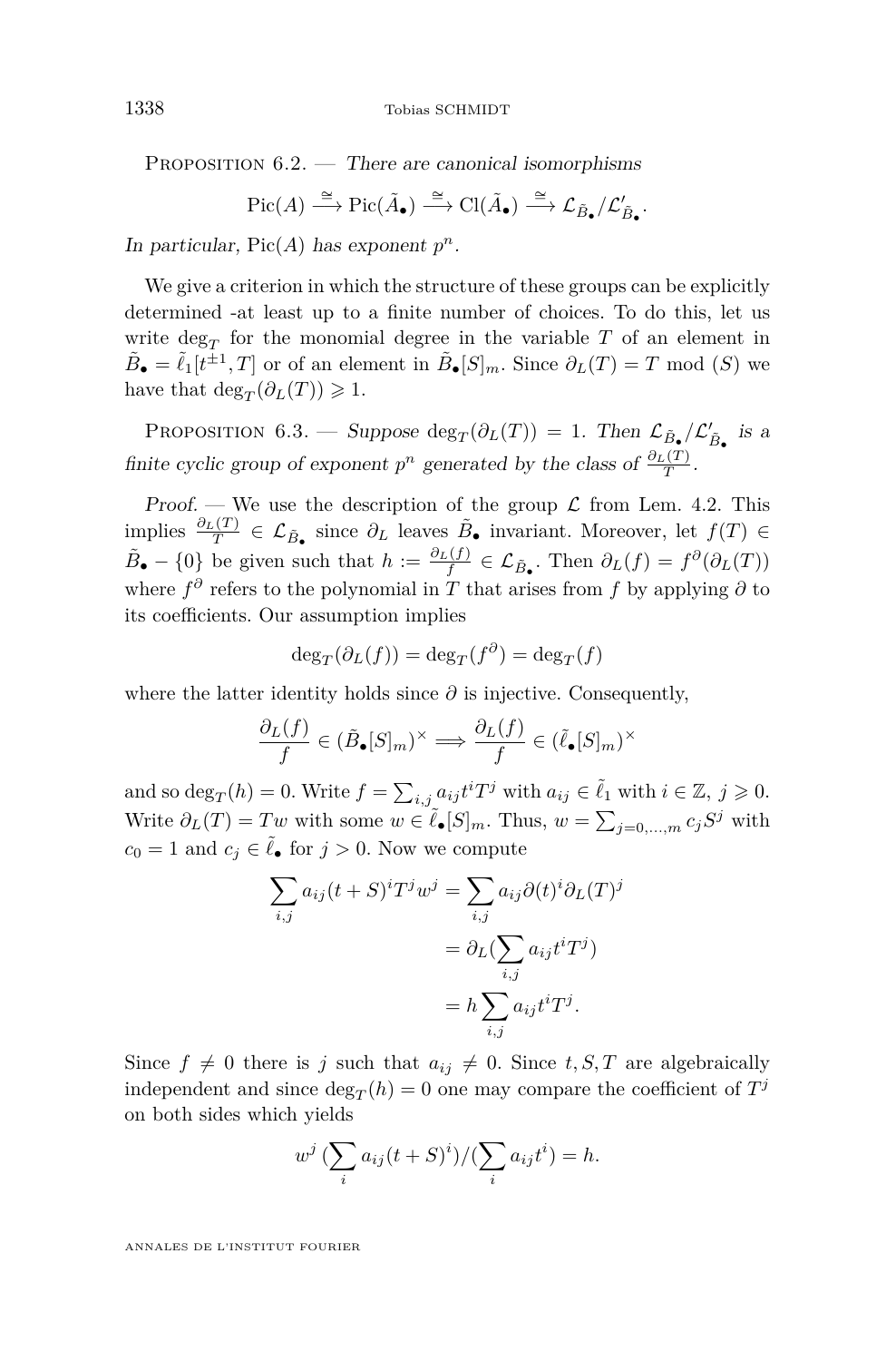Since  $w = \partial_L(T)/T \in \mathcal{L}_{\tilde{B}_\bullet}$  one has  $hw^{-j} \in \mathcal{L}_{\tilde{B}_\bullet}$ . Using  $K \cap \tilde{B}_\bullet = \tilde{\ell}_\bullet$  we obtain altogether

$$
\sum_{i} a_{ij}(t+S)^i / (\sum_i a_{ij}t^i) = \partial (\sum_i a_{ij}t^i) / (\sum_i a_{ij}t^i)
$$

which is an element of

$$
(K[S]_m)^\times \cap \tilde{B}_{\bullet}[S]_m \subseteq \tilde{\ell}_{\bullet}[S]_m.
$$

In particular,

$$
hw^{-j} = \partial (\sum_i a_{ij} t^i) / (\sum_i a_{ij} t^i) \in \mathcal{L}_{\tilde{\ell}_{\bullet}}
$$

where  $\mathcal{L}_{\tilde{\ell}_{\bullet}}$  refers to the integral logarithmic derivatives associated to the standard derivation  $\partial$ . Since the latter satisfies ( $\diamondsuit$ ) and since Cl( $\tilde{\ell}_\bullet$ ) = 0 we have  $\mathcal{L}_{\tilde{\ell}_{\bullet}} = \mathcal{L}'_{\tilde{\ell}_{\bullet}}$  (Prop. [4.3\)](#page-29-0). Since  $\partial_L$  extends  $\partial$  the inclusion  $\tilde{\ell}_{\bullet} \subseteq \tilde{B}_{\bullet}$ induces  $\mathcal{L}'_{\tilde{\ell}_{\bullet}} \subseteq \mathcal{L}'_{\tilde{B}_{\bullet}}$ . Thus,  $h \equiv w^j \mod \mathcal{L}'_{\tilde{B}_{\bullet}}$  in  $\mathcal{L}_{\tilde{B}_{\bullet}}/\mathcal{L}'_{\tilde{B}_{\bullet}}$ . Consequently, the class of *w* generates the group  $\mathcal{L}_{\tilde{B}_{\bullet}}/\mathcal{L}'_{\tilde{B}_{\bullet}}$ .

We conclude by explaining the condition  $\deg_T(\partial_L(T)) = 1$  in the context of forms of Russell type. For simplicity, we let *A* be a form of *B* of Russell type with parameters  $n = 1$  and  $s = r$  (in the notation of Thm. [3.3\)](#page-23-0) and which admits a trivialization over  $\tilde{\ell}_{\bullet}$ . Up to isomorphism, such a form has graded reduction

$$
\tilde{A}_{\bullet} = \tilde{k}_{\bullet}[r^{-p}T_1, r^{-1}T_2]/(T_2^p - f(T_1))
$$

where  $f(T_1) = a_0 T_1 + a_1 T_1^p + ... + a_m T_1^{p^m} \in \tilde{k}_{\bullet}[r^{-p}T_1]$  is a homogeneous *p*-polynomial of degree  $r^p$  with  $a_0 \neq 0$ . Let *x* resp. *y* be the residue class of  $T_1$  and  $T_2$  in  $\tilde{A}_{\bullet}$  respectively. According to subsection [3.3](#page-18-0) we have

$$
1 \otimes a_0 x = (1 \otimes y - (a_m \otimes x^{p^{m-1}} + ... + a_1 \otimes x))^p =: t^p
$$

in  $\theta^{(1)}A$  with a homogeneous element *t* of degree *r*. We have an isomorphism of graded  $\tilde{\ell}_\bullet$ -algebras

$$
A_{\tilde{\ell}_{\bullet}} \stackrel{\cong}{\longrightarrow} \tilde{\ell}_{\bullet}[r^{-1}T], \ t \mapsto T.
$$

Under this isomorphism  $1 \otimes y - (a_m^{1/p} \otimes x^{p^{m-1}} + ... + a_1^{1/p} \otimes x) = T$  according to [\(3.2\)](#page-18-0). Our condition comes down to the identity

$$
\partial(1) \otimes y - (\partial(a_n^{1/p}) \otimes x^{p^{m-1}} + \dots + \partial(a_1^{1/p}) \otimes x)) = \partial_L(T) = fT + h
$$

for elements  $f, h \in \tilde{\ell}_{\bullet}[S]_m$ . If this holds, we have

$$
(1-f) \otimes y - ([\partial (a_m^{1/p}) - fa_m^{1/p}] \otimes x^{p^{m-1}} + ... + [\partial (a_1^{1/p}) - fa_1^{1/p}] \otimes x)) = h.
$$
The elements  $y, x^{p^{m-1}}, ..., x, 1$  are  $\tilde{k}_{\bullet}$ -linearly independent in  $\tilde{k}_{\bullet}[x, y] = \tilde{A}_{\bullet}$  and therefore  $\tilde{\ell}_{\bullet}[S]_m$ -linearly independent in  $\tilde{\ell}_{\bullet}[S]_m \otimes_{\tilde{k}_{\bullet}} \tilde{A}_{\bullet} = \tilde{B}_{\bullet}[S]_m$ . It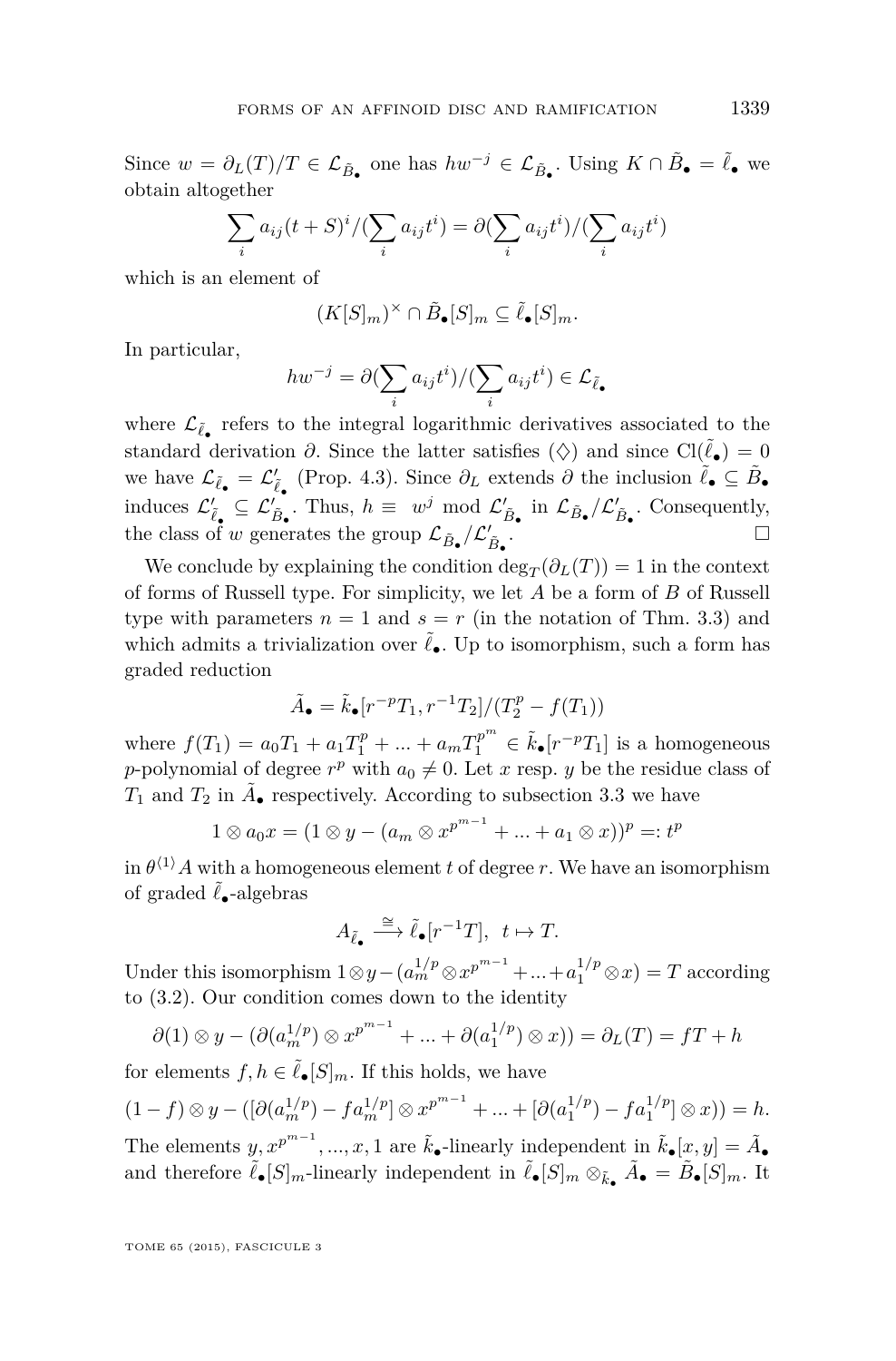follows  $h = 0, f = 1$  and  $\partial_a a_i^{1/p} = a_i^{1/p}$  for all  $i = 1, ..., m$ . In other words,  $a_i$  has a *p*-th root in  $\tilde{k}_\bullet$  for  $i = 1, ..., m$ . Conversely, this condition implies  $\partial_L(T) = T$ . The preceding two propositions show in this case that  $Pic(A) = 1$  and that *A* is a principal ideal domain (cf. Lem. [2.8\)](#page-12-0).

#### **Appendix A. Results from graded commutative algebra**

All rings are assumed to be associative, commutative and unital. Let  $\Gamma$ be a commutative multiplicative group.

#### **A.1. Generalities**

The basic reference for general graded rings is [\[22\]](#page-46-0) but our exposition rather follows the papers [\[8\]](#page-46-0), [\[10\]](#page-46-0) and [\[30\]](#page-47-0). A ring *A* is called Γ-graded or simply graded if it allows a direct sum decomposition as abelian groups

$$
A=\oplus_{\gamma\in\Gamma}A_{\gamma}
$$

such that  $A_{\gamma} \cdot A_{\delta} \subseteq A_{\gamma \delta}$ . The set  $\prod_{\gamma \in \Gamma} A_{\gamma}$  is the set of homogeneous elements. The decomposition of *A* yields a function

$$
\rho_A: \coprod_{\gamma} (A_{\gamma} - \{0\}) \to \Gamma, \quad a \in A_{\gamma} - \{0\} \mapsto \gamma,
$$

the grading of *A*. We have  $1 \in A_1$  and  $A_1$  is a subring of *A*; if  $a \in A$ is homogeneous and invertible in *A*, then  $a^{-1}$  is homogeneous [\[22,](#page-46-0) Prop. 1.1.1.1. We denote by  $A^{\times}$  the group of invertible homogeneous elements in *A*. Then  $\rho$  yields a homomorphism  $A^{\times} \to \Gamma$ .

Any ring *A* may be viewed a graded ring by letting  $A_1 = A$  and  $A_\gamma = 0$ if  $\gamma \neq 1$  (the trivial gradation). A graded field is a graded ring A with  $A^{\times} = A - \{0\}$ . Such a ring need not be a field in the usual sense as we will see below. On the other hand, every field *k* is a graded field via the trivial gradation.

If  $S \subseteq A$  is a subset of homogeneous elements, then the smallest graded subring of *A* containing *S* is called the graded subring of *A* generated by *S*.

An ideal  $I \subseteq A$  is called graded if it is generated by homogeneous elements or, equivalently, if  $I = \bigoplus_{\gamma \in \Gamma} (I \cap A_{\gamma})$ . In this case, the quotient  $A/I = \bigoplus_{\gamma \in \Gamma} A_{\gamma}/(I \cap A_{\gamma})$  is graded.

A ring homomorphism  $A \rightarrow B$  between graded rings A and B is graded of degree  $\delta \in \Gamma$  if it maps  $A_{\gamma}$  into  $B_{\delta\gamma}$  for all  $\gamma \in \Gamma$ . A homomorphism of degree 1 will simply be called graded. In this case, we call *B* a graded algebra over *A*.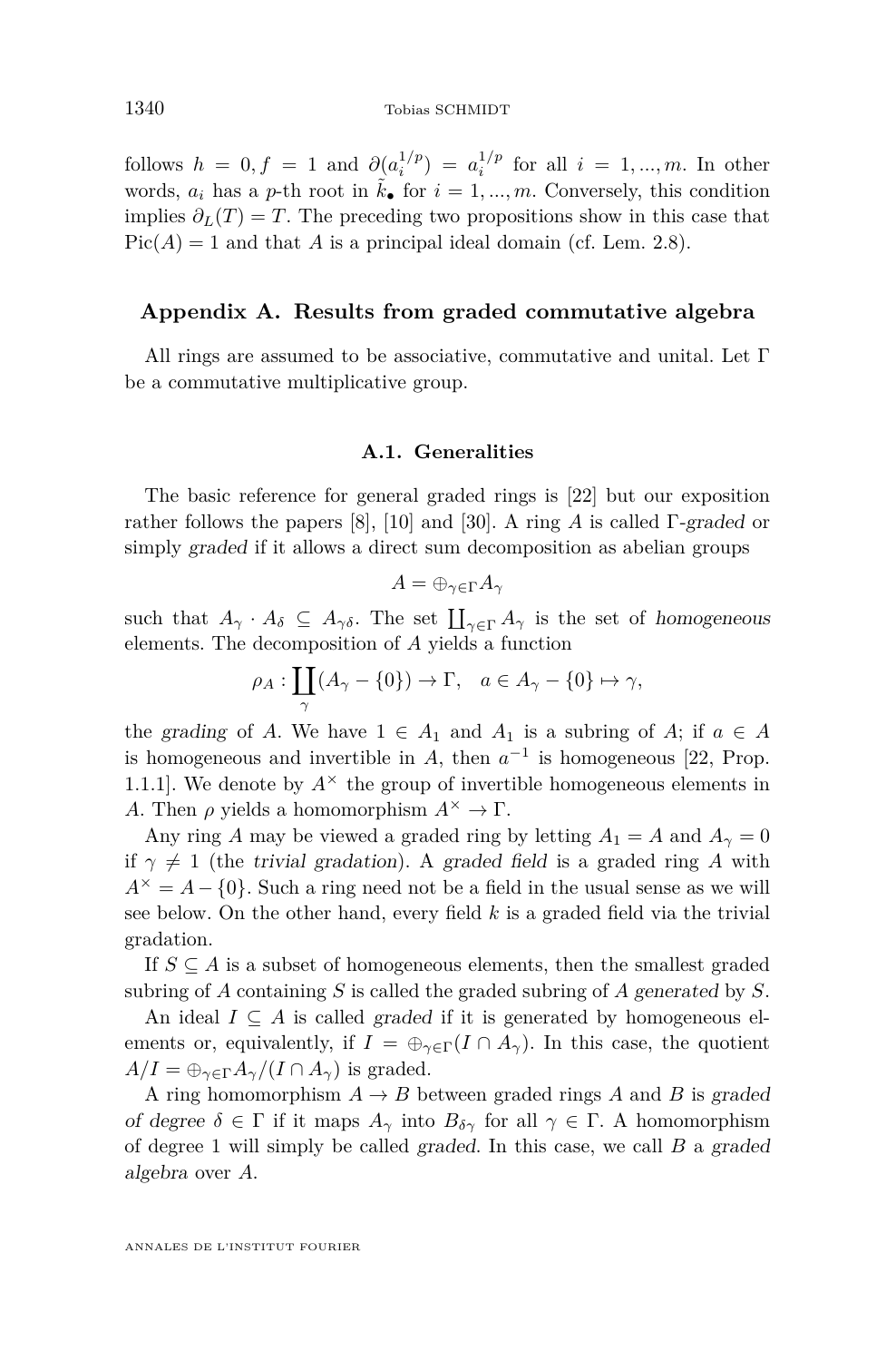<span id="page-41-0"></span>Lemma A.1. — Let *k* be a graded field. Let *A, B* be two graded *k*algebras with  $Im \rho_A \subseteq Im \rho_k$ . Then any  $k_1$ -algebra homomorphism  $A_1 \rightarrow$ *B*<sub>1</sub> extends uniquely to a homomorphism of graded *k*-algebras  $A \rightarrow B$ .

Proof. — Since  $A_{\gamma} = k_{\gamma} \otimes_{k_1} A_1$  for any  $\gamma \in \Gamma$ , this is a simple instance of graded Frobenius reciprocity [\[22,](#page-46-0) Thm. 2.5.5].  $\square$ 

A graded ring *A* is called reduced if there is no homogeneous nonzero nilpotent in *A*. A graded ring *A* is a graded domain if all nonzero homogeneous elements of *A* are not zero-divisors in *A*. We remark here that a graded ring which is reduced (resp. a graded domain) need not be reduced (resp. an integral domain) in the usual sense. However, this is true if  $\Gamma$  can be made into a totally ordered group (e.g.  $\Gamma$  is torsion free [\[16\]](#page-46-0)), in which case one may argue with homogeneous parts of highest degree.

A prime homogeneous ideal is a homogeneous ideal  $P \subseteq A$  such that the graded ring *A/P* is a domain. Such an ideal need not be a prime ideal in the usual sense. We denote the set of such ideals by  $Spec_{\Gamma}(A)$  (the graded prime spectrum of  $A$  [\[22,](#page-46-0) 2.11]). Given such an ideal  $P$  we let  $A_P$  be the homogeneous localization, i.e. the localization at the multiplicative subset of the complement  $A - P$  consisting of homogeneous elements. It is a local graded ring with a unique maximal homogeneous ideal. The rings *A<sup>P</sup>* where *P* runs through  $Spec_{\Gamma}(A)$  are sometimes called the local rings of the graded ring *A*. If *A* is a graded domain and  $P = (0)$ , then  $A_P$  is a graded field, the graded fraction field of *A*. We denote it by  $\text{Frac}_{\Gamma}(A)$ .

A graded domain is called a graded discrete valuation ring if it is a graded principal ideal domain (i.e. every homogeneous ideal admits a single homogeneous generator) with a unique nonzero prime homogeneous ideal. The proofs of [\[27,](#page-47-0) I.§2. Prop. 2 and 3] extend to the graded setting by working only with homogeneous elements. This implies the next lemma (cf. below for a discussion of the noetherian property and integral elements in the graded setting).

LEMMA  $A.2.$  – For a graded ring  $A$  to be a graded discrete valuation ring it is necessary and sufficient to be a graded noetherian graded local ring with a maximal ideal generated by a non-nilpotent homogeneous element. A graded discrete valuation ring is integrally closed. The local rings of a graded principal ideal domain are graded discrete valuation rings.

Let *A* be a graded ring. A graded *A*-module is an *A*-module *M* with a direct sum decomposition as abelian groups  $M = \bigoplus_{\gamma \in \Gamma} M_{\gamma}$  such that  $A_{\delta}M_{\gamma} \subseteq M_{\delta\gamma}$  for all  $\delta, \gamma \in \Gamma$ . For the straightforward notions of graded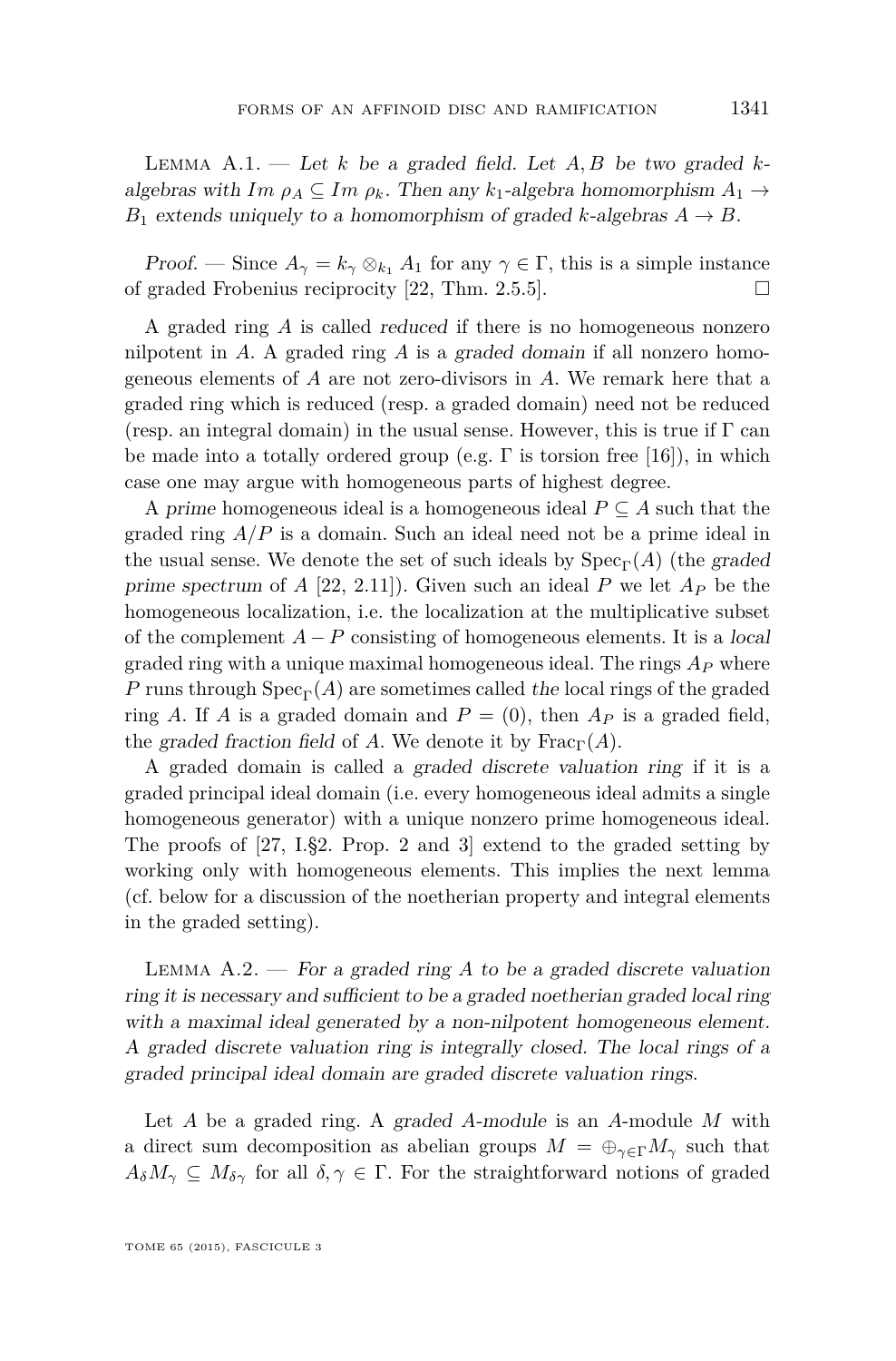morphism of degree  $\gamma \in \Gamma$ , graded submodule, graded direct sum or graded tensor product we refer to [\[22\]](#page-46-0).

If  $\gamma \in \Gamma$  we let  $A(\gamma)$  be the graded A-module whose underlying A-module equals *A* and whose gradation is given by  $A(\gamma)_{\delta} = A_{\gamma\delta}$  for all  $\delta \in \Gamma$ . If M is a graded *A*-module and (*mi*)*<sup>i</sup>* is a family of elements of *M* of respective degrees  $\gamma_i$ , there exists a unique graded *A*-linear map  $\bigoplus_i A(\gamma_i^{-1}) \to M$  of degree 1 mapping  $1 \in A(\gamma_i^{-1})$  to  $m_i$  for all *i*. The family  $(m_i)_i$  is called free (resp. generating resp. a basis) if this map is injective (resp. surjective resp. bijective). The module *M* is called of finite type if there exists a generating family for *M* of finite cardinality.

Let *k* be a graded field. A graded *k*-module will be called a graded *k*vector space. Any graded *k*-vector space *M* admits a basis and different bases have the same cardinality. This cardinality is called the dimension of *M* [\[30,](#page-47-0) Lem. 1.2].

A graded ring is graded noetherian if any homogeneous ideal of *A* is finitely generated. This is equivalent to the property that chains of homogeneous ideals in *A* satisfy the ascending chain condition. In this case, every graded *A*-submodule of a finitely generated graded *A*-module is finitely generated.

#### **A.2. Polynomial extensions**

Let *A* be a graded ring and  $r_1, ..., r_n \in \Gamma^n$ . We let

$$
A[r_1^{-1}T_1, ..., r_n^{-1}T_n]
$$

be the graded ring whose underlying ring equals  $A[T_1, ..., T_n]$ , the usual polynomial ring over *A*, and where for all  $s \in \Gamma$  the homogeneous elements of degree *s* are given by the polynomials  $\sum_{I} a_I \mathbf{T}^I$  where  $a_I \in A$  is homogeneous of degree  $s\mathbf{r}^{-I}$ . Here,  $\mathbf{T}^{I} = T_1^{i_1} \cdots T_n^{i_n}$  and  $\mathbf{r}^{-I} = (r_1^{-i_1}, ..., r_n^{-i_n}) \in \Gamma^n$ for  $I = (i_1, ..., i_n) \in \mathbb{N}^n$ . In particular,  $T_i$  is homogeneous of degree  $r_i$ . One has  $A[r_1^{-1}T_1, ..., r_n^{-1}T_n]^\times = A^\times$ .

If we want to refer to the usual degree in the variable *T* of the polynomial underlying an element *f* of  $A[r^{-1}T]$  we will talk about the monomial degree of *f*. The proof of the Hilbert Basis theorem carries over, so  $A[r_1^{-1}T_1, ..., r_n^{-1}T_n]$  is graded noetherian if *A* is graded noetherian [\[8,](#page-46-0) §4].

Let *A* be a graded domain. A nonzero homogeneous element  $a \in A - A^{\times}$  is called *irreducible* if  $a = bc$  with homogeneous elements  $b, c \in A$  implies that  $b \in A^{\times}$  or  $c \in A^{\times}$ . The graded domain *A* is called *factorial* if every nonzero homogeneous element from  $A - A^{\times}$  is uniquely -up to rearrangement and up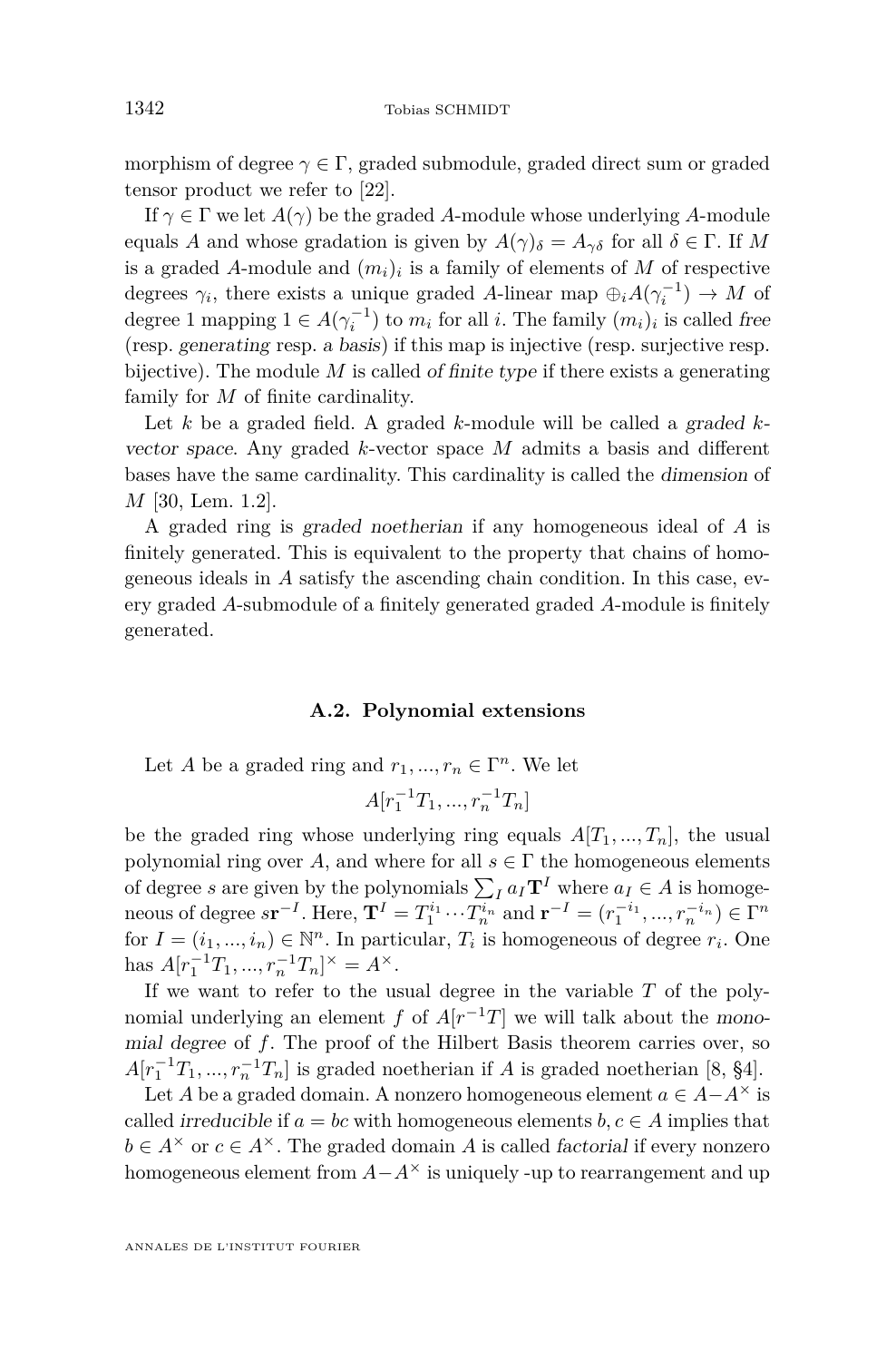<span id="page-43-0"></span>to an element from  $A^{\times}$ - a product of irreducible homogeneous elements in *A*. By the classical argument, a graded principal ideal domain is factorial.

LEMMA A.3. — Let *A* be a graded domain which is factorial. Let  $r \in \Gamma$ . Then  $A[r^{-1}T]$  is factorial. A monic homogeneous element in  $A[r^{-1}T]$  is irreducible if and only if it is irreducible in  $\text{Frac}_{\Gamma}(A)[r^{-1}T]$ .

 $Proof.$  — One has a graded version of the classical Gauss lemma [\[15,](#page-46-0) Thm. IV.2.1] working only with nonzero homogeneous elements. One may then copy the arguments from the ungraded case [\[15,](#page-46-0) Thm. IV.2.3].  $\Box$ 

If *k* is a graded field, then  $k[r^{-1}T]$  is even a principal ideal domain by [\[8,](#page-46-0) Lemma 4.1].

Let  $A \rightarrow B$  be an injective graded homomorphism between graded rings. If a homogeneous element  $b \in B_r$  satisfies  $f(b) = 0$  for some monic polynomial  $f \in A[T]$  of positive monomial degree, then one may replace nonzero coefficients of *f* with suitable nonzero homogeneous parts (depending on *γ*) to find such an *f* which is homogeneous in  $A[r^{-1}T]$ . In this case we call *b* integral over *A*. The set of elements of *B* whose homogeneous parts are integral over *A* forms a graded *A*-subalgebra  $A'$  of  $B$ , the graded integral closure of *A* in *B*. If  $A = A'$  we call *A* integrally closed in *B*. If in this situation *A* is a graded domain and *B* its graded fraction field, we call *A* integrally closed.

The usual argument with Zorn's lemma using only homogeneous ideals implies that any homogeneous element  $a \in A \setminus A^{\times}$  lies in a maximal homogeneous ideal. This implies  $A = \bigcap_{P \in \text{Spec}_{\Gamma}(A)} A_P$  for a graded domain A. In this case, *A* is integrally closed if and only if this holds for each *A<sup>P</sup>* .

#### **A.3. Graded fields**

Let *k* be a graded field. Let *p* be the characteristic exponent of the field  $k_1$ .

We begin with an example. Let  $\rho$  be the grading of  $k$  and let  $r \in \Gamma$  whose class in  $\Gamma/\rho(k^{\times})$  has infinite order. The homogeneous elements in  $k[r^{-1}T]$ are then given by the monomials  $aT^j$  with  $a \in k$  homogeneous and  $j \in \mathbb{N}$ : indeed, a second monomial  $bT^j$  of the same degree leads to  $\rho(a)r^j = \rho(b)r^k$ which implies  $j = i$  by the choice of *r*. The graded fraction field of  $k[r^{-1}T]$ is therefore obtained by (homogeneous) localization at the single element *T*. We therefore have

(A.1) 
$$
k[r^{-1}T, rT^{-1}] := \text{Frac}_{\Gamma}(k[r^{-1}T]) = k[r^{-1}T, rS]/(TS - 1)
$$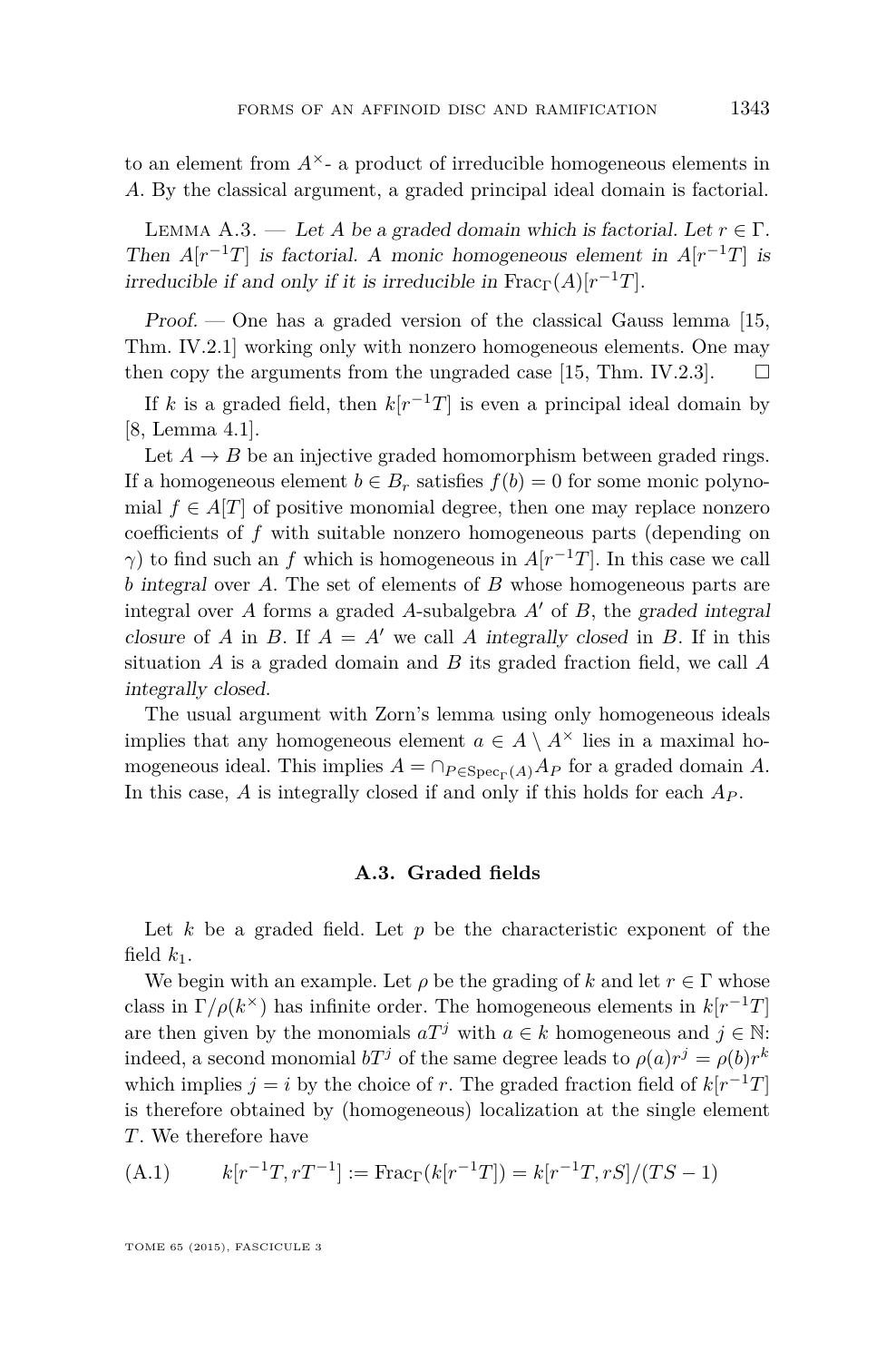in case *r* has infinite order in  $\Gamma/\rho(k^{\times})$ . The underlying ring of  $k[r^{-1}T, rT^{-1}]$ equals the Laurent polynomials over *k* in the variable *T* and so it is not a field in the usual sense. The homogeneous elements of  $k[r^{-1}T, rT^{-1}]$  are given by  $aT^j$  with  $a \in k$  homogeneous and  $j \in \mathbb{Z}$ .

A graded homomorphism  $k \to \ell$  between graded fields is injective and called an extension of graded fields. If  $x \in \ell^{\times}$  of degree  $r \in \Gamma$ , then the graded homomorphism

$$
k[r^{-1}T] \to \ell, \quad T \mapsto x
$$

has a homogeneous kernel  $I_x$ . If  $I_x = 0$  resp.  $I_x \neq 0$  the element x is called transcendental resp. algebraic over *k*. The latter case always occurs in case of a finite extension  $k \subseteq \ell$ . In the algebraic case we call the unique monic homogeneous generator  $f_x$  of  $I_x$  the minimal homogeneous polynomial of *x* over *k*.

The extension  $k \subseteq \ell$  is called normal if  $f_x$  splits into a product of homogeneous polynomials in  $\ell[r^{-1}T]$  of monomial degree 1 for every  $x \in \ell^{\times}$ where  $r = \rho_\ell(x)$ . The classical argument involving Zorn's lemma applies to the graded setting and yields a graded algebraic closure  $\bar{k}$  of  $k$ , unique up to *k*-isomorphism. If  $f_x$  has only simple roots in  $\overline{k}$  then  $f_x$  and  $x$  are called separable. If  $f_x$  is of the form  $f_x(T) = T^{p^n} - c$  with  $c \in k^{\times}$ , we call  $f_x$  purely inseparable and  $x$  purely inseparable of degree  $n$  over  $k$ . The union  $k^s$  of all separable elements of  $\overline{k}$  (together with the zero element) is called the graded separable closure of *k* in  $\overline{k}$ . The union  $k^i$  of all purely inseparable elements (together with the zero element) is called the graded purely inseparable closure of  $k$  in  $\overline{k}$ . Both are graded fields and one has  $k^s \cap k^i = k.$ 

A finite extension  $k \subseteq \ell$  which is normal and separable is called Galois. In this case, the group of graded automorphisms of  $\ell$  fixing  $k$  pointwise is denoted by  $Gal(\ell/k)$ . There is a graded version of the main theorem of Galois theory [\[10,](#page-46-0) (1.16.1)]. In particular,  $\#\text{Gal}(\ell/k) = [\ell : k]$  and  $\ell^{\text{Gal}(\ell/k)} = k$ .

Let  $k \subset \ell$  be an extension of graded fields and  $S \subset \ell$  a subset. We let  $k(S)$  be the smallest graded subfield of  $\ell$  that contains  $k$  and  $S$ . It equals the graded fraction field of the graded subring of  $\ell$  generated by  $k$  and  $S$ . If  $\ell = k(S)$  we say that  $\ell$  is generated by *S* over *k*.

Let  $k \subseteq \ell$  be an extension of graded fields. A subset  $S \subseteq \ell^\times$  is said to be algebraically independent over *k* if the graded *k*-algebra homomorphism  $k[r_1^{-1}T_1, ..., r_n^{-1}T_n] \to \ell$  defined by  $T_i \mapsto s_i$  is injective for any finite subset  $s_1, ..., s_n$  of *S* (with  $r_i = \rho_\ell(s_i)$ ). A subset *S* which is a maximal algebraically independent set over  $k$  is called a transcendence basis for  $\ell/k$ .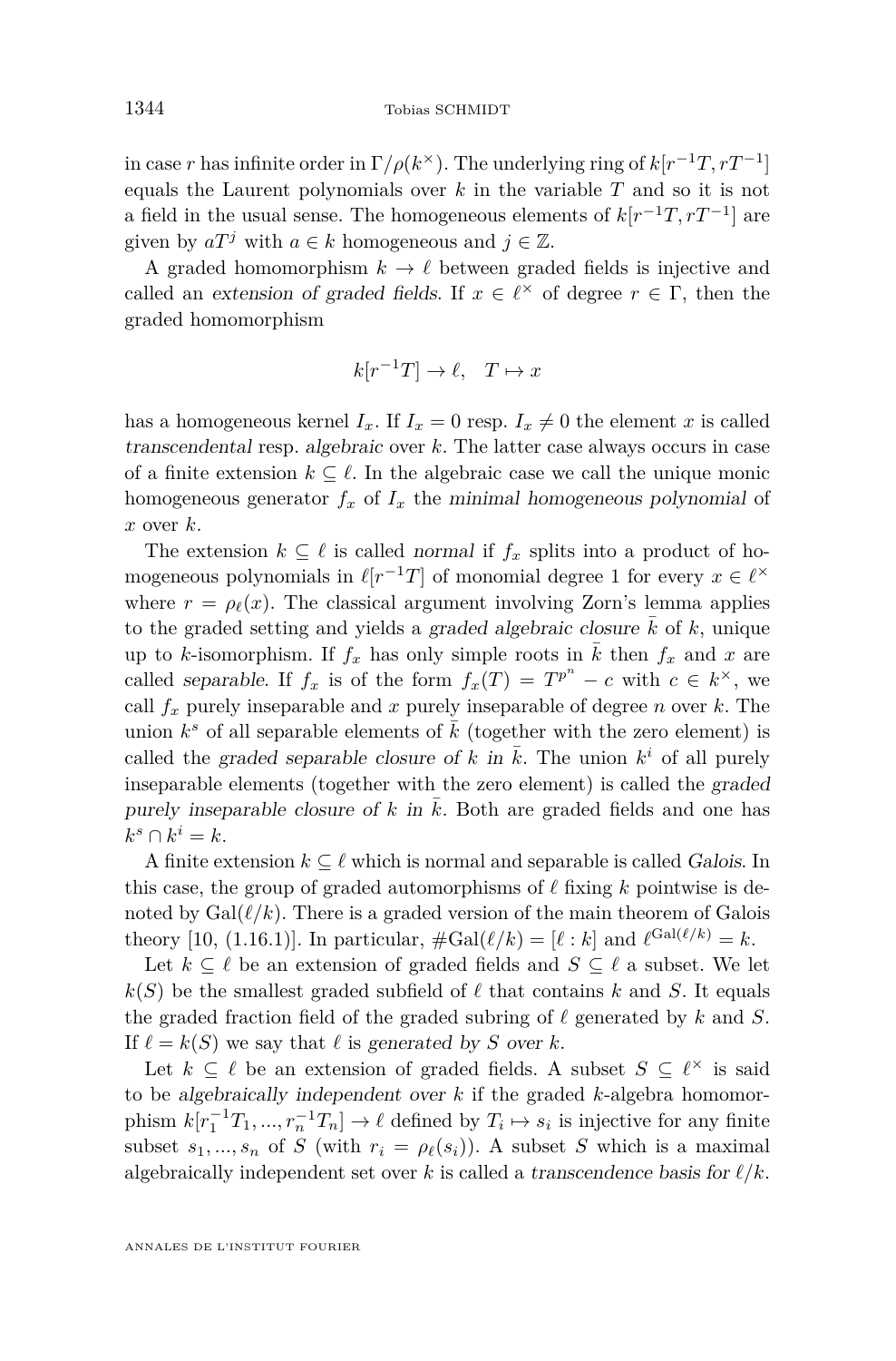<span id="page-45-0"></span>As in the classical case, one shows that a transcendence basis always exists and that all such bases have the same cardinality, the transcendence degree tr $\deg_k(\ell)$  of the extension  $\ell/k$  [\[8,](#page-46-0) §4]. Similarly, if the graded field  $\ell$  is generated over *k* by a set  $S \subseteq \ell$ , one may choose a transcendence basis from *S*. We shall need a graded version on the existence of a separating transcendence basis in the following sense.

LEMMA A.4. — Suppose  $k \subseteq \ell$  is an extension of graded fields such that the graded ring  $k^i \otimes_k \ell$  is reduced. If  $S \subseteq \ell$  generates  $\ell$  over  $k$ , there is a subset  $S' \subseteq S$  with the properties: (i)  $S'$  is a transcendence basis of  $\ell/k$ , (ii) the algebraic extension  $k(S') \subseteq \ell$  is separable.

Proof. — Let *r* and  $r_1, ..., r_n$  be elements of Γ. The graded ring  $k[r_i^{-1}T]$ is a principal ideal domain and therefore factorial. Hence the ring  $A :=$  $k[r_1^{-1}T_1, ..., r_n^{-1}T_n]$  is factorial according to Lem. [A.3.](#page-43-0) The latter lemma also implies that a monic homogeneous polynomial in  $A[r^{-1}T]$  is irreducible if and only if it is irreducible in  $\text{Frac}_{\Gamma}(A)[r^{-1}T]$ . We then have everything to extend the classical proof [\[15,](#page-46-0) Prop. VIII.4.1] on the existence of a separating transcendence basis for separable field extensions to the graded setting by working with homogeneous elements only.

LEMMA A.5. — If *K* denotes the graded fraction field of  $k[r^{-1}T]$ , then  $\operatorname{trdeg}_k(K) = 1.$ 

Proof. — According to [\[8,](#page-46-0) Lemma 4.8] we have the formula

 $\operatorname{trdeg}_k(K) = \operatorname{trdeg}_{k_1}(K_1) + \dim_{\mathbb{Q}}((\rho(K^{\times})/\rho(k^{\times}))\otimes_{\mathbb{Z}}\mathbb{Q}).$ 

Suppose first that the image of *r* has finite order in  $\Gamma/\rho(k^{\times})$ . There is a finite extension  $k \subseteq \ell$  with  $r = \rho(a)$  for some  $a \in \ell^{\times}$ . We then have an isomorphism  $\ell[r^{-1}T] \stackrel{\cong}{\longrightarrow} \ell[T]$  of graded  $\ell$ -algebras by mapping  $T \mapsto aT$ . Since  $\text{trdeg}_k(K) = \text{trdeg}_\ell(K(\ell))$  and since  $K(\ell) = \text{Frac}_{\Gamma}(\ell[r^{-1}T])$ , we may therefore assume  $r = 1$ . But then  $K_1 = k_1(T)$ , the usual field of rational functions over  $k_1$  and we are done. In the case, where the image of  $r$  has infinite order in  $\Gamma/\rho(k^{\times})$ , we have  $K = k[r^{-1}T, rT^{-1}]$  by [\(A.1\)](#page-43-0). Hence  $K_1 = k_1$ . Since  $(\rho(K^{\times})/\rho(k^{\times})) \otimes_{\mathbb{Z}} \mathbb{Q}$  is the line generated by the image of  $r$ , the assertion follows in this case, too.

#### BIBLIOGRAPHY

- [1] M. Auslander & D. A. Buchsbaum, "Homological dimension in local rings", Trans. Amer. Math. Soc. **85** (1957), p. 390-405.
- [2] ——— , "Unique factorization in regular local rings", Proc. Nat. Acad. Sci. U.S.A. **45** (1959), p. 733-734.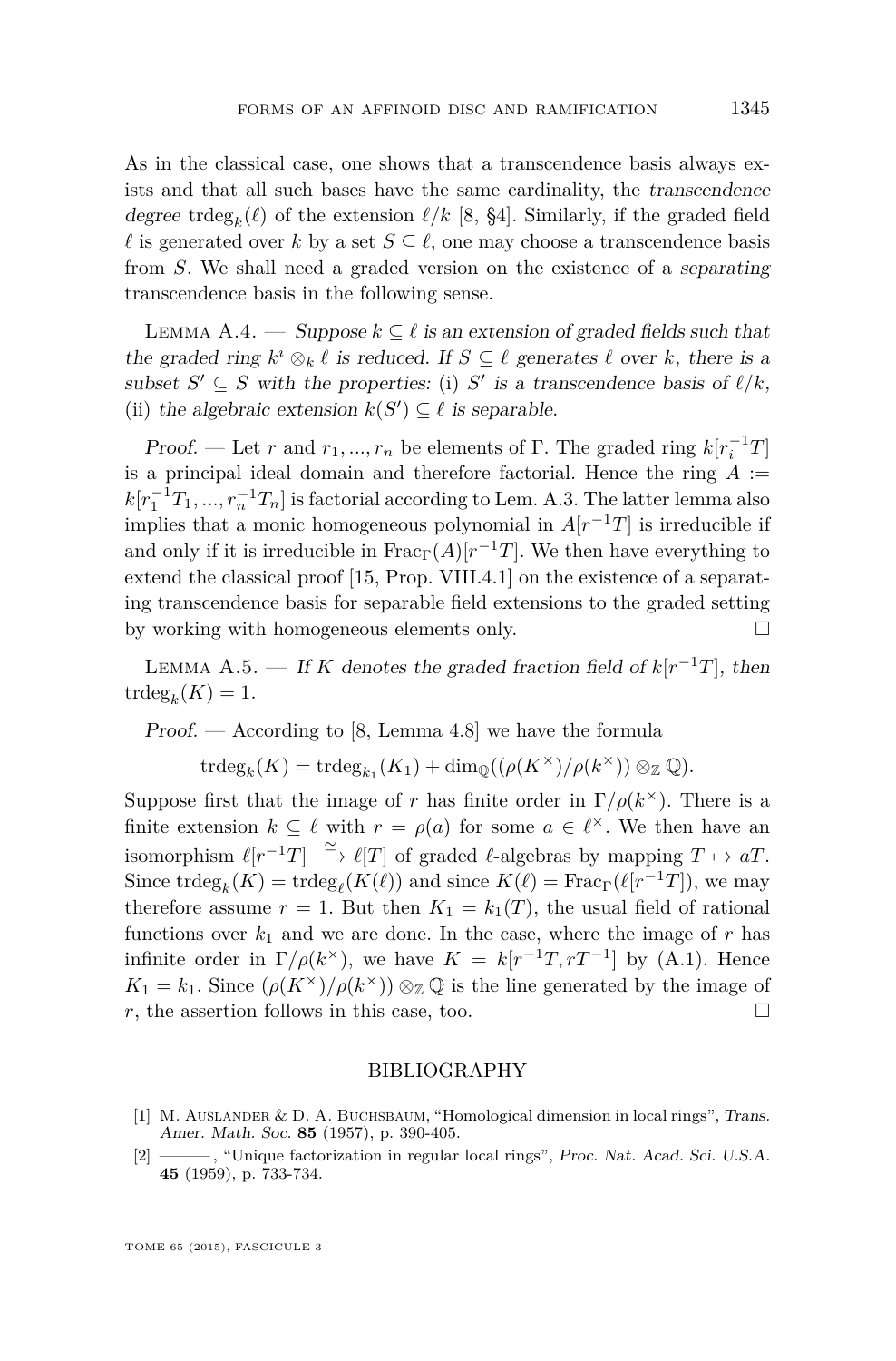- <span id="page-46-0"></span>[3] K. Baba, "On *p*-radical descent of higher exponent", Osaka J. Math. **18** (1981), no. 3, p. 725-748.
- [4] H. Bass, Algebraic *K*-theory, W. A. Benjamin, Inc., New York-Amsterdam, 1968, xx+762 pages.
- [5] V. G. Berkovich, Spectral theory and analytic geometry over non-archimedean fields, Math. Surveys and Monographs, vol. 33, American Mathematical Society, Providence, Rhode Island, 1990.
- [6] S. Bosch, U. Güntzer & R. Remmert, Non-Archimedean analysis, Springer-Verlag, Berlin, 1984.
- [7] N. Bourbaki, Commutative algebra. Chapters 1–7, Elements of Mathematics (Berlin), Springer-Verlag, Berlin, 1998.
- [8] B. Conrad & M. Temkin, "Descent for non-archimedean analytic spaces.", [http:](http://math.huji.ac.il/~temkin/papers/Descent.pdf) [//math.huji.ac.il/~temkin/papers/Descent.pdf](http://math.huji.ac.il/~temkin/papers/Descent.pdf).
- [9] M. Demazure & P. Gabriel, Groupes algébriques. Tome I: Géométrie algébrique, généralités, groupes commutatifs, Masson & Cie, Éditeur, Paris, 1970, Avec un appendice ıt Corps de classes local par Michiel Hazewinkel, xxvi+700 pages.
- [10] A. Ducros, "Toute forme modérément ramifiée d'un polydisque ouvert est triviale", Math. Z. **273** (2013), no. 1-2, p. 331-353.
- [11] N. Jacobson, Lectures in abstract algebra. III, Springer-Verlag, New York, 1975, Theory of fields and Galois theory, Graduate Texts in Math., No. 32, xi+323 pages.
- [12] T. Kambayashi, M. Miyanishi & M. Takeuchi, Unipotent algebraic groups, Lecture Notes in Mathematics, Vol. 414, Springer-Verlag, Berlin, 1974, v+165 pages.
- [13] I. Kaplansky, "Maximal fields with valuations", Duke Math. J. **9** (1942), p. 303- 321.
- [14] M.-A. Knus & M. Ojanguren, Théorie de la descente et algèbres d'Azumaya, Lecture Notes in Math., Vol. 389, Springer-Verlag, Berlin, 1974, iv+163 pages.
- [15] S. Lang, Algebra, third ed., Graduate Texts in Mathematics, vol. 211, Springer-Verlag, New York, 2002, xvi+914 pages.
- [16] F. W. Levi, "Ordered groups", Proc. Indian Acad. Sci., Sect. A. **16** (1942), p. 256- 263.
- [17] H. Li, M. Van den Bergh & F. Van Oystaeyen, "Note on the *K*<sup>0</sup> of rings with Zariskian filtration", *K*-Theory **3** (1990), no. 6, p. 603-606.
- [18] H. Li & F. van Oystaeyen, "Global dimension and Auslander regularity of Rees rings", Bull. Math. Soc. Belgique **(serie A) XLIII** (1991), p. 59-87.
- [19] ——— , Zariskian filtrations, *K*-Monographs in Mathematics, vol. 2, Kluwer Academic Publishers, Dordrecht, 1996, x+252 pages.
- [20] H. Matsumura, Commutative ring theory, Cambridge Studies in Advanced Mathematics, vol. 8, Cambridge University Press, Cambridge, 1986, xiv+320 pages.
- [21] J. C. McConnell & J. C. Robson, Noncommutative Noetherian rings, Pure and Applied Mathematics (New York), John Wiley & Sons Ltd., Chichester, 1987, xvi+596 pages.
- [22] C. Năstăsescu & F. Van Oystaeyen, Methods of graded rings, Lecture Notes in Mathematics, vol. 1836, Springer-Verlag, Berlin, 2004, xiv+304 pages.
- [23] D. Quillen, "Higher algebraic *K*-theory. I", in Algebraic *K*-theory, I: Higher *K*theories (Proc. Conf., Battelle Memorial Inst., Seattle, Wash., 1972), Springer, Berlin, 1973, p. 85-147. Lecture Notes in Math., Vol. 341.
- [24] B. Rémy, A. Thuillier & A. Werner, "Bruhat-Tits theory from Berkovich's point of view. I. Realizations and compactifications of buildings", Ann. Sci. Éc. Norm. Supér. (4) **43** (2010), no. 3, p. 461-554.
- [25] P. Russell, "Forms of the affine line and its additive group", Pacific J. Math. **32** (1970), p. 527-539.